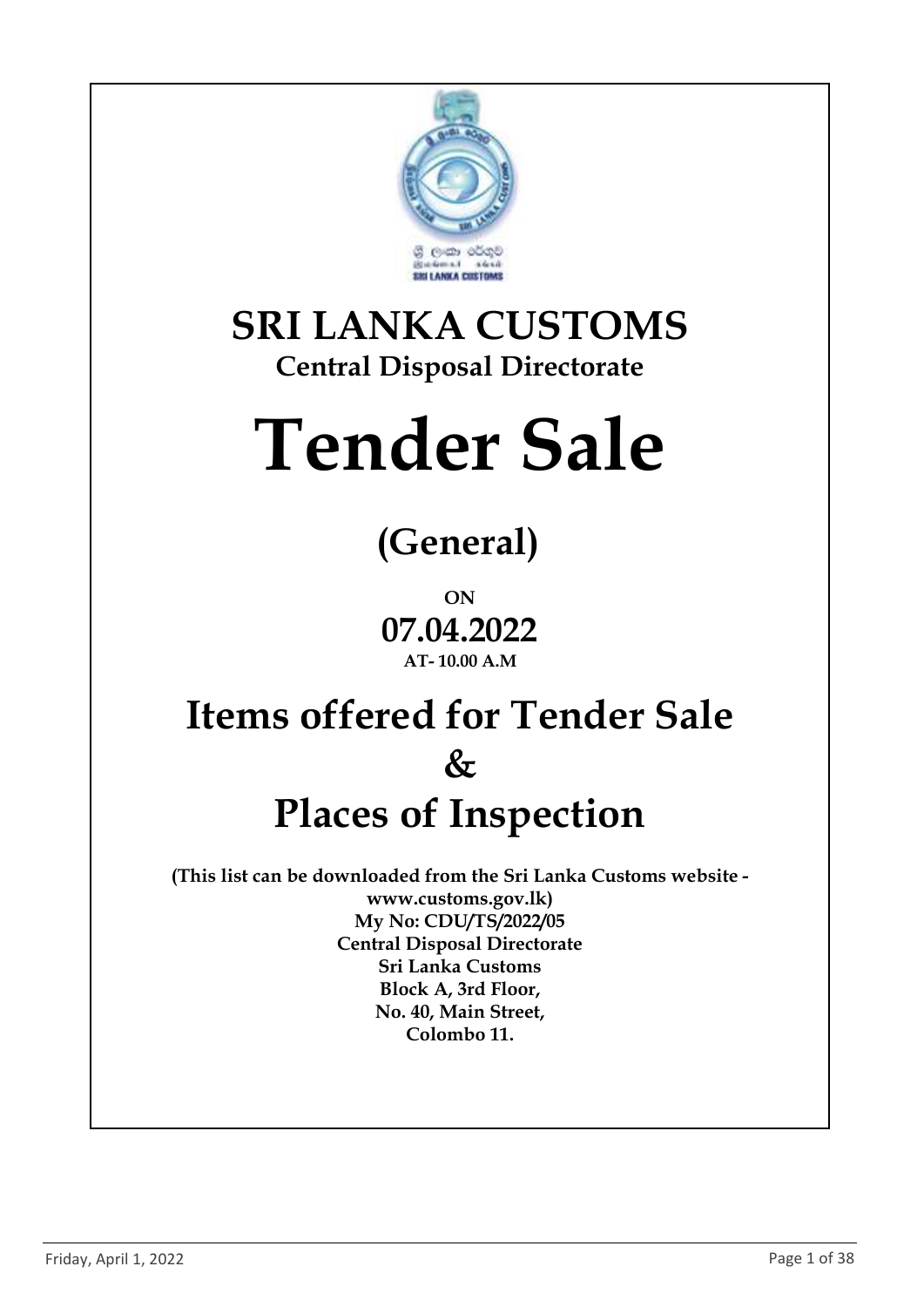|  | <b>GENERAL CONDITIONS</b> |
|--|---------------------------|
|--|---------------------------|

**A.** All Bids should be dropped in the Tender Box placed at the Central Disposal Unit, Third Floor, Customs House; Main Street, Colombo 11, not later than **10.00 a.m. on 07.04.2022** Tender box shall be opened immediately after closing the Tender Box.

#### **INSPECTION DATES & TIMES:**

- **8.** Dates:  $04^{\text{th}}$ ,  $05^{\text{th}}$  &  $06^{\text{th}}$  of April , 2022 Time: Between 10.00 a.m. to 3.30 p.m. or described in tender list
- **C.** Tenderer who wish to bid to the items are required to make a refundable deposit on the following manner (One refundable deposit has to be used for one item only)

| <b>GROUP</b> | <b>REFUNDABLE DEPOSITS</b> | <b>VALUE OF BIDS</b> |                |
|--------------|----------------------------|----------------------|----------------|
| A            | <b>Rs. 5000</b>            | Up to                | Rs 25,000      |
| B            | Rs.10,000                  | Up to                | Rs 50,000      |
| C            | Rs. 25,000                 | Up to                | Rs 200,000     |
| D            | Rs. 50,000                 | Up to                | Rs 500,000     |
| Е            | Rs. 100,000                | Up to                | Rs. 1,000,000  |
| F            | Rs. 200,000                | Up to                | Rs. 5,000,000  |
| G            | Rs. 400,000                | Up to                | Rs. 10,000,000 |
| н            | Rs. 500,000                | Up to                | Rs. 15,000,000 |
|              | Rs. 1,000,000              | More than            | Rs. 15,000,000 |
|              |                            |                      |                |

**D.** Tender lists, General conditions and further details could be obtained from the office of the Deputy Director of Customs, Central Disposal Unit of the Sri Lanka Customs, situated at the Third Floor of Customs House, No. 40, Main Street, Colombo 11, on payment of Rs. 25/=:  $04^{\text{th}}$ ,  $05^{\text{th}}$  &  $06^{\text{th}}$  of April , 2022. Time: Between **10.00 a.m. to 3.30 p.m**. Bids for each item should be submitted in original tender forms signed by SC (CDD) or any person Authorized by him. These forms could be obtained between **10.00 a.m. to 3.30 p.m**.: 04<sup>th</sup>, 05<sup>th</sup> & 06<sup>th</sup> of April 1, 2022 Time: Between 10.00 a.m. to 3.30 p.m. on payment of a nonrefundable deposits as follows,

| <b>VALUE OF BIDS</b>   | <b>NON REFUNDABLE DEPOSITS</b> |
|------------------------|--------------------------------|
| Up to Rs. 2 Million    | <b>Rs. 300</b>                 |
| Up to Rs. 10 Million   | Rs. 1,000                      |
| Up to Rs. 50 Million   | Rs. 3,500                      |
| Up to Rs. 100 Million  | Rs. 12,500                     |
| Up to Rs. 200 Million  | Rs. 20,000                     |
| Up to Rs. 500 Million  | Rs. 35,000                     |
| Up to Rs. 1000 Million | Rs. 60,000                     |
| Above Rs. 1000 Million | Rs. 100,000                    |
|                        |                                |

- **E.** The bidder should manually sign each and every Bid Form and shall provide all particulars required therein
- **F.** (i) The price quoted must be written clearly and legibly **in words and figures.** (ii) Any alterations and amendments should be authenticated by the tenderer as otherwise the offer is liable to be rejected. The successful tenderer **has to pay value added tax and PAL** as shown in the Tender Sale List **additionally with the price on which the Bid Awarded**.
- **G.** The successful Bidder is required to make **full payment within 04 working days from** the tender date. All goods shall be cleared within 07 days. In case the purchaser fails to do adhere to the above conditions will result the award of each item being invalidated and the refundable deposit being forfeited
- **H.** The Director General of Customs reserves the right to withdraw any item put up for sale at any time. The decision of the Tender Board shall be final on any matter related to the Tender Sale.
- **I. The bidder must satisfy himself to the condition of the goods and the quantities thereof, and the Director General of Customs does not warrant the quality, quantity or condition of the said goods or the title to the goods. The purchaser shall not be entitled to any remission of the purchase price on any ground whatsoever.**

**Superintendent of Customs Central Disposal Directorate Sri Lanka Customs.**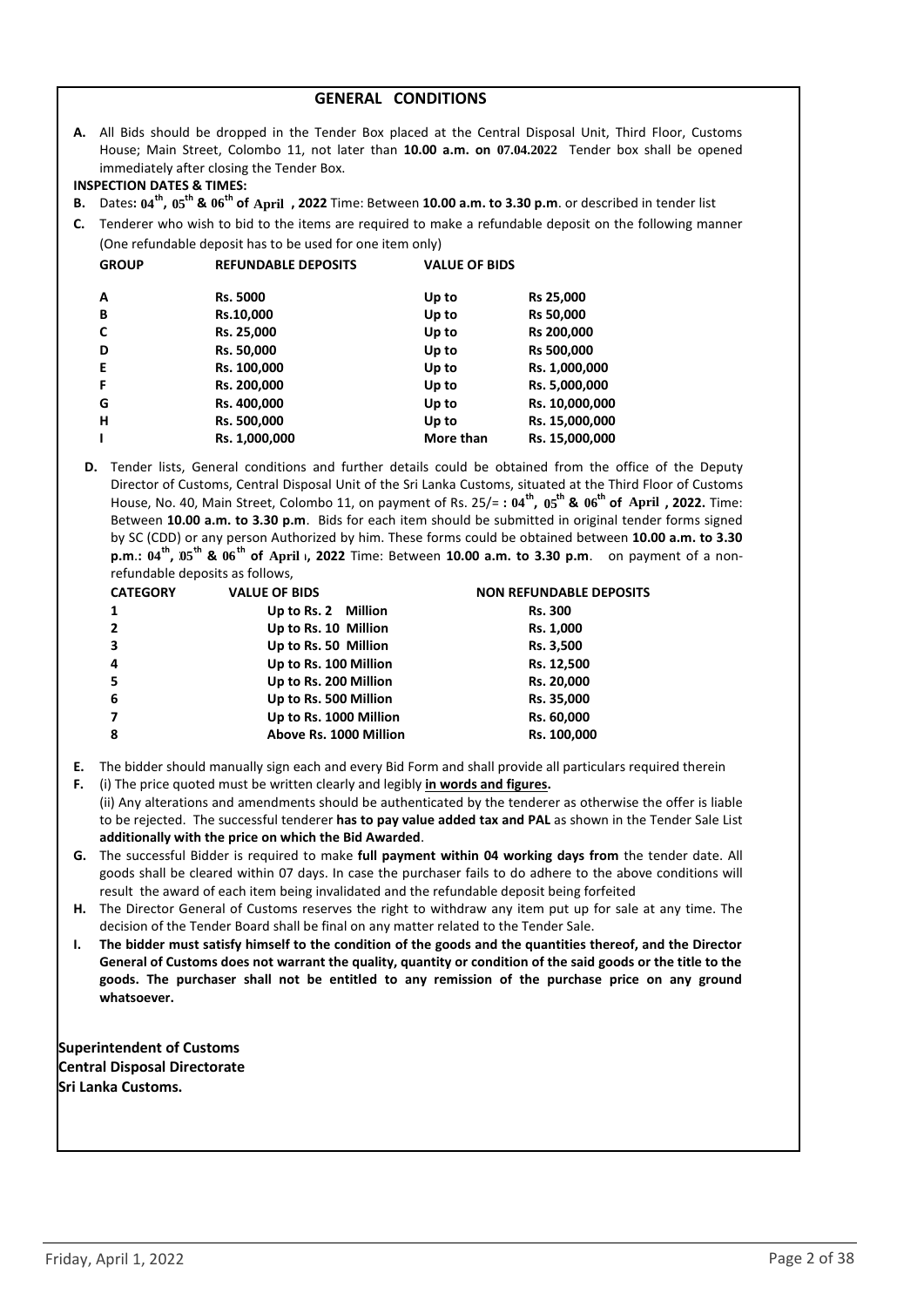### General Items

| Item<br>No.                                                                                                                                                                    | <b>Quantity and Goods Description</b>                                                                                   | <b>License</b><br>Requirment | <b>Case No and SR Number</b>       |      |  |
|--------------------------------------------------------------------------------------------------------------------------------------------------------------------------------|-------------------------------------------------------------------------------------------------------------------------|------------------------------|------------------------------------|------|--|
| Baggage Office Inspection for Items has been arranged between 10.00am to 12 noon on the day before<br>the openning of the tender at the Baggage office. Contact No. 0112327293 |                                                                                                                         |                              |                                    |      |  |
| $\mathbf{1}$                                                                                                                                                                   |                                                                                                                         |                              | BO/124/2017<br>BIA/D/CASE/117/2017 |      |  |
|                                                                                                                                                                                | 01 Piece of Ruby (Cut & Polished)<br>Weight - 5.00                                                                      |                              | V 5967                             |      |  |
|                                                                                                                                                                                | Delivery of the goods will be done between 10.00 a.m to 3.00<br>p.m. on Monday, Wednesday and Friday only               |                              |                                    |      |  |
|                                                                                                                                                                                | 7103.91.00                                                                                                              |                              |                                    | 1976 |  |
| $\overline{2}$                                                                                                                                                                 |                                                                                                                         |                              | BO/121/2018<br>BIA/A/CASE/124/2018 |      |  |
|                                                                                                                                                                                | 06 Pcs of Blue Sapphire (Rough)                                                                                         |                              | V 6104                             |      |  |
|                                                                                                                                                                                | Total Weight - 73.40 Ct                                                                                                 |                              |                                    |      |  |
|                                                                                                                                                                                | 7103.91.00                                                                                                              |                              |                                    | 1977 |  |
|                                                                                                                                                                                |                                                                                                                         |                              |                                    |      |  |
|                                                                                                                                                                                | 09 Pcs of Blue Sapphire (Rough)                                                                                         |                              | V6104                              |      |  |
|                                                                                                                                                                                | Total Weight - 42.15 Ct                                                                                                 |                              |                                    |      |  |
|                                                                                                                                                                                | 7103.91.00                                                                                                              |                              |                                    | 1977 |  |
|                                                                                                                                                                                | 01 Lot of Blue Sapphire (Rough-Small)                                                                                   |                              | V 6104                             |      |  |
|                                                                                                                                                                                | Total Weight - 742.60 Ct                                                                                                |                              |                                    |      |  |
|                                                                                                                                                                                | Delivery of the goods will be done between 10.00 a.m to 3.00<br>p.m. on Monday, Wednesday and Friday only<br>7103.91.00 |                              |                                    | 1977 |  |
| 3                                                                                                                                                                              |                                                                                                                         |                              | BIA/D/CASE/135/2016<br>BO/56/2018  |      |  |
|                                                                                                                                                                                | 07 Pcs of Blue Sapphire                                                                                                 |                              | V 6054                             |      |  |
|                                                                                                                                                                                | Total Weight - 13.10 Ct                                                                                                 |                              |                                    |      |  |
|                                                                                                                                                                                | 7103.91.00                                                                                                              |                              |                                    | 2061 |  |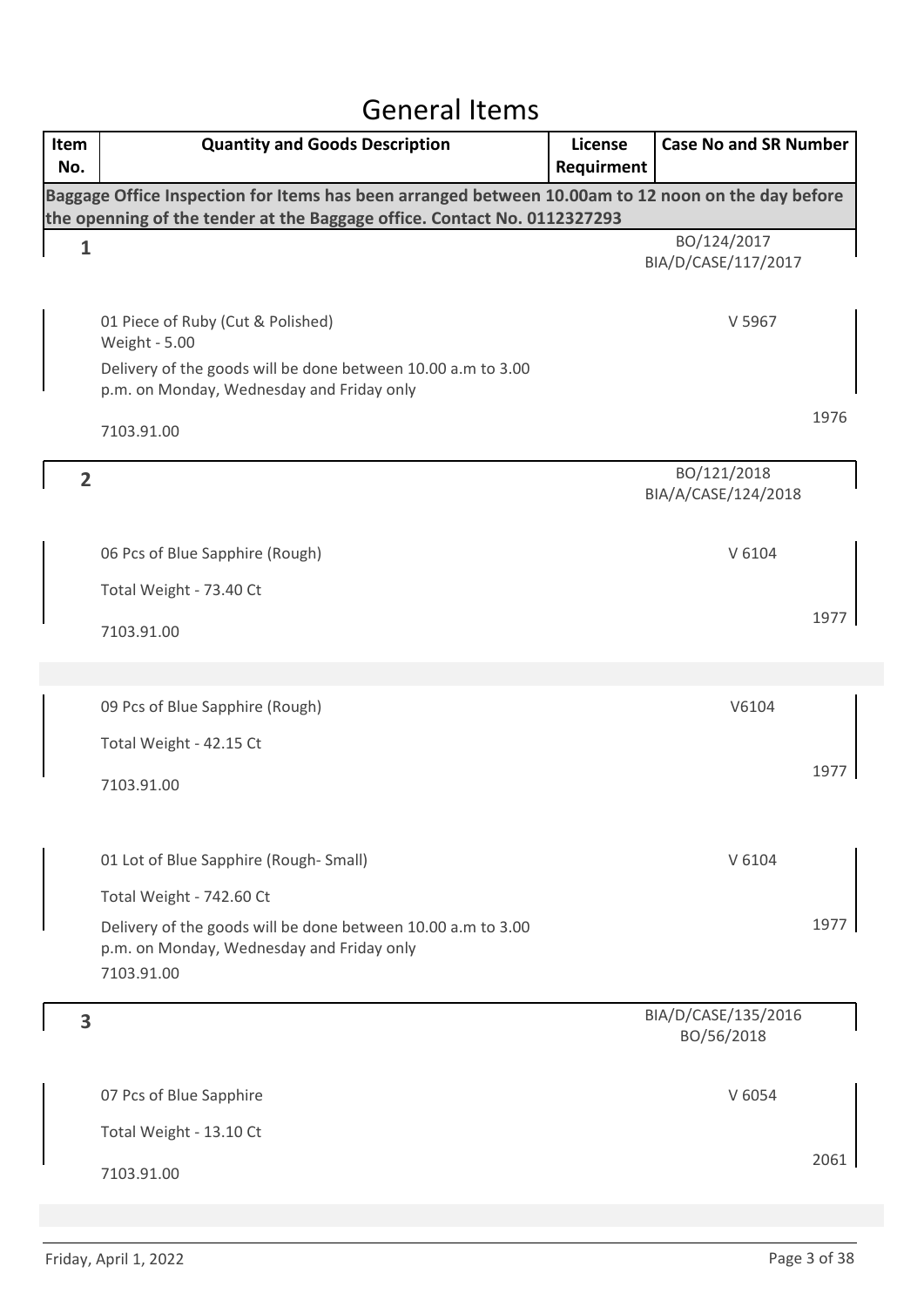| Item<br>No. | <b>Quantity and Goods Description</b> | License<br>Requirment | <b>Case No and SR Number</b> |      |
|-------------|---------------------------------------|-----------------------|------------------------------|------|
|             | 09 Pcs of Pink Sapphire               |                       | V 6054                       |      |
|             | Total Weight - 11.33 Ct               |                       |                              |      |
|             | 7103.91.00                            |                       |                              | 2061 |
|             | 22 Pcs of Blue Sapphire               |                       | V 6054                       |      |
|             | Total Weight - 31.97 Ct<br>7103.91.00 |                       |                              | 2061 |
|             |                                       |                       |                              |      |
|             | 05 Pcs of Emerald                     |                       | V 6054                       |      |
|             | Total Weight - 10.26 Ct               |                       |                              |      |
|             | 7103.91.00                            |                       |                              | 2061 |
|             |                                       |                       |                              |      |
|             | 05 Pcs of Cat's Eye                   |                       | V 6054                       |      |
|             | Total Weight - 08.58 Ct               |                       |                              |      |
|             | 7103.99.00                            |                       |                              | 2061 |
|             |                                       |                       |                              |      |
|             | 03 Pcs of Alexandrite Cat's Eye       |                       | V 6054                       |      |
|             | Total Weight - 04.25 Ct               |                       |                              |      |
|             | 7103.99.00                            |                       |                              | 2061 |
|             |                                       |                       |                              |      |
|             | 01 Pc of Tsavorite                    |                       | V 6054                       |      |
|             | Total Weight - 01.56 Ct               |                       |                              |      |
|             | 7103.99.00                            |                       |                              | 2061 |
|             |                                       |                       |                              |      |
|             | 01 Pc of Green Garnet                 |                       | V 6054                       |      |
|             | Total Weight - 01.45 Ct               |                       |                              |      |
|             | 7103.99.00                            |                       |                              | 2061 |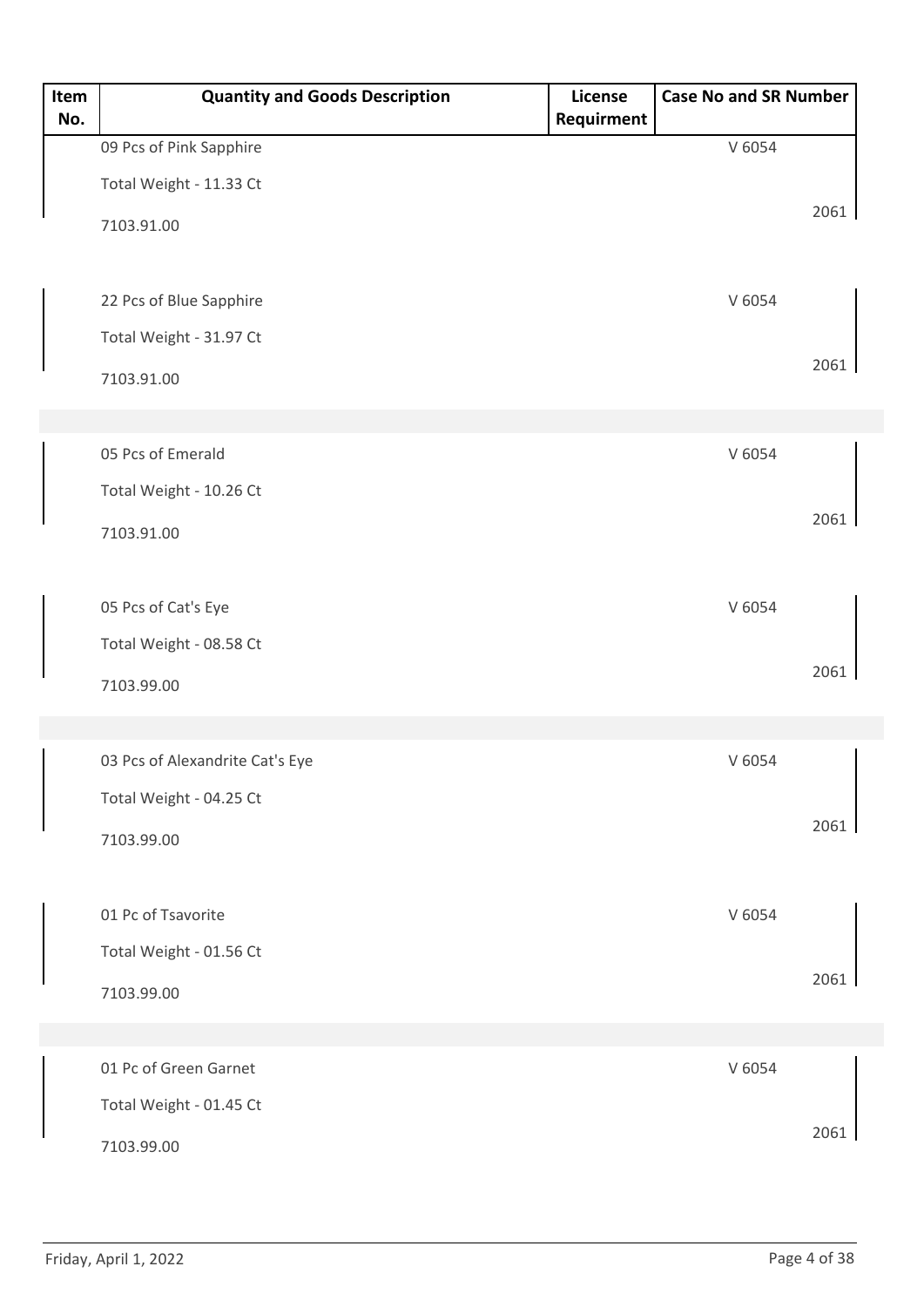| Item<br>No. | <b>Quantity and Goods Description</b> | License<br>Requirment | <b>Case No and SR Number</b> |      |
|-------------|---------------------------------------|-----------------------|------------------------------|------|
|             | 01 Pc of Purple Sapphire              |                       | V 6054                       |      |
|             | Total Weight - 01.22 Ct               |                       |                              |      |
|             | 7103.91.00                            |                       |                              | 2061 |
|             |                                       |                       |                              |      |
|             | 01 Pc of Padparadscha                 |                       | V 6054                       |      |
|             | Total Weight - 01.75 Ct               |                       |                              |      |
|             | 7103.99.00                            |                       |                              | 2061 |
|             |                                       |                       |                              |      |
|             | 01 Pc of Violet Blue Sapphire         |                       | V 6054                       |      |
|             | Total Weight - 02.94 Ct               |                       |                              |      |
|             | 7103.91.00                            |                       |                              | 2061 |
|             |                                       |                       |                              |      |
|             | 01 Pc of Blue Sapphire                |                       | V 6054                       |      |
|             | Total Weight - 01.02 Ct               |                       |                              |      |
|             | 7103.91.00                            |                       |                              | 2061 |
|             |                                       |                       |                              |      |
|             | 01 Pc of Spinel                       |                       | V 6054                       |      |
|             | Total Weight - 02.04 Ct               |                       |                              |      |
|             | 7103.99.00                            |                       |                              | 2061 |
|             |                                       |                       |                              |      |
|             | Moonstone                             |                       | V 6054                       |      |
|             | Total Weight - 196.51 Ct              |                       |                              |      |
|             | 7103.99.00                            |                       |                              | 2061 |
|             |                                       |                       |                              |      |
|             | <b>Blue Topaz</b>                     |                       | V 6054                       |      |
|             | Total Weight - 952.43 Ct              |                       |                              |      |
|             | 7103.99.00                            |                       |                              | 2061 |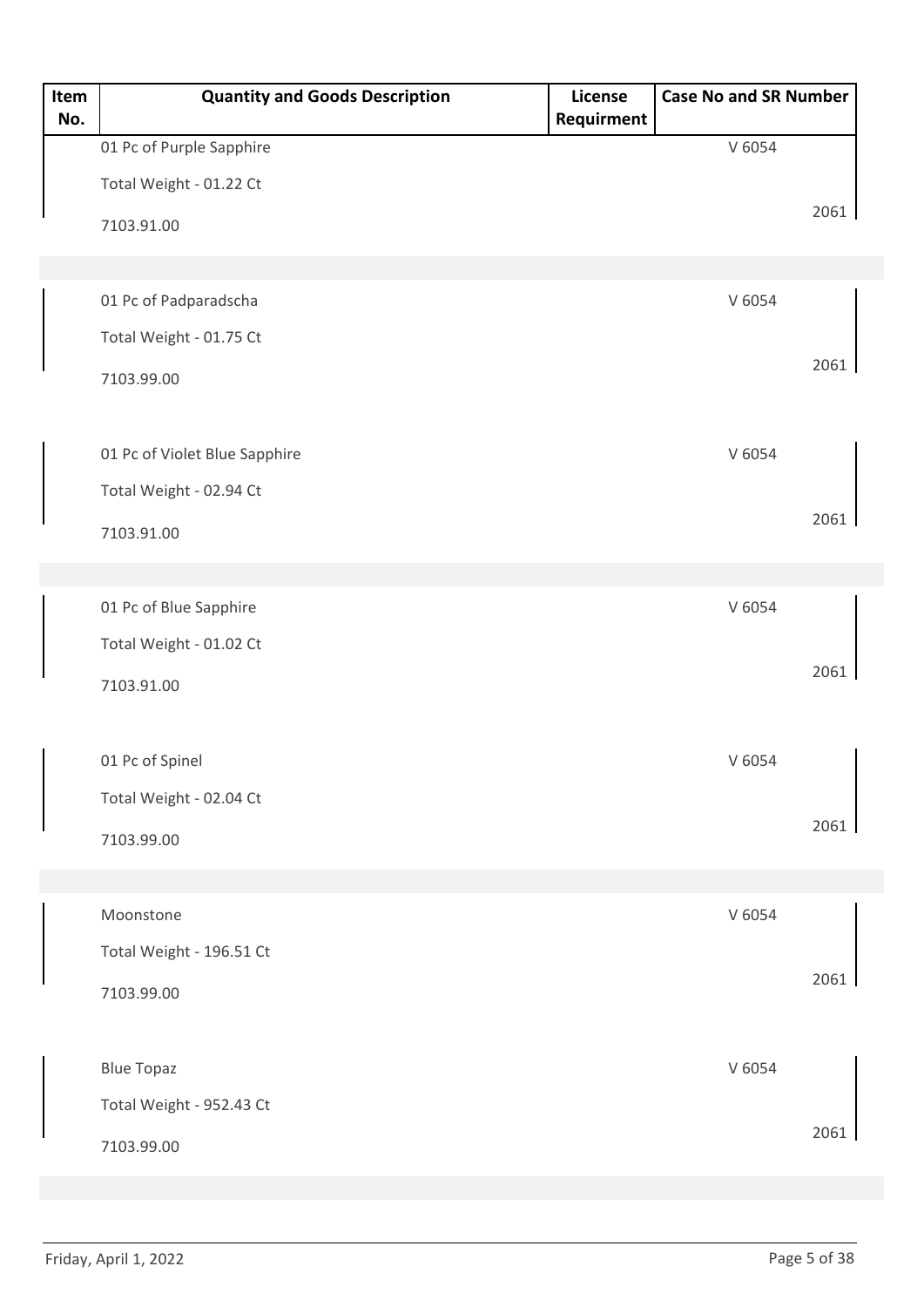| Item<br>No. | <b>Quantity and Goods Description</b>                        | License<br>Requirment | <b>Case No and SR Number</b>       |      |
|-------------|--------------------------------------------------------------|-----------------------|------------------------------------|------|
|             | Semi - Precious Stones                                       |                       | V 6054                             |      |
|             | Total Weight - 541.35 Ct                                     |                       |                                    |      |
|             | 7103.99.00                                                   |                       |                                    | 2061 |
|             | <b>Star Sapphire</b>                                         |                       | V 6054                             |      |
|             | Total Weight - 06.81 Ct                                      |                       |                                    |      |
|             | 7103.91.00                                                   |                       |                                    | 2061 |
|             | Star Ruby                                                    |                       | V 6054                             |      |
|             | Total Weight - 03.08 Ct                                      |                       |                                    |      |
|             |                                                              |                       |                                    | 2061 |
|             | 7103.91.00                                                   |                       |                                    |      |
|             | <b>Star Sapphire</b>                                         |                       | V 6054                             |      |
|             | Total Weight - 53.39 Ct                                      |                       |                                    |      |
|             | 7103.91.00                                                   |                       |                                    | 2061 |
|             |                                                              |                       |                                    |      |
|             | Star Quartz                                                  |                       | V 6054                             |      |
|             | Total Weight -01.70 Ct                                       |                       |                                    |      |
|             | 7103.99.00                                                   |                       |                                    | 2061 |
|             | 01 Pc of Silver Ring with Citrine                            |                       | V 6054                             |      |
|             | Delivery of the goods will be done between 10.00 a.m to 3.00 |                       | <b>VAT 08%</b>                     | 2061 |
|             | p.m. on Monday, Wednesday and Friday only                    |                       |                                    |      |
|             | 7114.11.00                                                   |                       |                                    |      |
| 4           |                                                              |                       | BO/84/2020<br>DIA/DI/CACE/102/2010 |      |

BIA/D/CASE/192/2019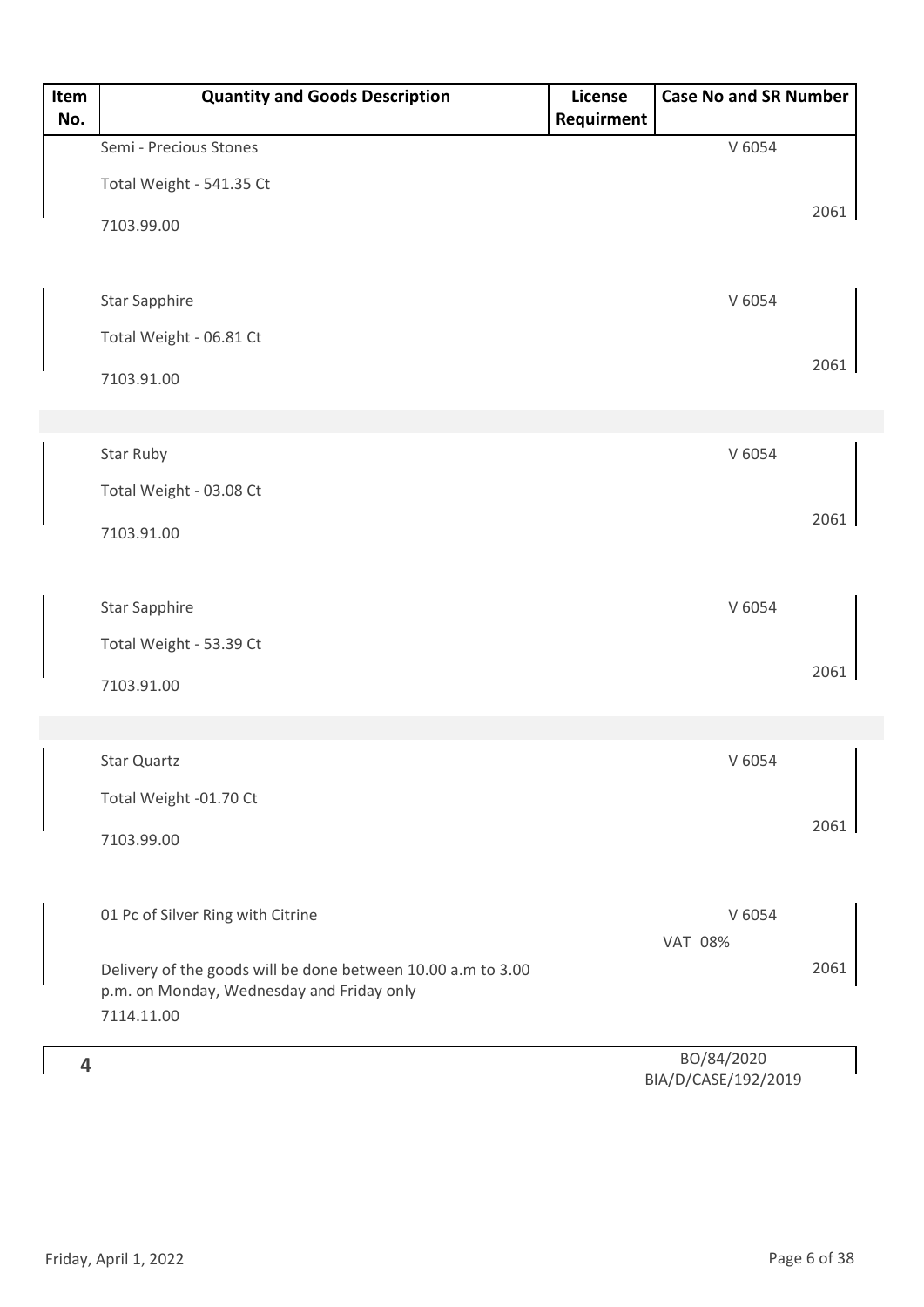| Item<br>No. | <b>Quantity and Goods Description</b>                                                                                                                                                         | <b>License</b><br>Requirment | <b>Case No and SR Number</b>         |
|-------------|-----------------------------------------------------------------------------------------------------------------------------------------------------------------------------------------------|------------------------------|--------------------------------------|
|             | 1 Lot of Blue Sapphire - 5340 ct                                                                                                                                                              |                              | V 6244                               |
|             | 01 Lot of Bluff Mixed sapphire - 473 ct                                                                                                                                                       |                              |                                      |
|             | 01 lot of Semi precious - 1840 ct                                                                                                                                                             |                              |                                      |
|             | 7103.91.00                                                                                                                                                                                    |                              | 2939                                 |
| 5           |                                                                                                                                                                                               |                              | BO/040/2021<br>(BIA/A/CASE/114/2021) |
|             | 08 Pcs of Yellow Gold Biscuits (24 K)- 932 g                                                                                                                                                  | ICL                          | V 6285                               |
|             | 7108.12.00                                                                                                                                                                                    |                              | 3071                                 |
|             | <b>BCNP - Repository</b>                                                                                                                                                                      |                              |                                      |
| 6           |                                                                                                                                                                                               |                              | ENSP/BPU/2020/00017/CCR/01188        |
|             | 0.5 Kg of Wallapatta Oil (Gyrinops walla)                                                                                                                                                     |                              | <b>B6</b>                            |
|             | *Given weights for "Wallapatta" oil might get reduced due to<br>evaporation.<br>* The goods will be awarded only for export purposes                                                          |                              | <b>VAT 08%</b><br>PAL- 10%           |
|             | * Successful bidder will be recommended to the forest<br>Department and Department of wild life conservation in order<br>to obtain the necessary approvals to export Wallapatta<br>3301.29.00 |                              | 2586                                 |
| 7           |                                                                                                                                                                                               |                              | ENSP/BPU/2021/00034/CCR/02598        |
|             | 01 Kg Dried Sea Cucumber                                                                                                                                                                      |                              | Lot No - SS826                       |
|             | Successful bidder will be recommended to the Dept of<br>Fisheries & Aquaric                                                                                                                   |                              | PAL- 10%<br><b>VAT 08%</b>           |
|             | Res & Dept of Wildlife Conservation if intended to export                                                                                                                                     |                              |                                      |
|             | 0308.19.00                                                                                                                                                                                    |                              | 3085                                 |
| 8           |                                                                                                                                                                                               |                              | ENSP/BPU/2021/00033/CCR/02597        |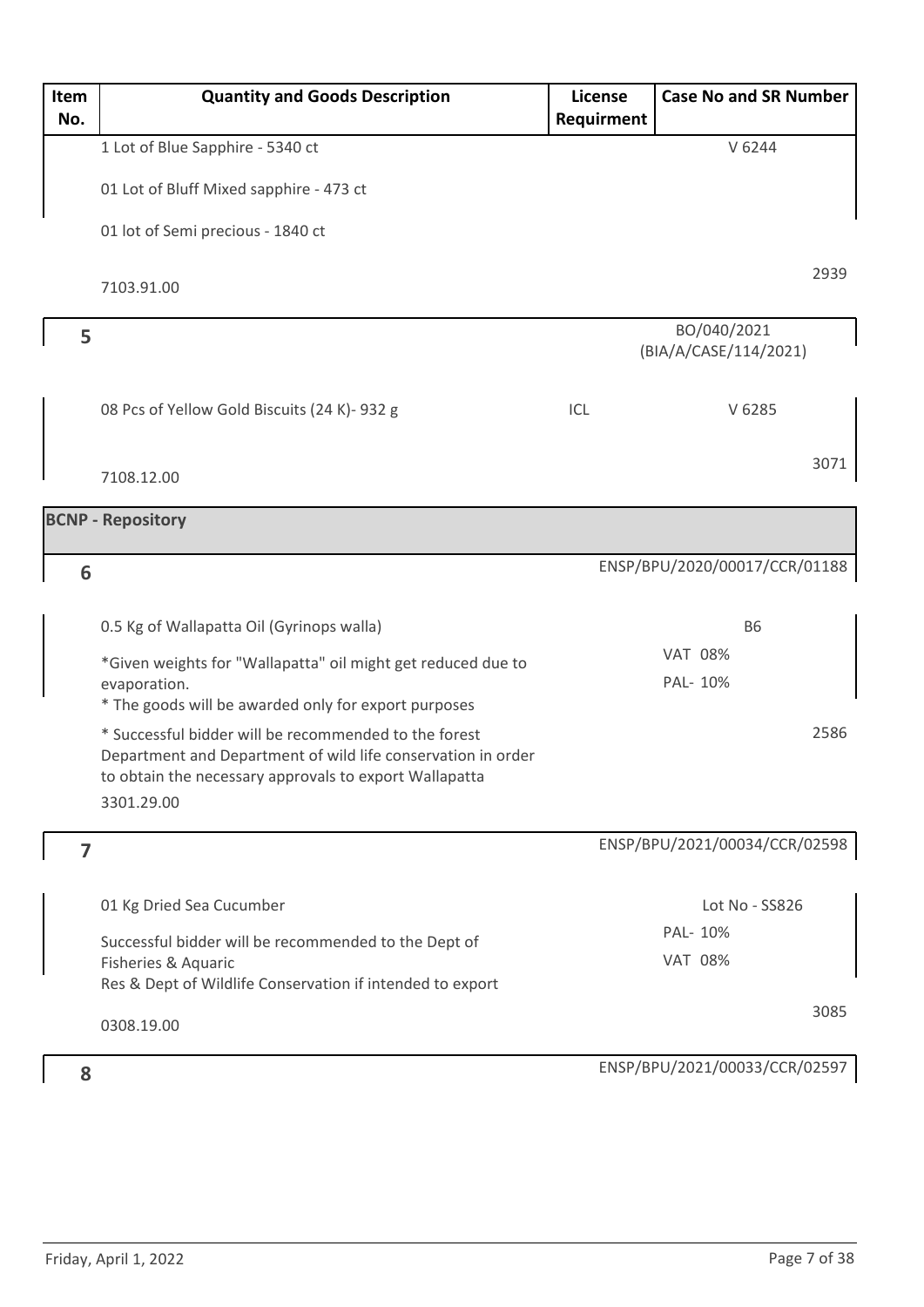| Item<br>No. | <b>Quantity and Goods Description</b>                                                          | License<br>Requirment | <b>Case No and SR Number</b>  |
|-------------|------------------------------------------------------------------------------------------------|-----------------------|-------------------------------|
|             | 0.5 Kg Dried Sea Cucumber                                                                      |                       | Lot No - SS829                |
|             | Successful bidder will be recommended to the Dept of                                           |                       | PAL- 10%                      |
|             | Fisheries & Aquaric                                                                            |                       | <b>VAT 08%</b>                |
|             | Res & Dept of Wildlife Conservation if intended to export                                      |                       |                               |
|             | 0308.19.00                                                                                     |                       | 3087                          |
| 9           |                                                                                                |                       | ENSP/BPU/2021/00031/CCR/02595 |
|             |                                                                                                |                       |                               |
|             | 0.5 Kg Dried Sea Cucumber                                                                      |                       | Lot No - SS828                |
|             |                                                                                                |                       | PAL-10%                       |
|             | Successful bidder will be recommended to the Dept of<br>Fisheries & Aquaric                    |                       | <b>VAT 08%</b>                |
|             | Res & Dept of Wildlife Conservation if intended to export                                      |                       |                               |
|             | 0308.19.00                                                                                     |                       | 3088                          |
| 10          |                                                                                                |                       | ENSP/BPU/2021/00032/CCR/02596 |
|             |                                                                                                |                       |                               |
|             | 01 Kg Dried Sea Cucumber                                                                       |                       | Lot No - SS827                |
|             | Successful bidder will be recommended to the Dept of                                           |                       | PAL-10%                       |
|             | Fisheries & Aquaric                                                                            |                       | <b>VAT 08%</b>                |
|             | Res & Dept of Wildlife Conservation if intended to export                                      |                       |                               |
|             | 0308.19.00                                                                                     |                       | 3089                          |
|             | CFS 06 Warehouse Inspection for Items has been arranged between 2.00 p.m. to 3.00 p.m. the day |                       |                               |
|             | before and two days before the opening of the Tender at CFS 06 Warehouse                       |                       |                               |
| 11          |                                                                                                |                       | CINT/2021/001                 |
|             | 2,616 Liters of Lubricant                                                                      | ICL                   | SR/CFS6/GC/07/2021            |
|             |                                                                                                |                       | PAL-10%                       |
|             | Only Licened Importers of Lubricants can obtain bid forms for                                  |                       | 3005<br><b>VAT 08%</b>        |
|             | this item                                                                                      |                       |                               |
|             | 2710.19.80                                                                                     |                       |                               |
|             | <b>CSL- UPB Ware House - Colombo</b>                                                           |                       |                               |
|             |                                                                                                |                       |                               |
| 12          |                                                                                                |                       | CINT/RMU/2019/00032/CCR/00733 |
|             |                                                                                                |                       |                               |
|             | 1310 Pcs of Ladies shoes                                                                       |                       | <b>VAT 08%</b>                |
|             |                                                                                                |                       | 2704                          |
|             | 6402.99.00                                                                                     |                       |                               |
|             |                                                                                                |                       |                               |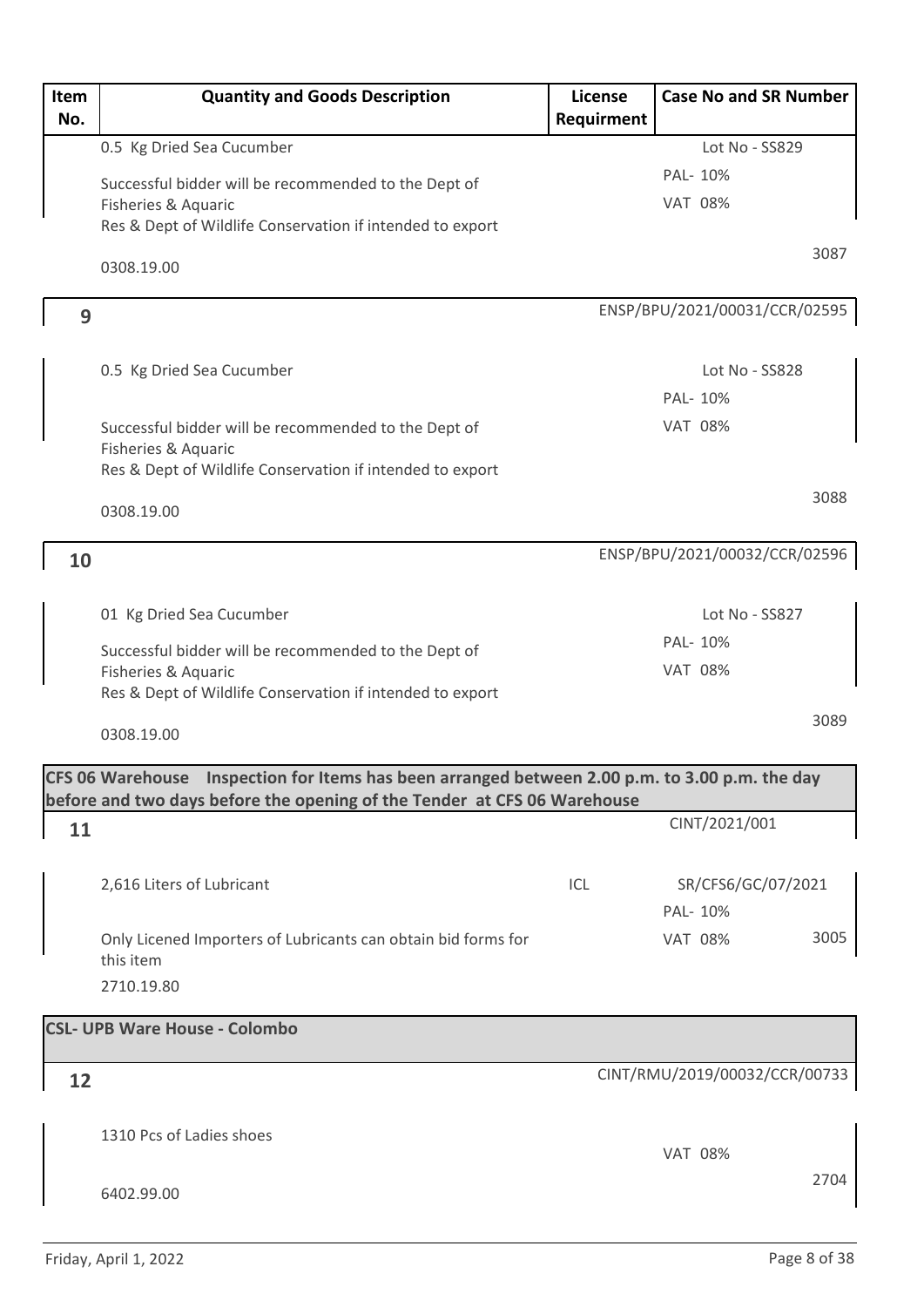| Item<br>No. | <b>Quantity and Goods Description</b>              | License<br>Requirment | <b>Case No and SR Number</b> |      |
|-------------|----------------------------------------------------|-----------------------|------------------------------|------|
|             | 399 Pcs of Gents Shoes                             |                       | <b>VAT 08%</b>               | 2704 |
|             | 6402.99.00                                         |                       |                              |      |
|             | 2560 of Kids Shoes                                 |                       | <b>VAT 08%</b>               | 2704 |
|             | 6402.99.00<br><b>Gray Line I Yard Orugodawatta</b> |                       |                              |      |
| 13          |                                                    |                       | CIB/INV/309/2019             |      |
|             | 25 doz of Baby Bib<br>6.67 doz of Baby Booties     |                       | <b>VAT 08%</b>               |      |
|             | 6111.20.00                                         |                       |                              | 3093 |
|             | 05 doz of Air Pump                                 |                       | PAL 05%                      |      |
|             | 8414.20.00                                         |                       | <b>VAT 08%</b>               | 3093 |
|             | 24.5 doz of Baby Bathtubs                          |                       | PAL- 10%<br><b>VAT 08%</b>   | 3093 |
|             | 3922.10.00                                         |                       |                              |      |
|             | 120 doz of Baby Blanket                            |                       | <b>VAT 08%</b>               |      |
|             | 6301.90.00                                         |                       |                              | 3093 |
|             | 8 doz of Baby Care Set                             |                       | PAL- 10%                     |      |
|             | 8214.20.00                                         |                       | <b>VAT 08%</b>               | 3093 |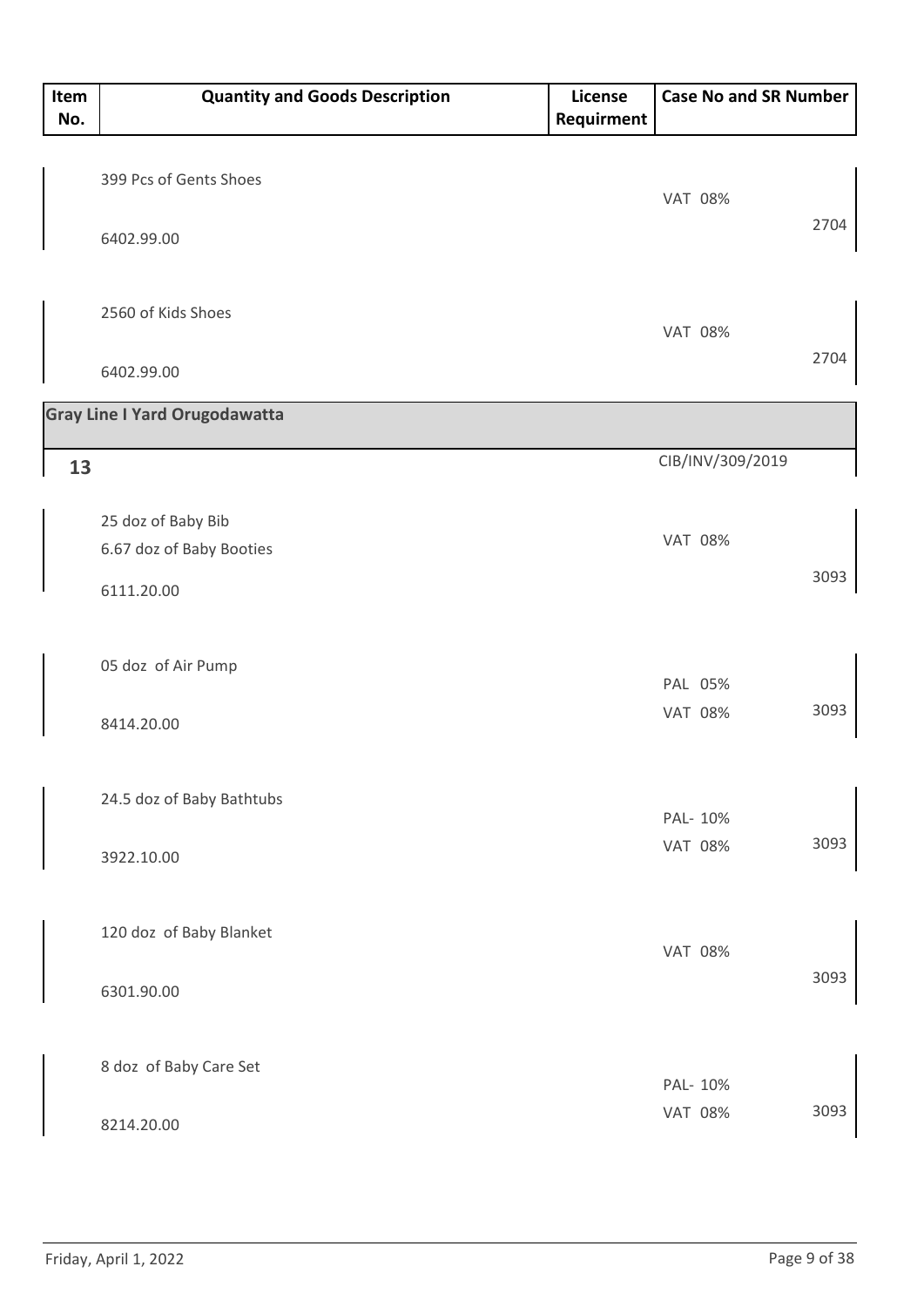| Item<br>No. | <b>Quantity and Goods Description</b>                                                                    | License<br>Requirment | <b>Case No and SR Number</b> |      |
|-------------|----------------------------------------------------------------------------------------------------------|-----------------------|------------------------------|------|
|             | 68.3 doz of baby Carriers                                                                                |                       |                              |      |
|             |                                                                                                          |                       | PAL- 10%                     |      |
|             | 8715.00.00                                                                                               |                       | <b>VAT 08%</b>               | 3093 |
|             |                                                                                                          |                       |                              |      |
|             |                                                                                                          |                       |                              |      |
|             | 500 pcs of baby Chair Commode                                                                            |                       | PAL- 10%                     |      |
|             | 3922.90.90                                                                                               |                       | <b>VAT 08%</b>               | 3093 |
|             |                                                                                                          |                       |                              |      |
|             |                                                                                                          |                       |                              |      |
|             | 320 pcs of Baby Mattress                                                                                 |                       | PAL- 10%                     |      |
|             |                                                                                                          |                       | <b>VAT 08%</b>               | 3093 |
|             | 9404.21.90                                                                                               |                       |                              |      |
|             |                                                                                                          |                       |                              |      |
|             | 76.7 doz of Baby Pillows                                                                                 |                       |                              |      |
|             |                                                                                                          |                       | PAL- 10%                     |      |
|             | 9404.90.90                                                                                               |                       | <b>VAT 08%</b>               | 3093 |
|             |                                                                                                          |                       |                              |      |
|             | 58.3 doz of Baby Socks                                                                                   |                       |                              |      |
|             |                                                                                                          |                       | <b>VAT 08%</b>               |      |
|             | 6115.99.00                                                                                               |                       |                              | 3093 |
|             |                                                                                                          |                       |                              |      |
|             |                                                                                                          |                       |                              |      |
|             | 667 pcs of Baby Walker                                                                                   |                       | PAL- 10%                     |      |
|             | 9403.70.90                                                                                               |                       | <b>VAT 08%</b>               | 3093 |
|             |                                                                                                          |                       |                              |      |
|             |                                                                                                          |                       |                              |      |
|             | 60 doz of Clipper, 16.7 doz of Cloth Hanger Clips, 49.2 doz of<br>Food Making Set, 23.3 doz of Soap Box, |                       | PAL- 10%                     |      |
|             | 24 doz of Spoon, 16.3 doz of Storage box, 32 doz of Suction                                              |                       | <b>VAT 08%</b>               |      |
|             | Bowl                                                                                                     |                       |                              |      |
|             | 3924.90.90                                                                                               |                       |                              | 3093 |
|             |                                                                                                          |                       |                              |      |
|             | 254 pcs of Clothes Rack                                                                                  |                       |                              |      |
|             | 360 pcs of Towel Rack                                                                                    |                       | PAL- 10%                     |      |
|             |                                                                                                          |                       | <b>VAT 08%</b>               | 3093 |
|             | 9403.20.90                                                                                               |                       |                              |      |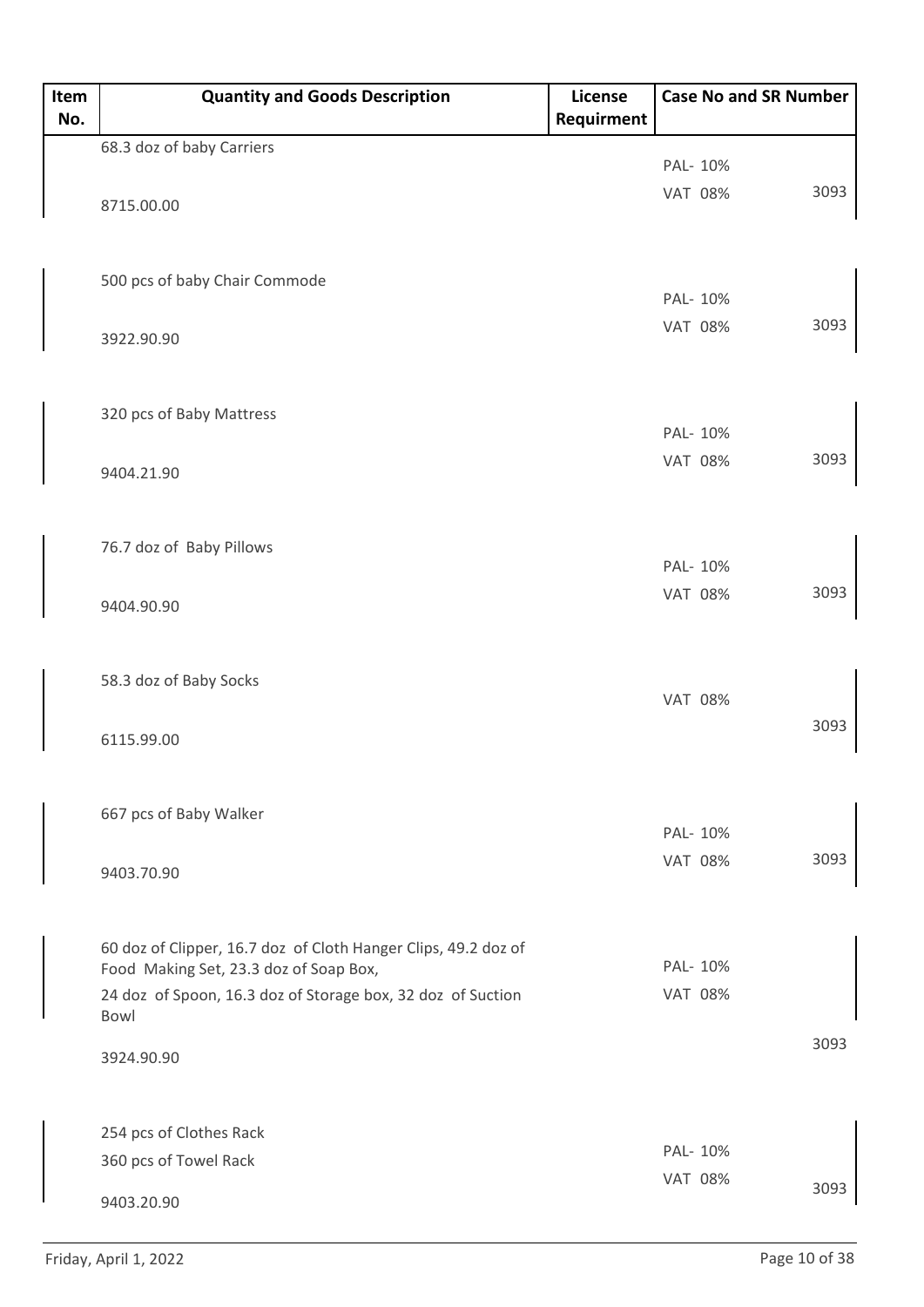| Item<br>No. | <b>Quantity and Goods Description</b> | License<br>Requirment |                | <b>Case No and SR Number</b> |
|-------------|---------------------------------------|-----------------------|----------------|------------------------------|
|             |                                       |                       |                |                              |
|             | 24 doz of Comb Set                    |                       | PAL- 10%       |                              |
|             |                                       |                       | <b>VAT 08%</b> | 3093                         |
|             | 9615.19.00                            |                       |                |                              |
|             | 21 doz of Cot Mobile                  |                       | PAL- 10%       |                              |
|             | 20 doz of Toy Building Blocks         |                       | <b>VAT 08%</b> |                              |
|             | 9503.00.90                            |                       |                | 3093                         |
|             | 100 doz of Cot Sheet                  |                       | <b>VAT 08%</b> |                              |
|             | 6302.29.90                            |                       |                | 3093                         |
|             | 72 doz of Cotton Balls                |                       |                |                              |
|             | 60 doz of Cotton Buds                 |                       | PAL- 10%       |                              |
|             | 5601.21.00                            |                       | <b>VAT 08%</b> | 3093                         |
|             | 3 doz of Electric Air Pump            |                       | PAL 05%        |                              |
|             | 8414.80.00                            |                       | <b>VAT 08%</b> | 3093                         |
|             | 408 doz of Feeding Bottle (Glass)     |                       | PAL-10%        |                              |
|             | 7013.99.10                            |                       | <b>VAT 08%</b> | 3093                         |
|             | 50 doz of Mosquito Net                |                       | <b>VAT 08%</b> |                              |
|             | 6304.99.90                            |                       |                | 3093                         |
|             | 40 doz of Nail Cutter                 |                       | PAL- 10%       |                              |
|             |                                       |                       | <b>VAT 08%</b> | 3093                         |
|             | 8214.20.00                            |                       |                |                              |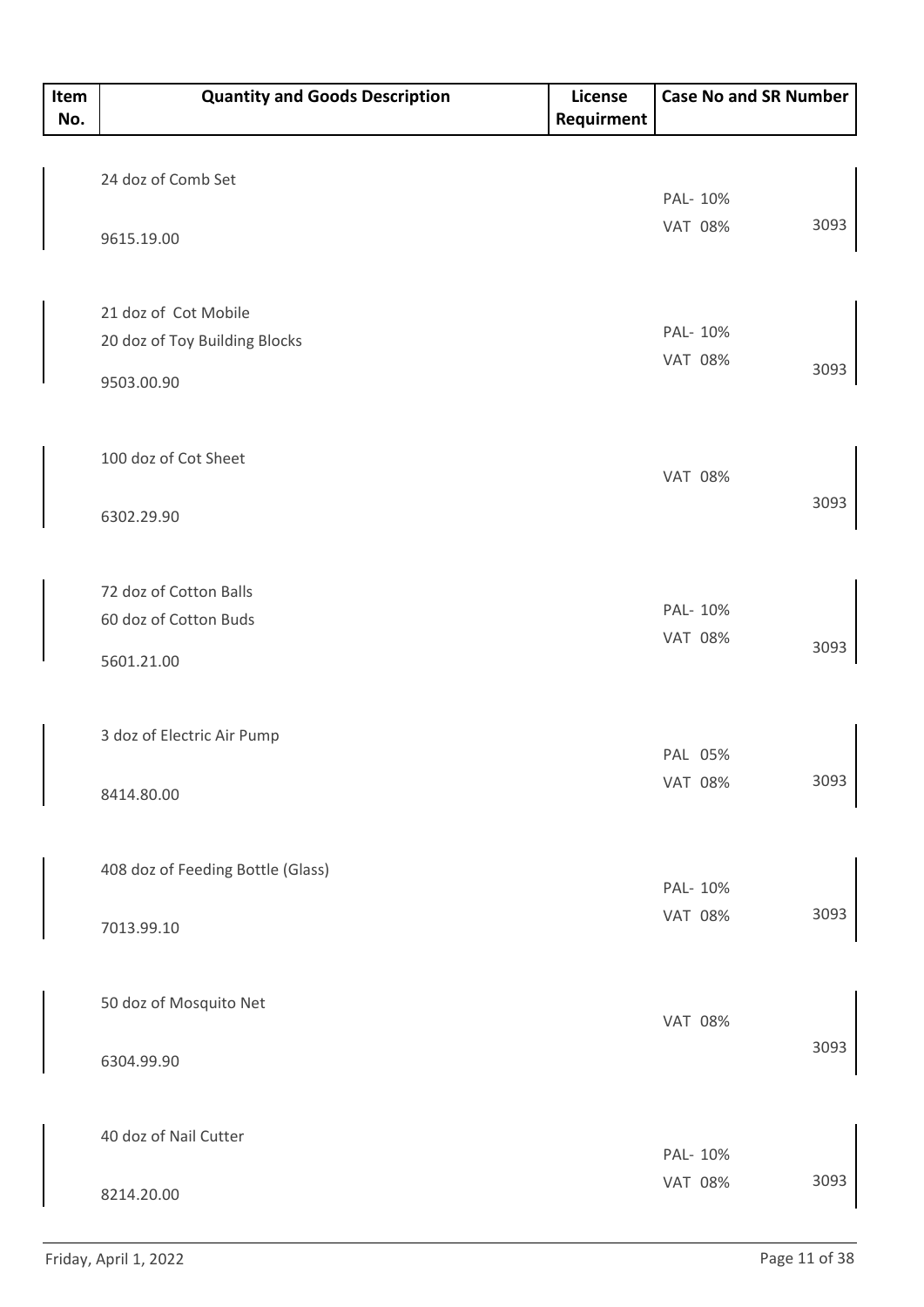| Item<br>No. | <b>Quantity and Goods Description</b>             | License<br>Requirment | <b>Case No and SR Number</b> |      |
|-------------|---------------------------------------------------|-----------------------|------------------------------|------|
|             |                                                   |                       |                              |      |
|             | 75.8 doz of Play Mat                              |                       | PAL- 10%                     |      |
|             | 9506.99.00                                        |                       |                              | 3093 |
|             |                                                   |                       |                              |      |
|             | 120 doz of Puff Box                               |                       | PAL- 10%                     |      |
|             | 9616.20.00                                        |                       | <b>VAT 08%</b>               | 3093 |
|             |                                                   |                       |                              |      |
|             | 80 doz of Safety Pin                              |                       |                              |      |
|             |                                                   |                       | PAL- 10%                     | 3093 |
|             | 7319.40.00                                        |                       | <b>VAT 08%</b>               |      |
|             |                                                   |                       |                              |      |
|             | 33.3 doz of Shower Cap                            |                       | PAL- 10%                     |      |
|             | 6506.91.10                                        |                       | <b>VAT 08%</b>               | 3093 |
|             |                                                   |                       |                              |      |
|             | 152 pcs of Swimming Pool                          |                       | PAL- 10%                     |      |
|             | 9506.99.00                                        |                       |                              | 3093 |
|             |                                                   |                       |                              |      |
|             | 80 pcs of Zip Wardrobe                            |                       | PAL- 10%                     |      |
|             |                                                   |                       | <b>VAT 08%</b>               | 3093 |
|             | 9403.89.90                                        |                       |                              |      |
|             | <b>Gray Line I Yard Warehouse</b>                 |                       |                              |      |
| 14          |                                                   |                       | VAL/INV/159/2018/CCR/2410    |      |
|             | 08 Units of Walky Talky (Two Way Radio)           | ICL                   | GLI/SR/134/2018              |      |
|             |                                                   | <b>MOD</b>            | PAL- 10%                     |      |
|             | 8517.62.10                                        | <b>TRC</b>            | <b>VAT 08%</b>               | 2045 |
|             | <b>Gray Line II - Preventive Examination Yard</b> |                       |                              |      |
| 15          |                                                   |                       | PREV/FPO/3219/2015           |      |

Friday, April 1, 2022 **Page 12 of 38**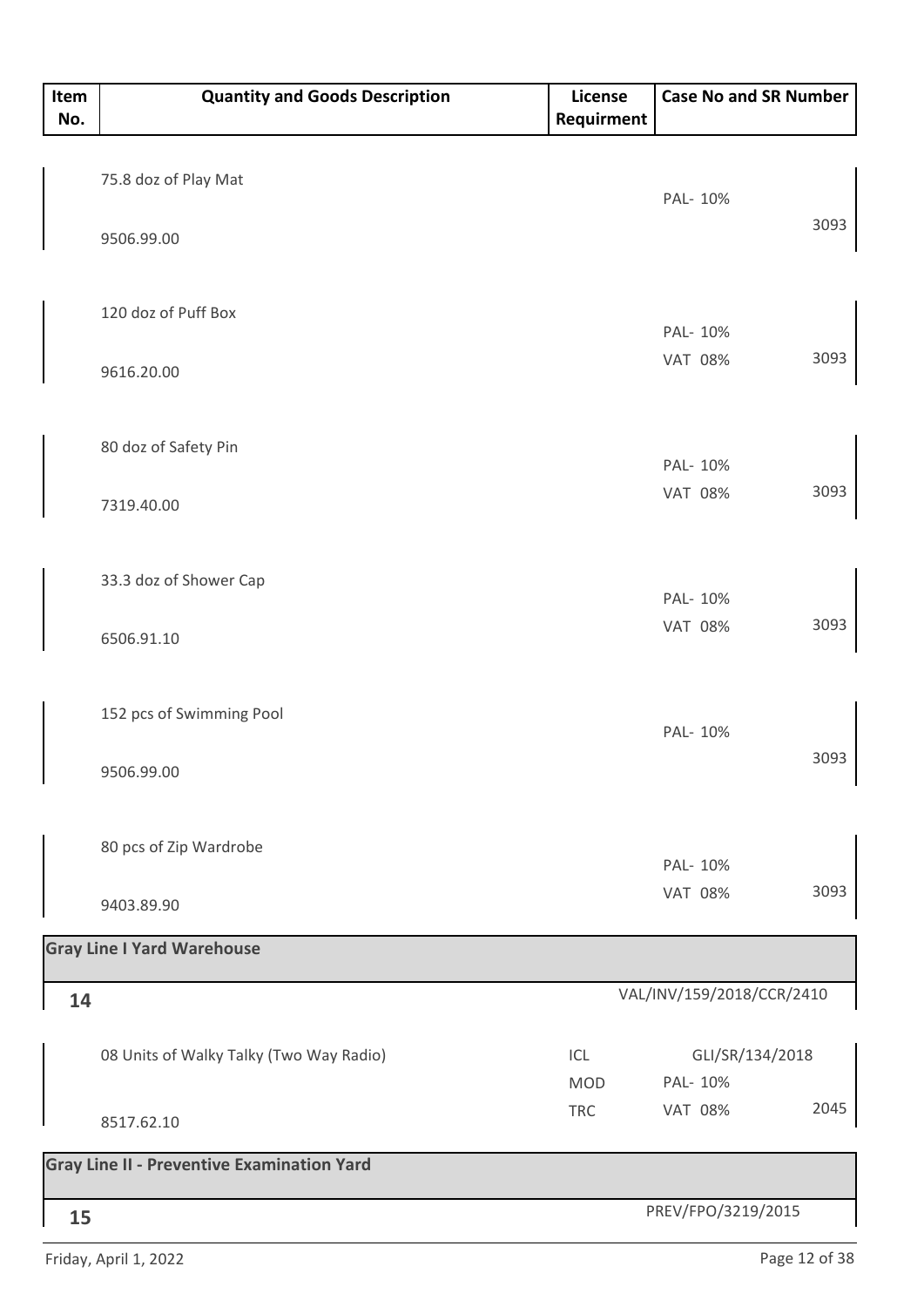| Item<br>No. | <b>Quantity and Goods Description</b>                                                                                                                                                                                                                                                                                                                                                                                                                  | License<br>Requirment | <b>Case No and SR Number</b>                   |      |
|-------------|--------------------------------------------------------------------------------------------------------------------------------------------------------------------------------------------------------------------------------------------------------------------------------------------------------------------------------------------------------------------------------------------------------------------------------------------------------|-----------------------|------------------------------------------------|------|
|             | 30 Barrels (3000 kg) of Sodium Alkyl Ethoxy Sulphate 70%<br>Aqueous solution<br>(Synthetic Oil)                                                                                                                                                                                                                                                                                                                                                        |                       | <b>PEU SR 498</b><br>PAL 05%<br><b>VAT 08%</b> |      |
|             | 3402.11.00                                                                                                                                                                                                                                                                                                                                                                                                                                             |                       |                                                | 2961 |
|             | <b>Gray Line II Yard</b>                                                                                                                                                                                                                                                                                                                                                                                                                               |                       |                                                |      |
| 16          |                                                                                                                                                                                                                                                                                                                                                                                                                                                        |                       | ENSP/BPU/04/2014                               |      |
|             | Rosewood (Dalbergia spp.) Timber Logs<br>CMAU0150303 - 15,810kg<br>CMAU1301744 - 15,770kg<br>CMAU1814161 - 15,610kg<br>TRHU2203747 - 10,970kg<br>Total Weight - 58,160kg                                                                                                                                                                                                                                                                               |                       | L1<br>PAL 7.5%                                 |      |
|             | *Given Weights for the Rosewood (Dalbergia spp.) timber logs<br>might get reduced due to evaporation of water content<br>*Rosewood containers will be subjected to fumigate prior<br>removal from the Customs.                                                                                                                                                                                                                                         |                       |                                                |      |
|             | *If the successful bidder intends to export the Rosewood<br>he/she should obtain approvals from relevant authorities.<br>4403.49.00                                                                                                                                                                                                                                                                                                                    |                       |                                                | 1810 |
| 17          |                                                                                                                                                                                                                                                                                                                                                                                                                                                        |                       | ENSP/BPU/04/2014                               |      |
|             | Rosewood (Dalbergia spp.) Timber Logs<br>CMAU1728000 - 15,410kg<br>TEMU4122363 - 15,570kg<br>TGHU0105170 - 14,400kg<br>CMAU1645436 - 15,410kg<br>Total Weight - 60,790kg<br>*Given Weights for the Rosewood (Dalbergia spp.) timber logs<br>might get reduced due to evaporation of water content<br>*Rosewood containers will be subjected to fumigate prior<br>removal from the Customs.<br>*If the successful bidder intends to export the Rosewood |                       | L2<br>PAL 7.5%                                 | 1811 |
|             | he/she should obtain approvals from relevant authorities.<br>4403.49.00                                                                                                                                                                                                                                                                                                                                                                                |                       |                                                |      |
| 18          |                                                                                                                                                                                                                                                                                                                                                                                                                                                        |                       | ENSP/BPU/04/2014                               |      |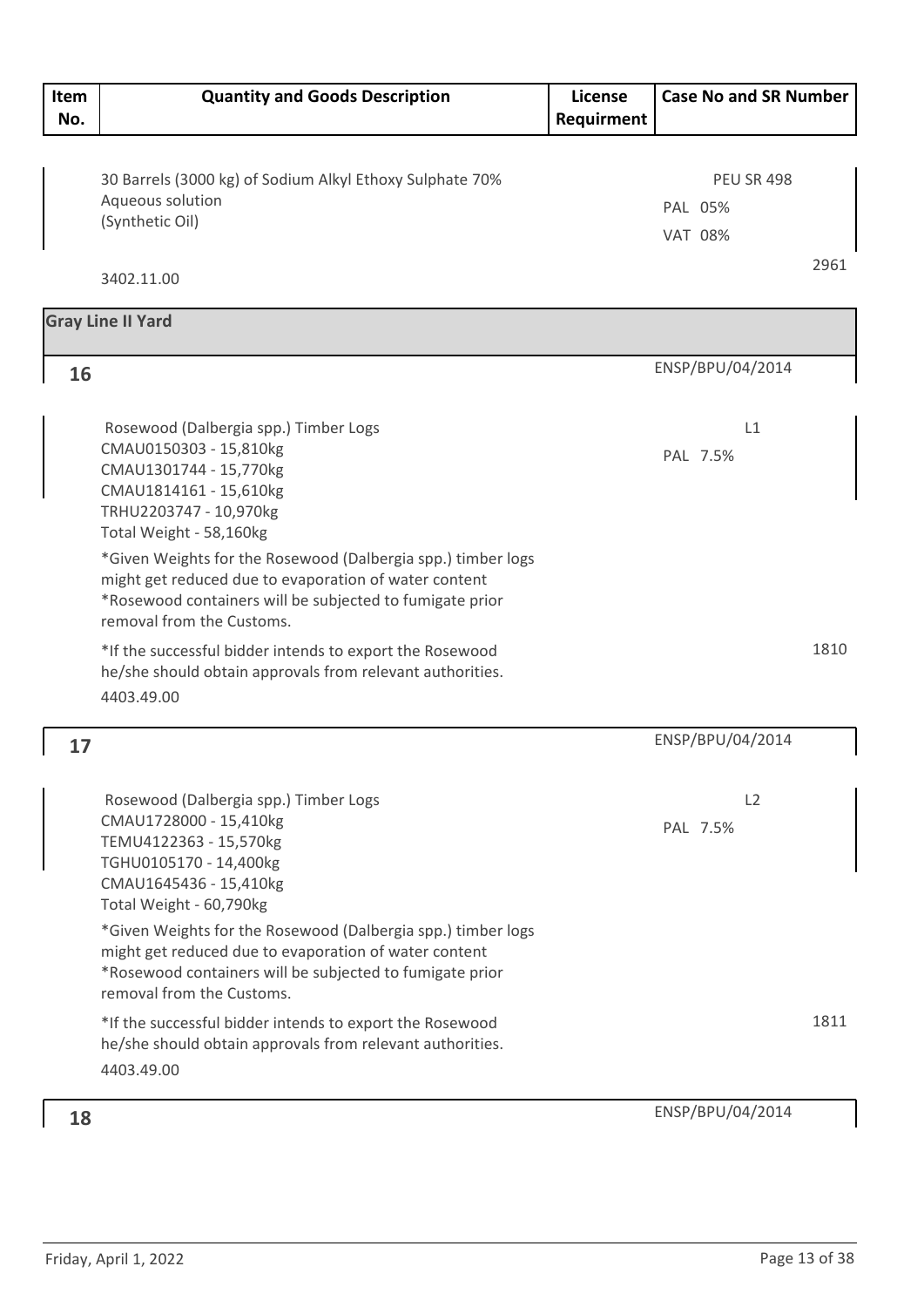| Item | <b>Quantity and Goods Description</b>                                                                                                                                                                                                                                                                                                                                                                                                                  | License    | <b>Case No and SR Number</b> |      |
|------|--------------------------------------------------------------------------------------------------------------------------------------------------------------------------------------------------------------------------------------------------------------------------------------------------------------------------------------------------------------------------------------------------------------------------------------------------------|------------|------------------------------|------|
| No.  | Rosewood (Dalbergia spp.) Timber Logs<br>CMAU1727576 - 16,410kg<br>FCIU3688920 - 14,880kg<br>ECMU1264345 - 14,570kg<br>ECMU1742594 - 15,570kg<br>Total weight - 61,430kg<br>*Given Weights for the Rosewood (Dalbergia spp.) timber logs<br>might get reduced due to evaporation of water content<br>*Rosewood containers will be subjected to fumigate prior<br>removal from the Customs.<br>*If the successful bidder intends to export the Rosewood | Requirment | L <sub>3</sub><br>PAL 7.5%   | 1812 |
|      | he/she should obtain approvals from relevant authorities.<br>4403.49.00                                                                                                                                                                                                                                                                                                                                                                                |            |                              |      |
| 19   |                                                                                                                                                                                                                                                                                                                                                                                                                                                        |            | ENSP/BPU/04/2014             |      |
|      | Rosewood (Dalbergia spp.) Timber Logs<br>CMAU1107390 - 16,570kg<br>ECMU2213492 - 14,770kg<br>TGHU2793214 - 14,300kg<br>DVRU1624452 - 15,100kg<br>Total weight - 60,740kg                                                                                                                                                                                                                                                                               |            | L4<br>PAL 7.5%               |      |
|      | *Given Weights for the Rosewood (Dalbergia spp.) timber logs<br>might get reduced due to evaporation of water content<br>*Rosewood containers will be subjected to fumigate prior<br>removal from the Customs.                                                                                                                                                                                                                                         |            |                              |      |
|      | *If the successful bidder intends to export the Rosewood<br>he/she should obtain approvals from relevant authorities.<br>4403.49.00                                                                                                                                                                                                                                                                                                                    |            |                              | 1813 |
| 20   |                                                                                                                                                                                                                                                                                                                                                                                                                                                        |            | ENSP/BPU/04/2014             |      |
|      | Rosewood (Dalbergia spp.) Timber Logs<br>TTNU3025124 - 15,570kg<br>ECMU1608348 - 16,370kg<br>TRLU9662089 - 17,370kg<br>TEMU2718374 - 7,770kg<br>Total weight - 57,080kg                                                                                                                                                                                                                                                                                |            | L <sub>5</sub><br>PAL 7.5%   |      |
|      | *Given Weights for the Rosewood (Dalbergia spp.) timber logs<br>might get reduced due to evaporation of water content<br>*Rosewood containers will be subjected to fumigate prior<br>removal from the Customs.                                                                                                                                                                                                                                         |            |                              |      |
|      | *If the successful bidder intends to export the Rosewood<br>he/she should obtain approvals from relevant authorities.<br>4403.49.00                                                                                                                                                                                                                                                                                                                    |            |                              | 1814 |
| 21   |                                                                                                                                                                                                                                                                                                                                                                                                                                                        |            | ENSP/BPU/04/2014             |      |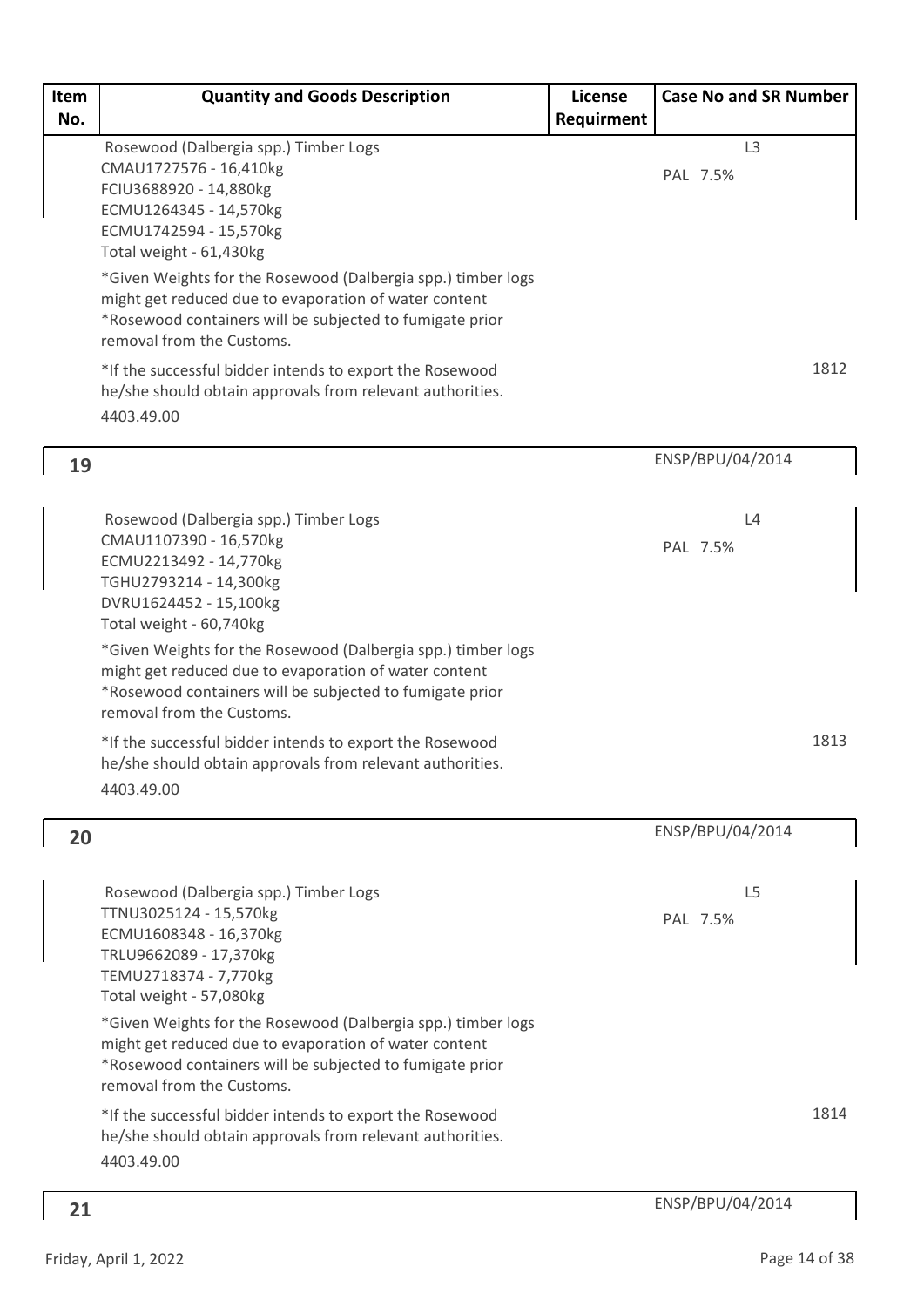| Item<br>No. | <b>Quantity and Goods Description</b>                                                                                                                                                                          | License<br>Requirment | <b>Case No and SR Number</b> |
|-------------|----------------------------------------------------------------------------------------------------------------------------------------------------------------------------------------------------------------|-----------------------|------------------------------|
|             |                                                                                                                                                                                                                |                       |                              |
|             | Rosewood (Dalbergia spp.) Timber Logs<br>CMAU1071976 - 16,070kg<br>CMAU1269581 - 14,570kg<br>ECMU1844467 - 14,970kg<br>CMAU1457059 - 15,170kg<br>Total weight- 60,780kg                                        |                       | L <sub>6</sub><br>PAL 7.5%   |
|             | *Given Weights for the Rosewood (Dalbergia spp.) timber logs<br>might get reduced due to evaporation of water content<br>*Rosewood containers will be subjected to fumigate prior<br>removal from the Customs. |                       |                              |
|             | *If the successful bidder intends to export the Rosewood<br>he/she should obtain approvals from relevant authorities.<br>4403.49.00                                                                            |                       | 1815                         |
| 22          |                                                                                                                                                                                                                |                       | ENSP/BPU/04/2014             |
|             | Rosewood (Dalbergia spp.) Timber Logs<br>FCIU2923305 - 15,780kg<br>CMAU0297547 - 15,810kg                                                                                                                      |                       | L7<br>PAL 7.5%               |
|             | ECMU2224183 - 13,970kg<br>IPXU3321750 - 15,370kg<br>Total weight- 60,930kg                                                                                                                                     |                       |                              |
|             | *Given Weights for the Rosewood (Dalbergia spp.) timber logs<br>might get reduced due to evaporation of water content<br>*Rosewood containers will be subjected to fumigate prior<br>removal from the Customs. |                       |                              |
|             | *If the successful bidder intends to export the Rosewood<br>he/she should obtain approvals from relevant authorities.<br>4403.49.00                                                                            |                       | 1816                         |
| 23          |                                                                                                                                                                                                                |                       | ICT/2020/00077               |
|             | 993 Pcs of Auto Spare Parts Alternator Cutout                                                                                                                                                                  |                       |                              |
|             | Items could be inspected during 10.00 am to 3.00 p.m on any                                                                                                                                                    |                       | <b>VAT 08%</b>               |
|             | working day with prior notification to the ICT staff.                                                                                                                                                          |                       | PAL- 10%                     |
|             | 8511.80.00                                                                                                                                                                                                     |                       | 2906                         |
|             | <b>HRCU S/R Grayline I Yard</b>                                                                                                                                                                                |                       |                              |
| 24          |                                                                                                                                                                                                                |                       | PREV/2017/076/CCR/415        |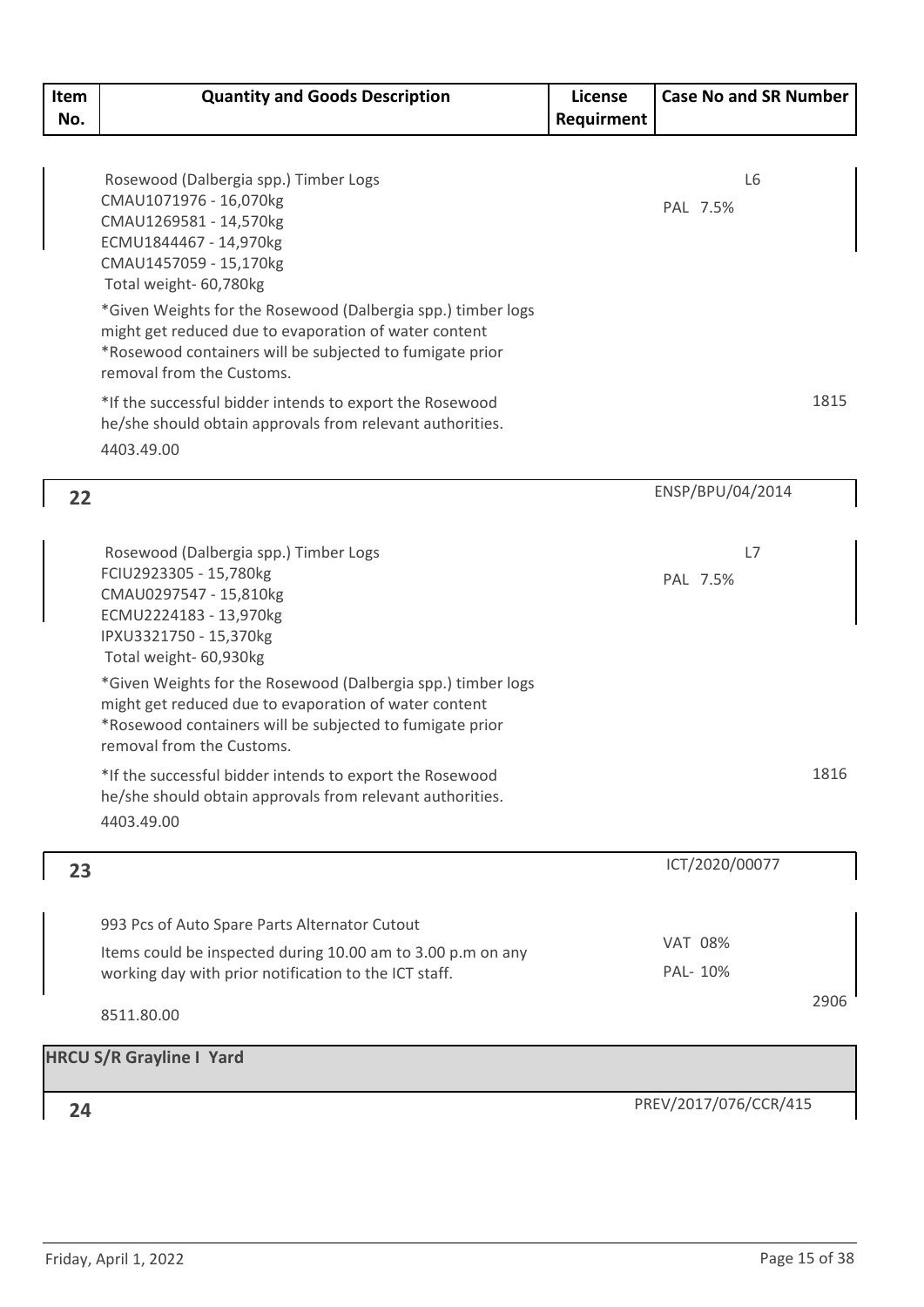| Item<br>No. | <b>Quantity and Goods Description</b>                                                                          | <b>License</b><br>Requirment | <b>Case No and SR Number</b> |      |
|-------------|----------------------------------------------------------------------------------------------------------------|------------------------------|------------------------------|------|
|             | 500 Pairs of Slipper Sole                                                                                      |                              | HRC/SR/03/GLI                |      |
|             |                                                                                                                |                              | <b>VAT 08%</b>               |      |
|             | 6406.20.90                                                                                                     |                              | PAL- 10%                     | 2927 |
|             |                                                                                                                |                              |                              |      |
|             | 457 Pcs of Cloth Hanger                                                                                        |                              | HRC/SR/03/GLI                |      |
|             |                                                                                                                |                              | PAL- 10%                     |      |
|             | 3924.90.90                                                                                                     |                              | <b>VAT 08%</b>               | 2927 |
|             | <b>ICT Division - Store Room</b>                                                                               |                              |                              |      |
| 25          |                                                                                                                |                              | ICT/2018/00024/CCR/01920     |      |
|             | 135 KG of Brass Rods                                                                                           |                              | ICT/2018/00024/CCR/0192      |      |
|             | Country of origin - India                                                                                      |                              | $\mathbf 0$                  |      |
|             |                                                                                                                |                              | PAL- 10%                     |      |
|             | 7407.21.00                                                                                                     |                              | <b>VAT 08%</b>               | 3098 |
|             | JCT Oil bank, colombo 15                                                                                       |                              |                              |      |
| 26          |                                                                                                                |                              | INDS/PRJ/2021/0001           |      |
|             | 15.061 MT of Low Sulphur Oil 380 CST                                                                           | ICL                          | PAL 7.5%                     |      |
|             | Only Bunker Licence holders who registered under the<br>Ministry of Energy can obtain bid forms for this item. |                              |                              | 3025 |
|             | 2710.19.60                                                                                                     |                              |                              |      |
|             | <b>National Gem and Jewelley Authority</b>                                                                     |                              |                              |      |
| 27          |                                                                                                                |                              |                              |      |
|             | 01 Lot of Rough Peridot                                                                                        |                              | AWB No. 683-140-25560        |      |
|             | 7103.10                                                                                                        |                              |                              | 2965 |
| 28          |                                                                                                                |                              |                              |      |

#### **28**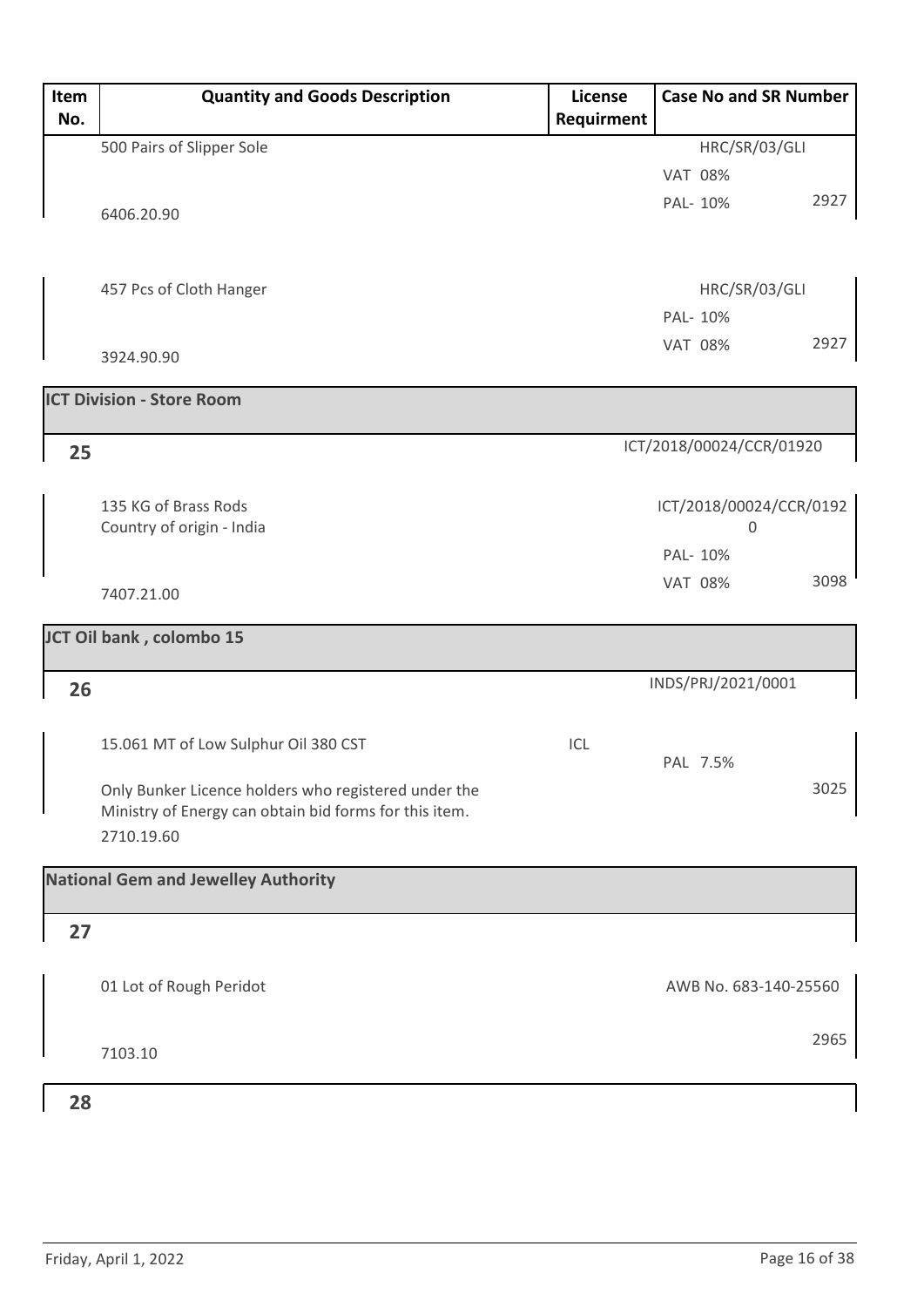| Item<br>No. | <b>Quantity and Goods Description</b> | License<br><b>Requirment</b> | <b>Case No and SR Number</b> |
|-------------|---------------------------------------|------------------------------|------------------------------|
|             | 01 Lot of Amethyst                    |                              | Lanka Gem & Jewellery        |
|             | 01 Lot of Moon stones                 |                              |                              |
|             | 7103.99                               |                              | 2967                         |
| 29          |                                       |                              |                              |
|             | 01 Lot of Rough Sapphire              |                              | BIA/SR/7086 4/03/2005        |
|             | 7103.10                               |                              | 2968                         |
| 30          |                                       |                              |                              |
|             | 01 lot of Rough Sapphire              |                              | Trinity gems                 |
|             | 7103.10                               |                              | 2971                         |
| 31          |                                       |                              |                              |
|             | 01 Lot of Rough Topaz                 |                              | B.T. Monty                   |
|             | 7103.10                               |                              | 2973                         |
| 32          |                                       |                              |                              |
|             | 01 Lot of Blue Topaz Rough            |                              | AMSND 618-2418-2012          |
|             | 7103.10                               |                              | 2974                         |
| 33          |                                       |                              |                              |
|             | 01 Lot of white Topaz                 |                              | T-038 7/1/2003               |
|             | 7103.99                               |                              | 2975                         |
| 34          |                                       |                              |                              |

#### Friday, April 1, 2022 **Page 17 of 38**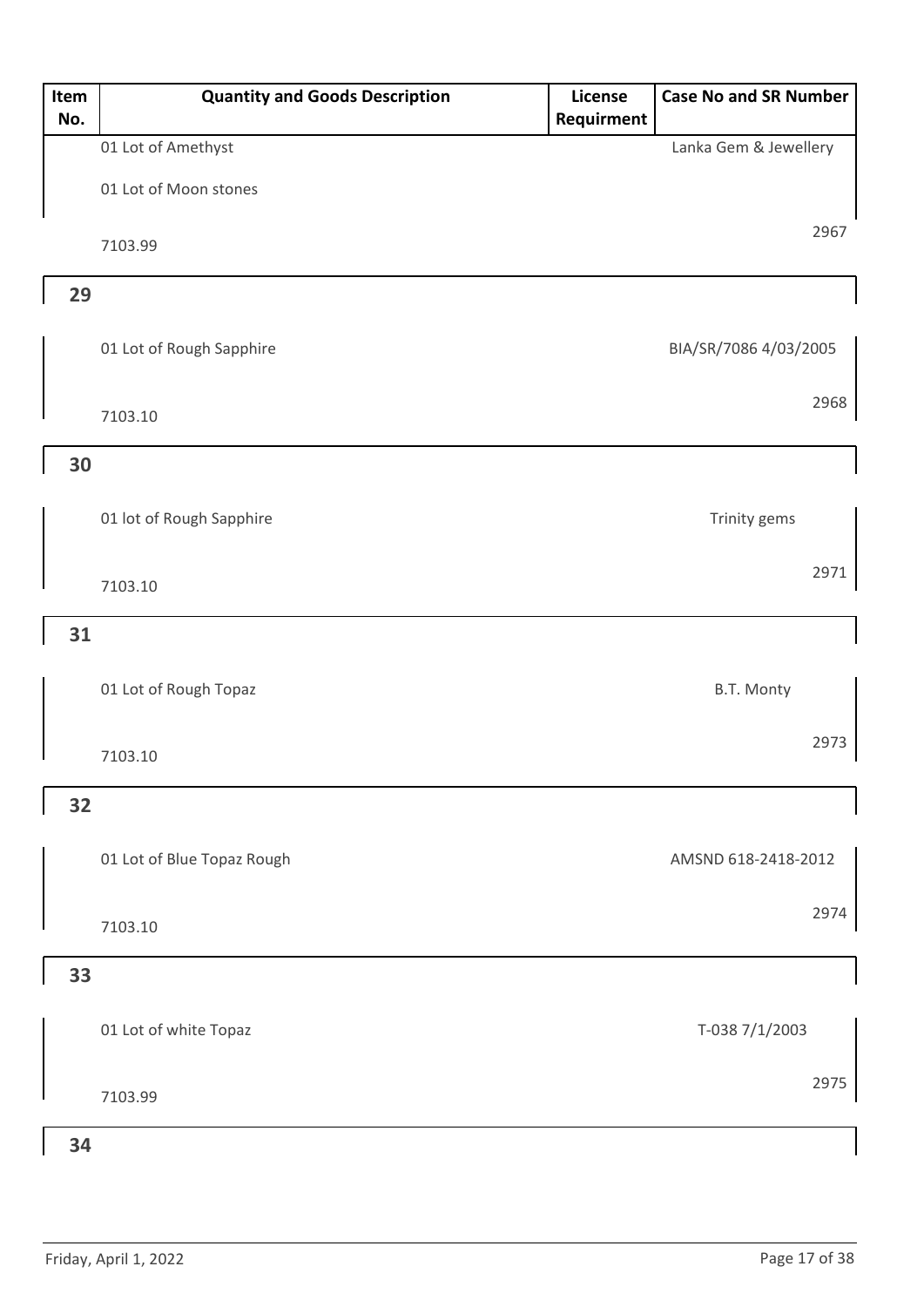| Item | <b>Quantity and Goods Description</b> | License    | <b>Case No and SR Number</b>               |
|------|---------------------------------------|------------|--------------------------------------------|
| No.  |                                       | Requirment |                                            |
|      | 01 Lot of Mixed Geuda Katta           |            | Mixed Geuda Katta taken<br>over from 96 kg |
|      |                                       |            |                                            |
|      |                                       |            | 2976                                       |
|      | 7103.10                               |            |                                            |
| 35   |                                       |            |                                            |
|      |                                       |            |                                            |
|      | 01 Lot of Amethyst Rough              |            | 21750371123 AWB                            |
|      |                                       |            |                                            |
|      | 7103.10                               |            | 2980                                       |
|      |                                       |            |                                            |
| 36   |                                       |            |                                            |
|      |                                       |            |                                            |
|      | 01 Lot of Rough Corundum              |            | NI97 17/02/2000                            |
|      |                                       |            | 2981                                       |
|      | 7103.10                               |            |                                            |
| 37   |                                       |            |                                            |
|      |                                       |            |                                            |
|      | 01 Lot of Rough Corundum              |            | AM-S.H.A Enterprises                       |
|      |                                       |            |                                            |
|      | 7103.10                               |            | 2982                                       |
|      |                                       |            |                                            |
| 38   |                                       |            |                                            |
|      |                                       |            |                                            |
|      | 01 Lot of Corundum Rough              |            | NI462 29/06/2001                           |
|      |                                       |            |                                            |
|      | 7103.10.00                            |            | 2984                                       |
|      | NNR- Baggage Warehouse Peliyagoda     |            |                                            |
|      |                                       |            |                                            |
| 39   |                                       |            | PREV/0013/2017/CCR/0110                    |
|      |                                       |            |                                            |
|      | 1570 Pairs of Ladies Slippers         |            | BO/NNR/SR/29/2018                          |
|      |                                       |            | <b>VAT 08%</b>                             |
|      | 6402.99.00                            |            | 2585                                       |
|      |                                       |            |                                            |
|      |                                       |            |                                            |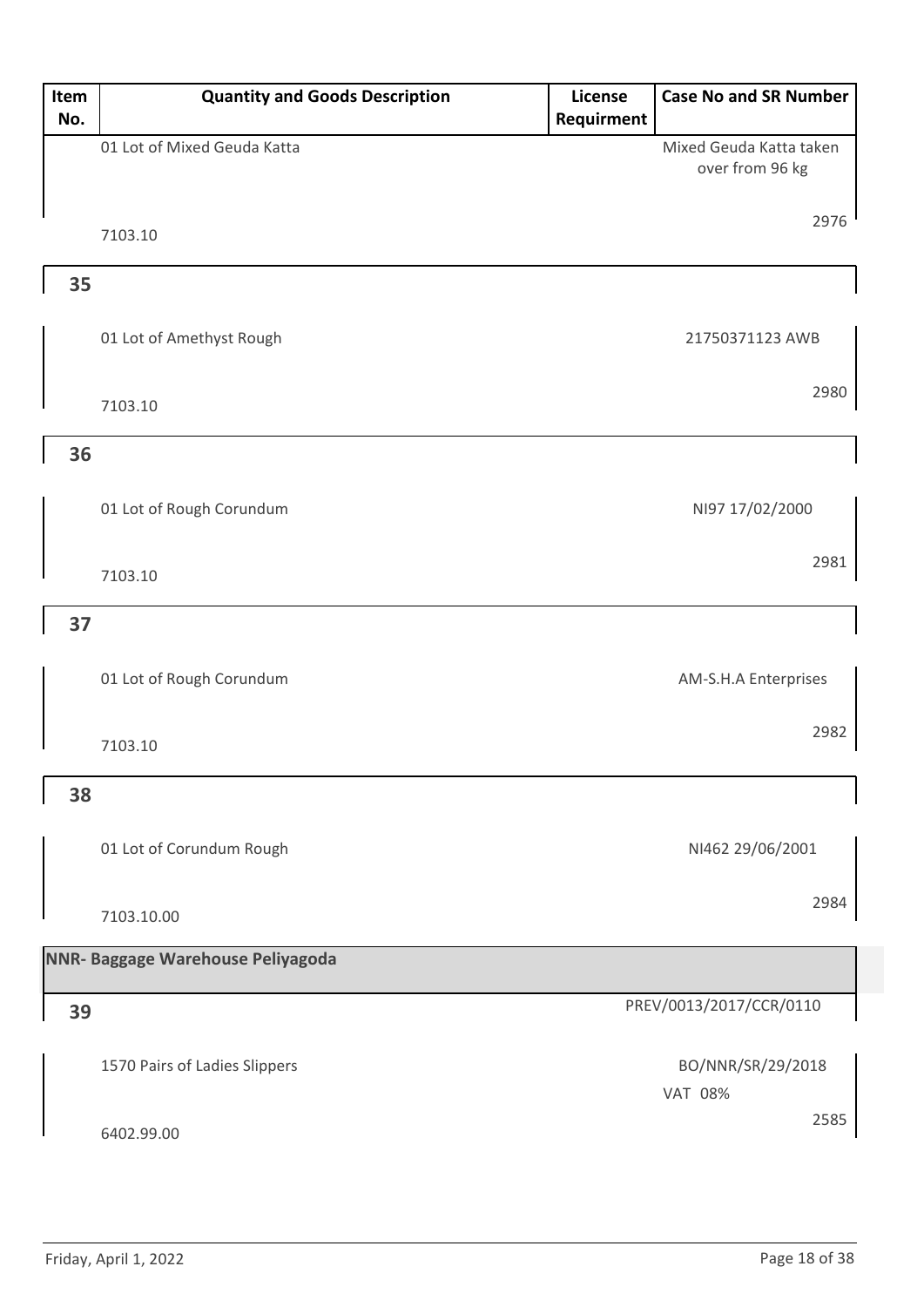| Item<br>No. | <b>Quantity and Goods Description</b>                | License<br>Requirment | <b>Case No and SR Number</b>    |
|-------------|------------------------------------------------------|-----------------------|---------------------------------|
|             | 240 Pairs of Slippers                                |                       | BO/NNR/SR/29/2018               |
|             |                                                      |                       | <b>VAT 08%</b>                  |
|             |                                                      |                       | 2585                            |
|             | 6402.99.00                                           |                       |                                 |
|             |                                                      |                       |                                 |
|             | 1142 Pairs of Baby Girl Shoes                        |                       | BO/NNR/SR/29/2018               |
|             |                                                      |                       | <b>VAT 08%</b>                  |
|             | 6402.91.00                                           |                       | 2585                            |
|             |                                                      |                       |                                 |
|             | 36 Pairs of Boy Chapples                             |                       | BO/NNR/SR/29/2018               |
|             |                                                      |                       | <b>VAT 08%</b>                  |
|             | 6402.99.00                                           |                       | 2585                            |
|             |                                                      |                       |                                 |
|             | 112 Pairs of Boy Shoes                               |                       | BO/NNR/SR/29/2018               |
|             |                                                      |                       | <b>VAT 08%</b>                  |
|             | 6402.91.00                                           |                       | 2585                            |
| 40          |                                                      |                       | BO/NNR/SR/137/2020 SEGU 2041076 |
|             |                                                      |                       |                                 |
|             | 494,000 Pcs of "MAX POWER Heavy Duty" Brand AAA Size | <b>SLSI</b>           | BO/NNR/SR/137/2020              |
|             | batteries<br>Expiry Date: 12.2022                    |                       | SEGU 2041076                    |
|             |                                                      |                       | PAL 05%                         |
|             | 8506.10.90                                           |                       | <b>VAT 08%</b><br>2884          |
| 41          |                                                      |                       |                                 |
|             |                                                      |                       |                                 |
|             | 16,000 nos of Phone Covers                           |                       | BO/ NNR/ 208/ 2020              |
|             |                                                      |                       | PAL- 10%                        |
|             | 3926.90.99                                           |                       | 3014<br><b>VAT 08%</b>          |
|             | <b>Port Control Unit</b>                             |                       |                                 |
|             |                                                      |                       |                                 |
| 42          |                                                      |                       | ENSP/PCU/2020/0030/CCR/1301     |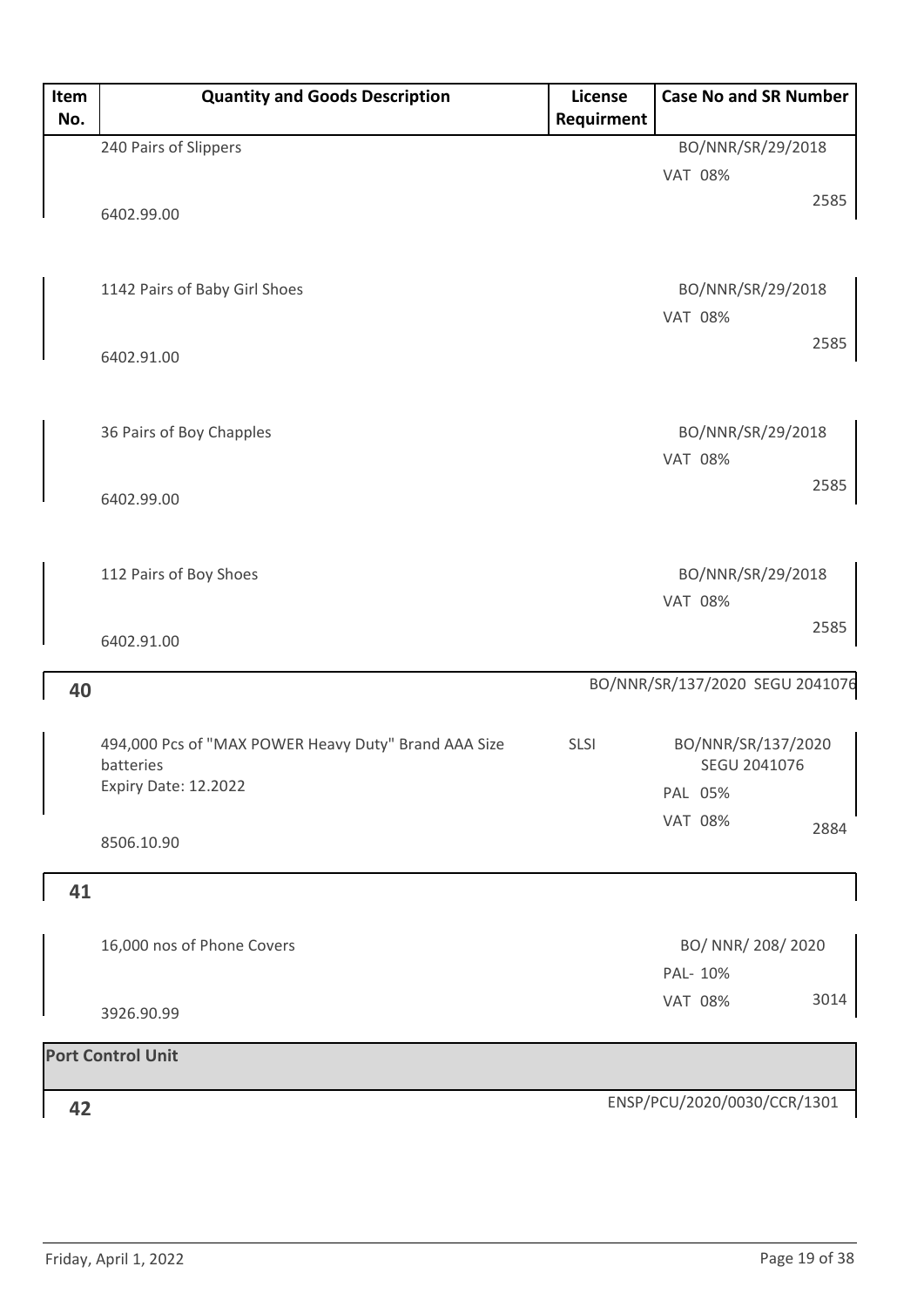| Item<br>No. | <b>Quantity and Goods Description</b>                                                                                                                              | License<br>Requirment | <b>Case No and SR Number</b>  |
|-------------|--------------------------------------------------------------------------------------------------------------------------------------------------------------------|-----------------------|-------------------------------|
|             | 95 Units of Mobile Phones                                                                                                                                          | ICL<br><b>TRC</b>     | PAL 05%                       |
|             | 8517.12.20                                                                                                                                                         |                       | 2944                          |
| 43          |                                                                                                                                                                    |                       | ENSP/PCU/2020/00032/CCR/01303 |
|             | 360 Units of Mobile Phones without batteries                                                                                                                       | ICL<br><b>TRC</b>     | PAL 05%                       |
|             | 8517.12.20                                                                                                                                                         |                       | 2945                          |
|             | <b>RCT Orugodawatta</b>                                                                                                                                            |                       |                               |
| 44          |                                                                                                                                                                    |                       | CINT/2018/002/CCR/01435       |
|             | 21280 Kg of Quartz Powder (India)                                                                                                                                  |                       | JFSU0225217 (1*40')           |
|             | * Samples can be inspected at Central Investigation Unit (CIU),<br>4th floor, Sri Lanka Customs                                                                    |                       | <b>VAT 08%</b><br>PAL- 10%    |
|             | 2506.20.00                                                                                                                                                         |                       | 2579                          |
| 45          |                                                                                                                                                                    |                       | CRTF/01788/2017               |
|             | 27 MT of Brazilian White Crystal Sugar - MEDU1380356                                                                                                               |                       |                               |
|             | ** Only registered license holders of manufacturing Animal<br>feed, are allowed to make bids on this item.                                                         |                       |                               |
|             | ** Successful bidder should obtain the approval of Department<br>of Animal Production & Health prior to the delivery of items.<br>1701.99.10                       |                       | 3008                          |
| 46          |                                                                                                                                                                    |                       | CRTF/01789/2017               |
|             | 27 MT of Brazilian White Crystal Sugar - MSCU2599234<br>** Only registered license holders of manufacturing Animal<br>feed, are allowed to make bids on this item. |                       |                               |
|             | **Successful bidder should obtain the approval of Department<br>of Animal Production & Health prior to the delivery of items.<br>1701.99.10                        |                       | 3009                          |
| 47          |                                                                                                                                                                    |                       | CRTF/01790/2017               |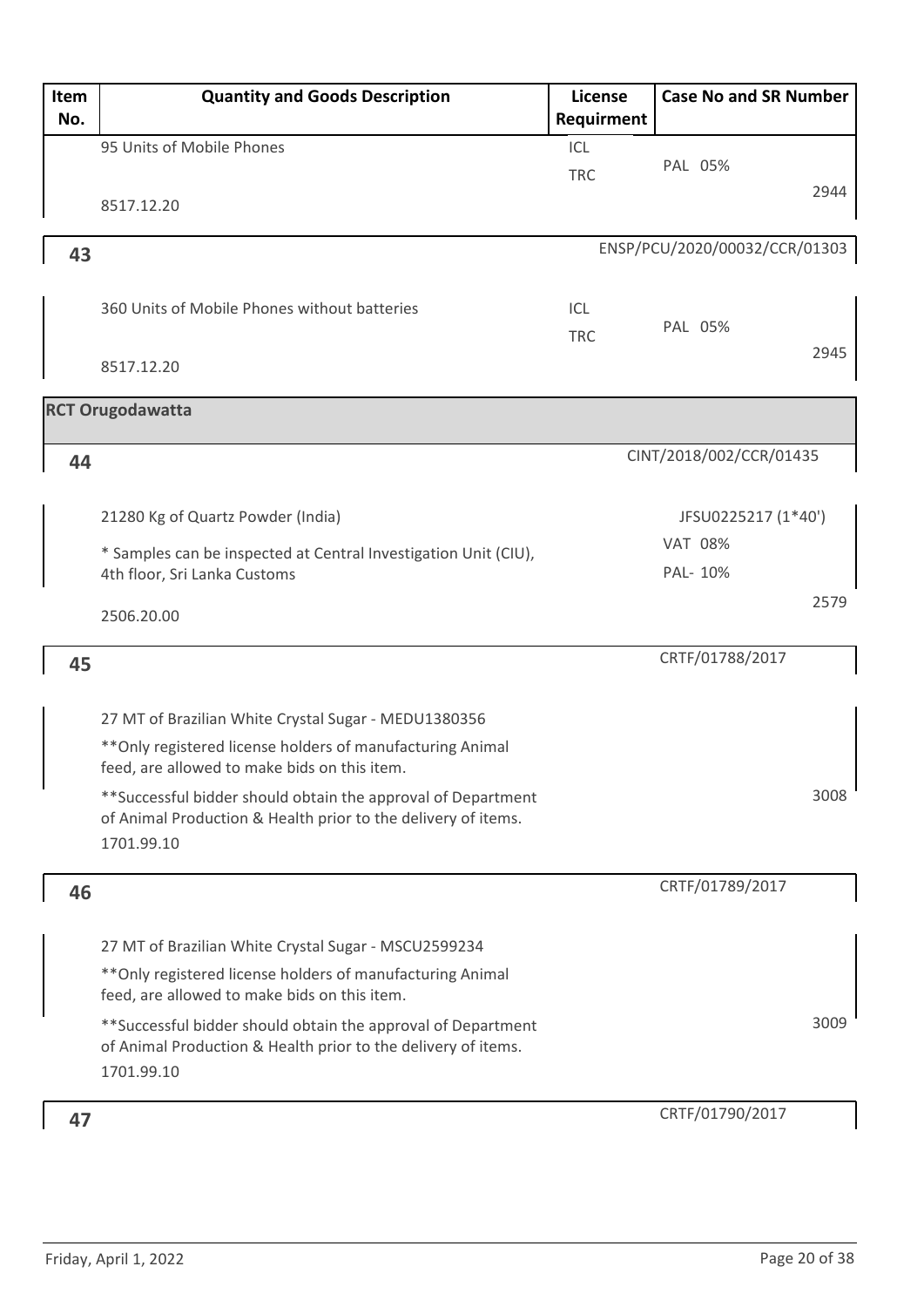| Item<br>No. | <b>Quantity and Goods Description</b>                                                                                                        | <b>License</b><br>Requirment | <b>Case No and SR Number</b>            |      |
|-------------|----------------------------------------------------------------------------------------------------------------------------------------------|------------------------------|-----------------------------------------|------|
|             | 52 MT of Brazilian White Crystal Sugar -                                                                                                     |                              |                                         |      |
|             | MSCU6196617/MEDU3781316<br>** Only registered license holders of manufacturing Animal                                                        |                              |                                         |      |
|             | feed, are allowed to make bids on this item.                                                                                                 |                              |                                         |      |
|             | ** Successful bidder should obtain the approval of Department<br>of Animal Production & Health prior to the delivery of items.<br>1701.99.10 |                              |                                         | 3010 |
| 48          |                                                                                                                                              |                              | BO/007/2021/CCR/00994                   |      |
|             | 140 Kgs of Dog Food                                                                                                                          | ICL                          | PAL- 10%                                |      |
|             | 2309.10.10                                                                                                                                   |                              | <b>VAT 08%</b>                          | 3082 |
| 49          |                                                                                                                                              |                              | CRTF/0917/2021                          |      |
|             |                                                                                                                                              |                              |                                         |      |
|             | 2300 Bundles of Fishing Nets (1250 kg)                                                                                                       | ICL                          | RCT-RTF SR R/481/2021<br><b>VAT 08%</b> |      |
|             | 5608.11.10                                                                                                                                   |                              |                                         | 3091 |
| 50          |                                                                                                                                              |                              | CRTF/0987/2021                          |      |
|             |                                                                                                                                              |                              |                                         |      |
|             | 2400 Pcs of Tortilla                                                                                                                         |                              | R/098/2022<br>PAL- 10%                  |      |
|             | 1905.90.20                                                                                                                                   |                              | <b>VAT 08%</b>                          | 3094 |
| 51          |                                                                                                                                              |                              | CRTF/0952/2021                          |      |
|             |                                                                                                                                              |                              |                                         |      |
|             | Super Glue Aichago Brand (571,584 PCS)<br>3506.10.90                                                                                         |                              | R/497/2021<br>PAL- 10%                  |      |
|             |                                                                                                                                              |                              | <b>VAT 08%</b>                          |      |
|             | 3506.10.90                                                                                                                                   |                              |                                         | 3096 |
|             | <b>RCT Out Panel premises</b>                                                                                                                |                              |                                         |      |
| 52          |                                                                                                                                              |                              | BO/146/2020/CCR/03158                   |      |
|             | 2950 Pcs of T-Shirts                                                                                                                         |                              | <b>VAT 08%</b>                          |      |
|             | 6109.10.00                                                                                                                                   |                              |                                         | 2923 |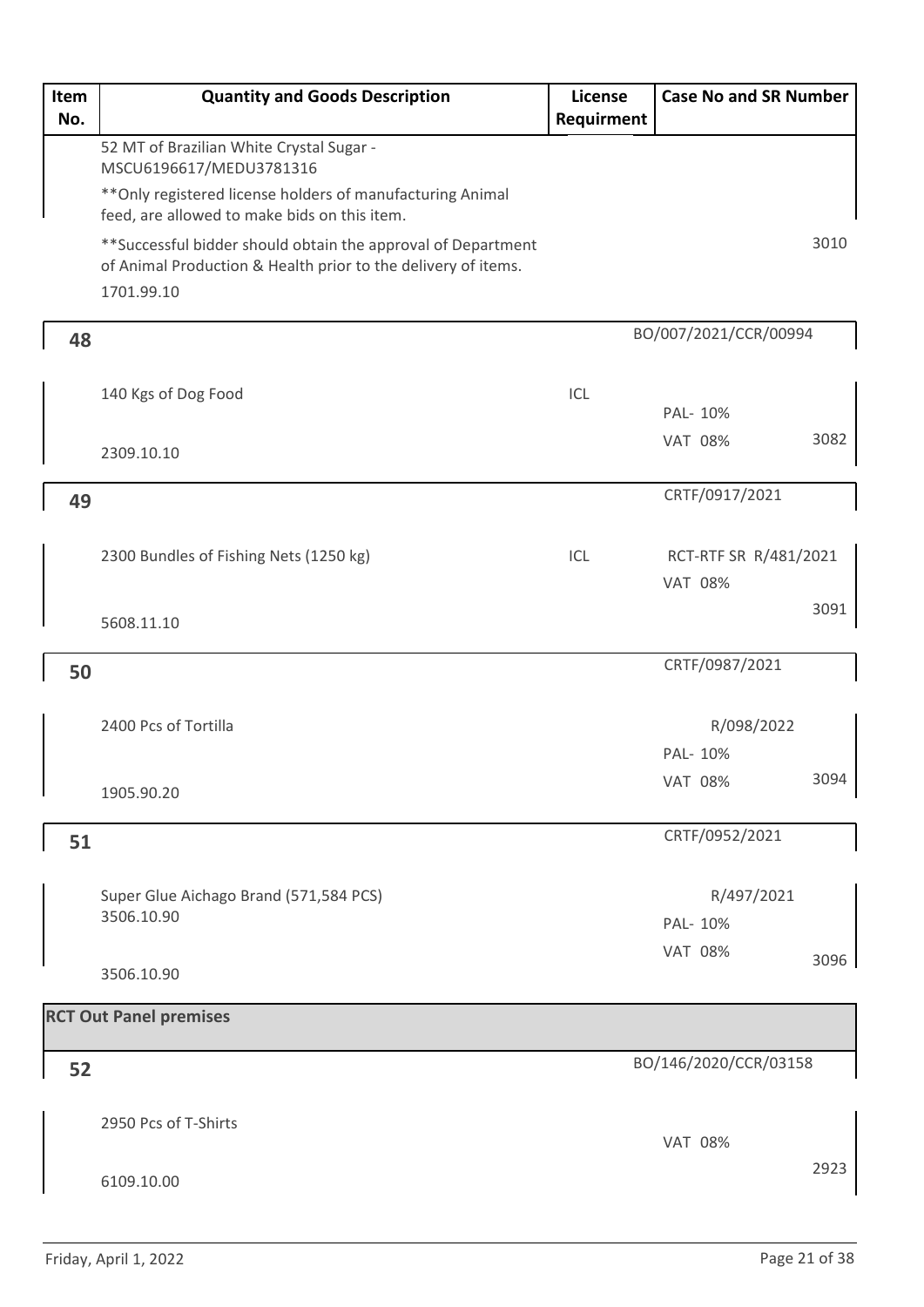| Item<br>No. | <b>Quantity and Goods Description</b>                                                                 | License<br>Requirment | <b>Case No and SR Number</b>               |      |
|-------------|-------------------------------------------------------------------------------------------------------|-----------------------|--------------------------------------------|------|
|             | 3120 Pcs of Shirts                                                                                    |                       | <b>VAT 08%</b>                             |      |
|             | 6205.20.19                                                                                            |                       |                                            | 2923 |
|             | 950 Pcs of Trousers                                                                                   |                       |                                            |      |
|             | 365 Pcs of Men Overall                                                                                |                       | <b>VAT 08%</b>                             |      |
|             | 6203.42.19                                                                                            |                       |                                            | 2923 |
|             | 4500 pcs of Pillow cover                                                                              |                       | <b>VAT 08%</b>                             |      |
|             | 6302.31.90                                                                                            |                       |                                            | 2923 |
|             | The goods can be inspected between 11.00 a.m. to 2.00 p.m.<br>in week days at RCT Out Panel Premises. |                       |                                            |      |
|             |                                                                                                       |                       |                                            | 2923 |
|             | <b>Risk Management Directorate</b>                                                                    |                       |                                            |      |
| 53          |                                                                                                       |                       | CINT/RMU/2020/00060/CCR/02869              |      |
|             | 92 pcs of Bluetooth Headset                                                                           | <b>TRC</b>            |                                            |      |
|             | 8517.62.90                                                                                            |                       |                                            | 3084 |
|             | RTF GCEU, PBEU, RCT, Orugodawatta                                                                     |                       |                                            |      |
| 54          |                                                                                                       |                       | CRTF/1084/2019                             |      |
|             | 110 Pcs of Ladies Shoes                                                                               |                       | R/436/2019<br><b>VAT 08%</b>               |      |
|             | 6404.19.00                                                                                            |                       |                                            | 2637 |
| 55          |                                                                                                       |                       | CRTF/2020/00868/CCR/02502<br>CRTF/589/2020 |      |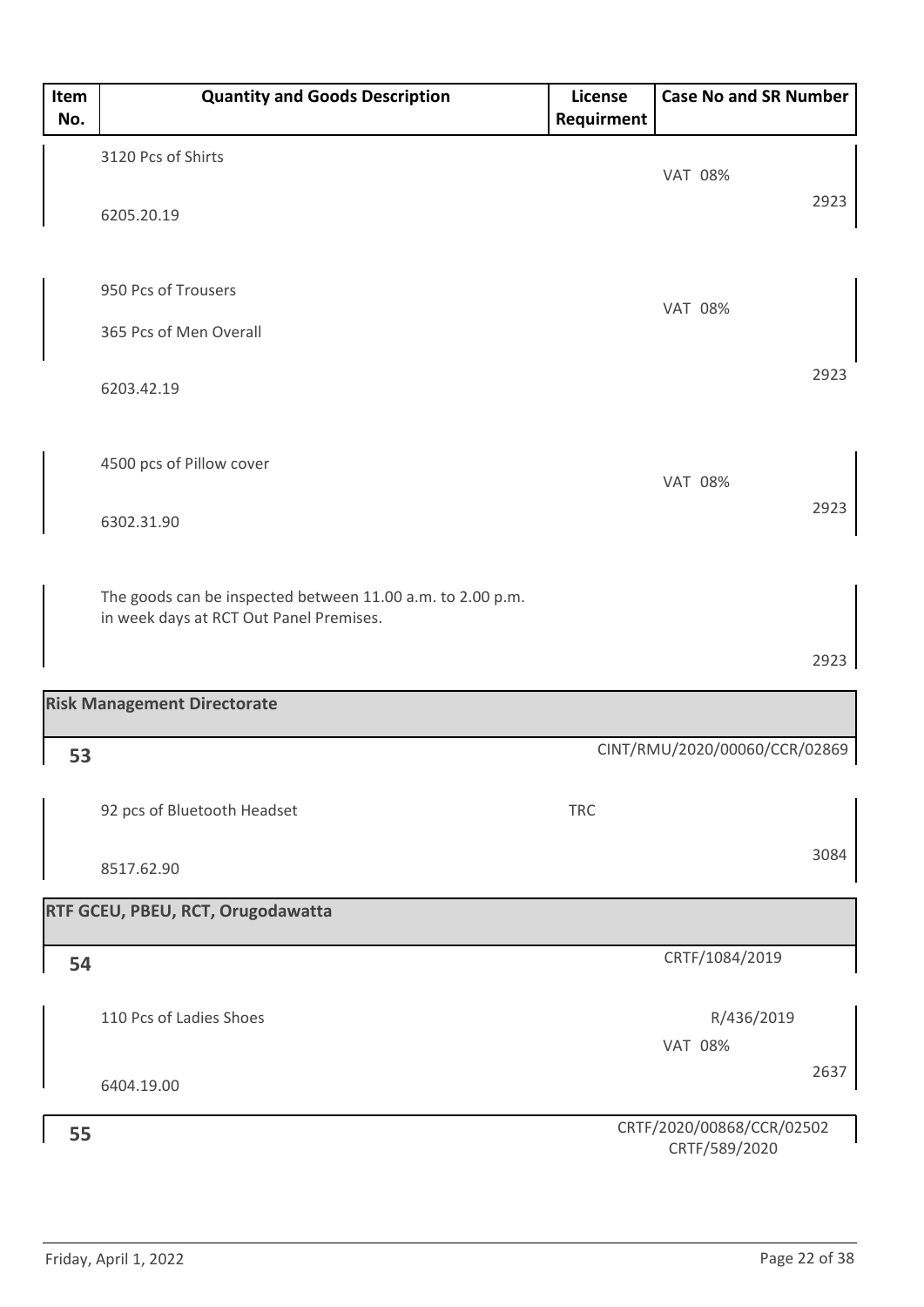| Item | <b>Quantity and Goods Description</b>                                                                                             | License    | <b>Case No and SR Number</b> |      |
|------|-----------------------------------------------------------------------------------------------------------------------------------|------------|------------------------------|------|
| No.  |                                                                                                                                   | Requirment |                              |      |
|      | 36 Pcs of Walky Talky (without Battery)                                                                                           | ICL        | RTF/SR                       |      |
|      |                                                                                                                                   | <b>MOD</b> | R/242/2020                   |      |
|      |                                                                                                                                   | <b>TRC</b> | PAL- 10%                     |      |
|      | 8517.62.90                                                                                                                        |            | <b>VAT 08%</b>               | 2802 |
| 56   |                                                                                                                                   |            | CRTF/0698/2020               |      |
|      |                                                                                                                                   |            | RTF/SAL/100/2020             |      |
|      | 05 Pcs of Amazon Fire TV Stick                                                                                                    |            | R/352/2020                   |      |
|      |                                                                                                                                   |            | <b>VAT 08%</b>               |      |
|      | 8529.90.00                                                                                                                        |            | PAL- 10%                     | 2878 |
|      |                                                                                                                                   |            |                              |      |
|      | 36 Pcs (1Kg Tin) of Bearing Grease                                                                                                |            | R/353/2020                   |      |
|      |                                                                                                                                   |            | <b>VAT 08%</b>               |      |
|      |                                                                                                                                   |            | PAL- 10%                     | 2878 |
|      | 3403.99.10                                                                                                                        |            |                              |      |
| 57   |                                                                                                                                   |            | R/76/2021/CRTF               |      |
|      |                                                                                                                                   |            | RTF/SAL/18/2021              |      |
|      | 6500 units of pillow cases                                                                                                        |            | R/76/2021                    |      |
|      |                                                                                                                                   |            | Mobile 02                    |      |
|      |                                                                                                                                   |            | <b>VAT 08%</b>               |      |
|      | 6304.93.90                                                                                                                        |            |                              | 2904 |
|      |                                                                                                                                   |            |                              |      |
| 58   |                                                                                                                                   |            | BO/002/2021/CCR/00443        |      |
|      | 60 Units of Fishing Nets (Monofilament)                                                                                           | ICL        | RCT Baggage Yard             |      |
|      |                                                                                                                                   |            | <b>VAT 08%</b>               |      |
|      |                                                                                                                                   |            |                              | 3020 |
|      | 5608.11.10                                                                                                                        |            |                              |      |
| 59   |                                                                                                                                   |            | BO/002/2021/CCR/00443        |      |
|      | 110 Kg of Dog Foods                                                                                                               | ICL        | RCT Baggage Yard             |      |
|      |                                                                                                                                   |            | PAL- 10%                     |      |
|      | The Successful Bidder should be provide approval from the<br>Department of Animal Production and Health to release above<br>item. |            | <b>VAT 08%</b>               |      |
|      | 2309.10.00                                                                                                                        |            |                              | 3021 |
|      |                                                                                                                                   |            |                              |      |
| 60   |                                                                                                                                   |            | CRTF/00831/2018              |      |

Friday, April 1, 2022 **Page 23 of 38**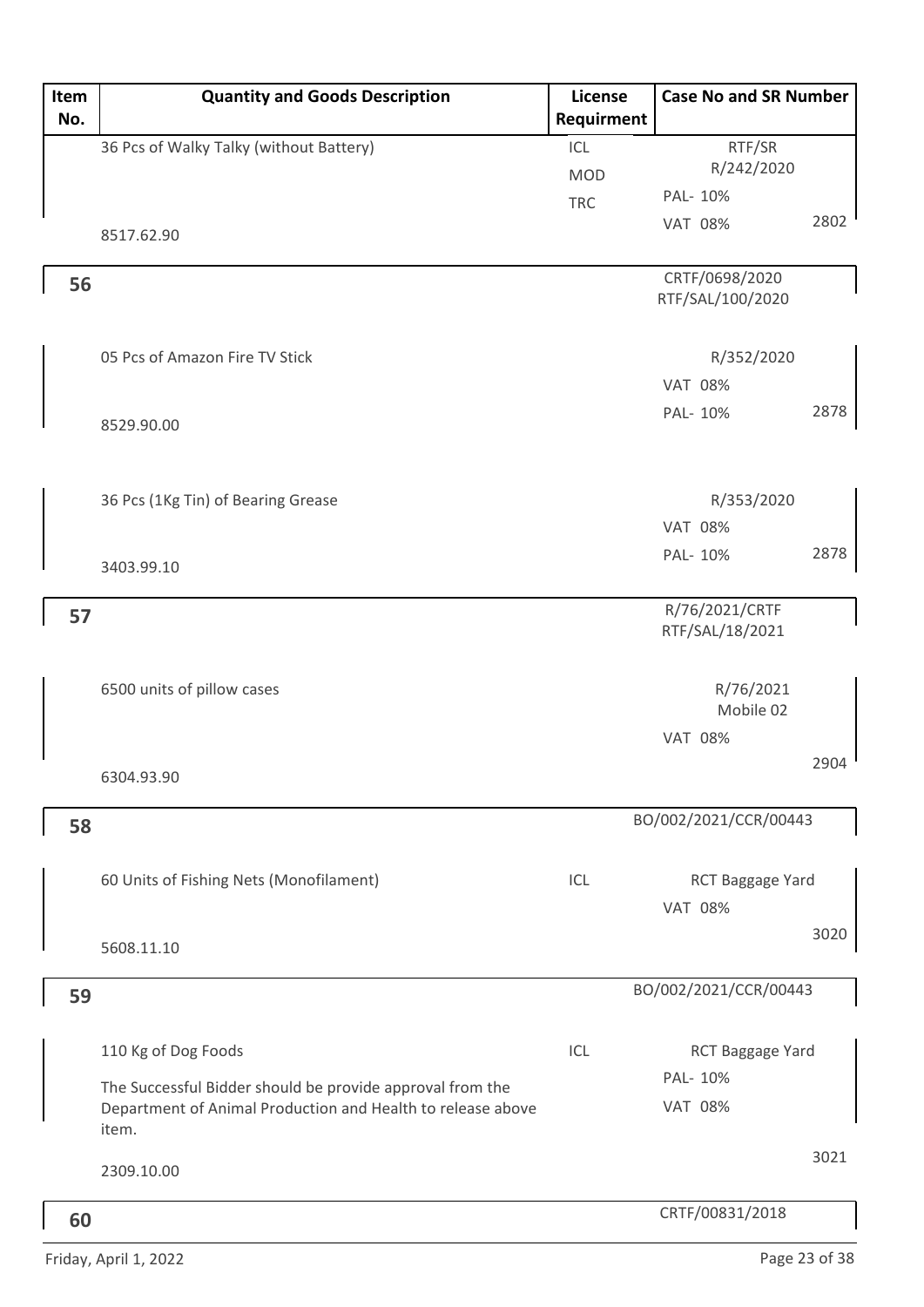| Item | <b>Quantity and Goods Description</b>                                                                                                              | License    | <b>Case No and SR Number</b> |      |
|------|----------------------------------------------------------------------------------------------------------------------------------------------------|------------|------------------------------|------|
| No.  |                                                                                                                                                    | Requirment |                              |      |
|      |                                                                                                                                                    |            |                              |      |
|      | 50 Pcs of Metal Casing for Out door Units of A/C (Model:                                                                                           |            | R/460/2021                   |      |
|      | MFOINVO-12)                                                                                                                                        |            | PAL 05%                      |      |
|      | with marks & numbers printed on the carton "Frostaire"                                                                                             |            | <b>VAT 08%</b>               |      |
|      | "Inverter" "DC INVERTER" "SPLIT TYPE AIR CONDITIONER<br>OUTDOOR UNIT" "MFOINVO-12"                                                                 |            |                              |      |
|      | 50 Pcs of Compressor for Air Conditioner "GMCC" Brand,<br>Refrigerent R410A<br>(Model: MFOINVO-12)                                                 |            |                              |      |
|      | 50 Pcs of Remote Controllers (Model: MFOINVO-12)                                                                                                   |            |                              |      |
|      | 50 Pcs of Casing for in door unit of A/C (Model: MFOINVO-12)                                                                                       |            |                              | 3052 |
|      | with marks & numbers printed on the carton "Frostaire"<br>"Inverter" "DC INVERTER" "MFOINVO-12" "SPLIT TYPE AIR<br><b>CONDITIONER INDOOR UNIT"</b> |            |                              |      |
|      | 8415.10.22                                                                                                                                         |            |                              |      |
|      |                                                                                                                                                    |            |                              |      |
|      | 50 Pcs of Copper Tubes (Model: MFOINVO-12)                                                                                                         |            | PAL- 10%                     |      |
|      | with marks & numbers "5m PIPE" Nuts specification of liquid<br>pipes : 7/16"-20UNF" " Nuts specification of gas pipes : 34 " -<br>16UNF"           |            | <b>VAT 08%</b>               |      |
|      | 7411.29.00                                                                                                                                         |            |                              | 3052 |
|      |                                                                                                                                                    |            |                              |      |
|      | 225 Pcs of Rubber Controllers (Model: MFOINVO)                                                                                                     |            | PAL- 10%                     |      |
|      |                                                                                                                                                    |            | <b>VAT 08%</b>               | 3052 |
|      | 4016.99.90                                                                                                                                         |            |                              |      |
|      |                                                                                                                                                    |            |                              |      |
|      | 75 Pcs of Thermostats (Model: MFOINVO)                                                                                                             |            | PAL 05%                      |      |
|      |                                                                                                                                                    |            |                              | 3052 |
|      | 9032.10.00                                                                                                                                         |            |                              |      |
|      |                                                                                                                                                    |            |                              |      |
|      | 75 Pcs of Terminal Cover Comprssor (Model: MFOINVO)                                                                                                |            | PAL 05%                      |      |
|      |                                                                                                                                                    |            | <b>VAT 08%</b>               | 3052 |
|      | 8415.90.90                                                                                                                                         |            |                              |      |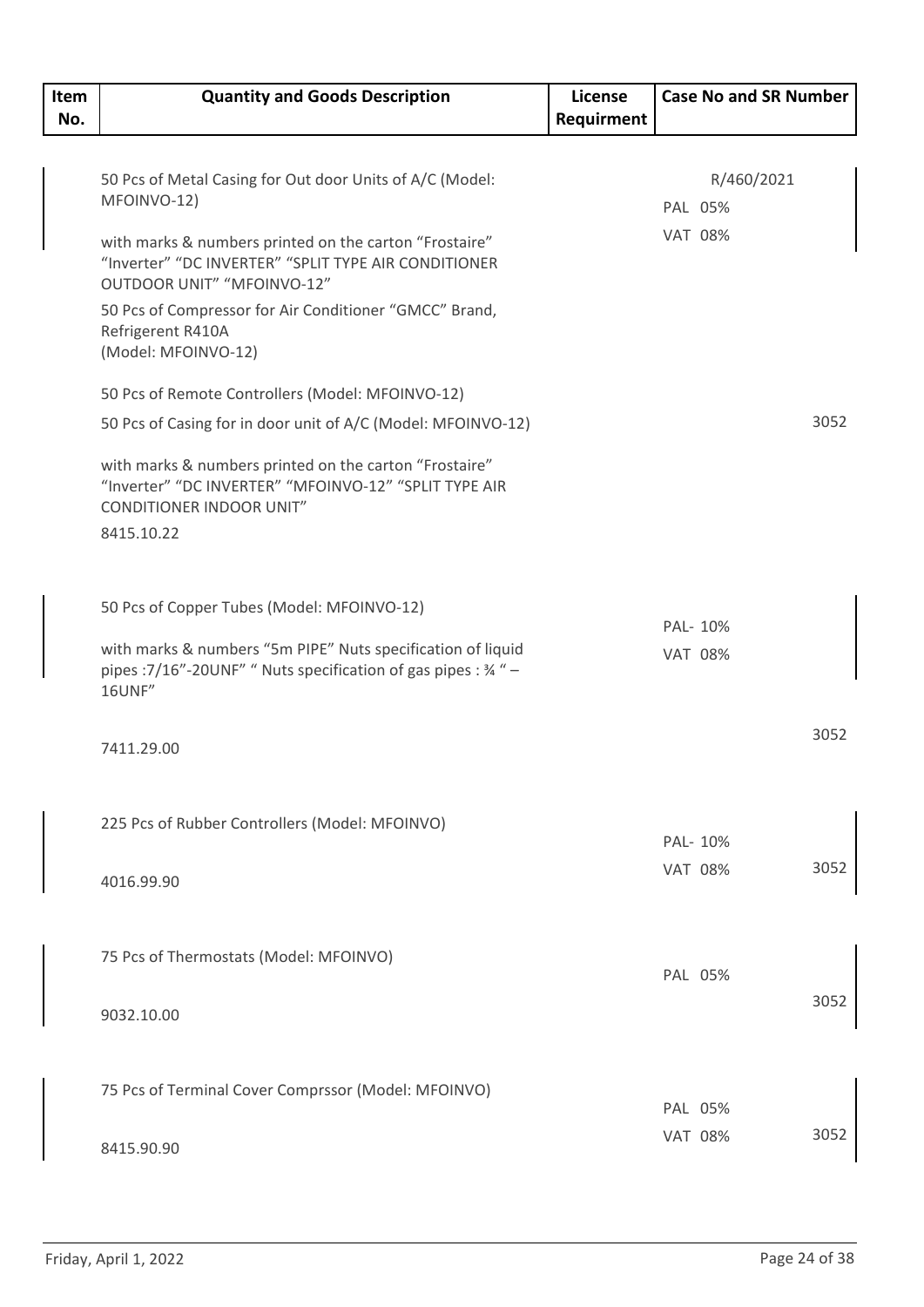| Item | <b>Quantity and Goods Description</b>                                             | <b>License</b> | <b>Case No and SR Number</b> |      |
|------|-----------------------------------------------------------------------------------|----------------|------------------------------|------|
| No.  |                                                                                   | Requirment     |                              |      |
|      | 75 Pcs of Gaskets (Model: MFOINVO)                                                |                |                              |      |
|      |                                                                                   |                | PAL 05%                      |      |
|      | 8484.20.00                                                                        |                | <b>VAT 08%</b>               | 3052 |
|      |                                                                                   |                |                              |      |
|      |                                                                                   |                |                              |      |
|      | 75 Pcs of Rubber washers (Model: MFOINVO)                                         |                |                              |      |
|      |                                                                                   |                | PAL- 10%                     |      |
|      | 4016.99.90                                                                        |                | <b>VAT 08%</b>               | 3052 |
|      |                                                                                   |                |                              |      |
|      |                                                                                   |                |                              |      |
|      | 75 Pcs of Sleeves (Model: MFOINVO)                                                |                | PAL- 10%                     |      |
|      |                                                                                   |                | <b>VAT 08%</b>               | 3052 |
|      | 7326.90.90                                                                        |                |                              |      |
|      |                                                                                   |                |                              |      |
|      |                                                                                   |                |                              |      |
|      | 75 Pcs of Terminal Nuts (Model: MFOINVO)                                          |                | PAL- 10%                     |      |
|      |                                                                                   |                | <b>VAT 08%</b>               | 3052 |
|      | 7318.15.00                                                                        |                |                              |      |
|      |                                                                                   |                |                              |      |
|      |                                                                                   |                |                              |      |
|      | 50 Pcs of Metal Casings for Outdoor Unit of A/C (Model:<br>MFOINVO-18)            |                | PAL 05%                      |      |
|      |                                                                                   |                | <b>VAT 08%</b>               |      |
|      | with marks & numbers printed on the carton "Frostaire"                            |                |                              |      |
|      | "Inverter" "DC INVERTER" "SPLIT TYPE AIR CONDITIONER<br>OUTDOOR UNIT" MFOINVO-18" |                |                              |      |
|      | 50 Pcs of Compressors for Air Conditioner "GMCC" Brand,                           |                |                              |      |
|      | Refrigerent R410A (Model: MFOINVO-18)                                             |                |                              |      |
|      |                                                                                   |                |                              |      |
|      | 50 Pcs of Remote Controllers (Model: MFOINVO-18)                                  |                |                              |      |
|      | 50 Pcs of Casing for in door units of A/C (Model: MFOINVO-18)                     |                |                              | 3052 |
|      | with marks & numbers printed on the carton "Frostaire"                            |                |                              |      |
|      | "Inverter" "DC INVERTER" MFOINVO-18" "SPLIT TYPE AIR                              |                |                              |      |
|      | <b>CONDITIONER INDOOR UNIT"</b>                                                   |                |                              |      |
|      | 8415.10.23                                                                        |                |                              |      |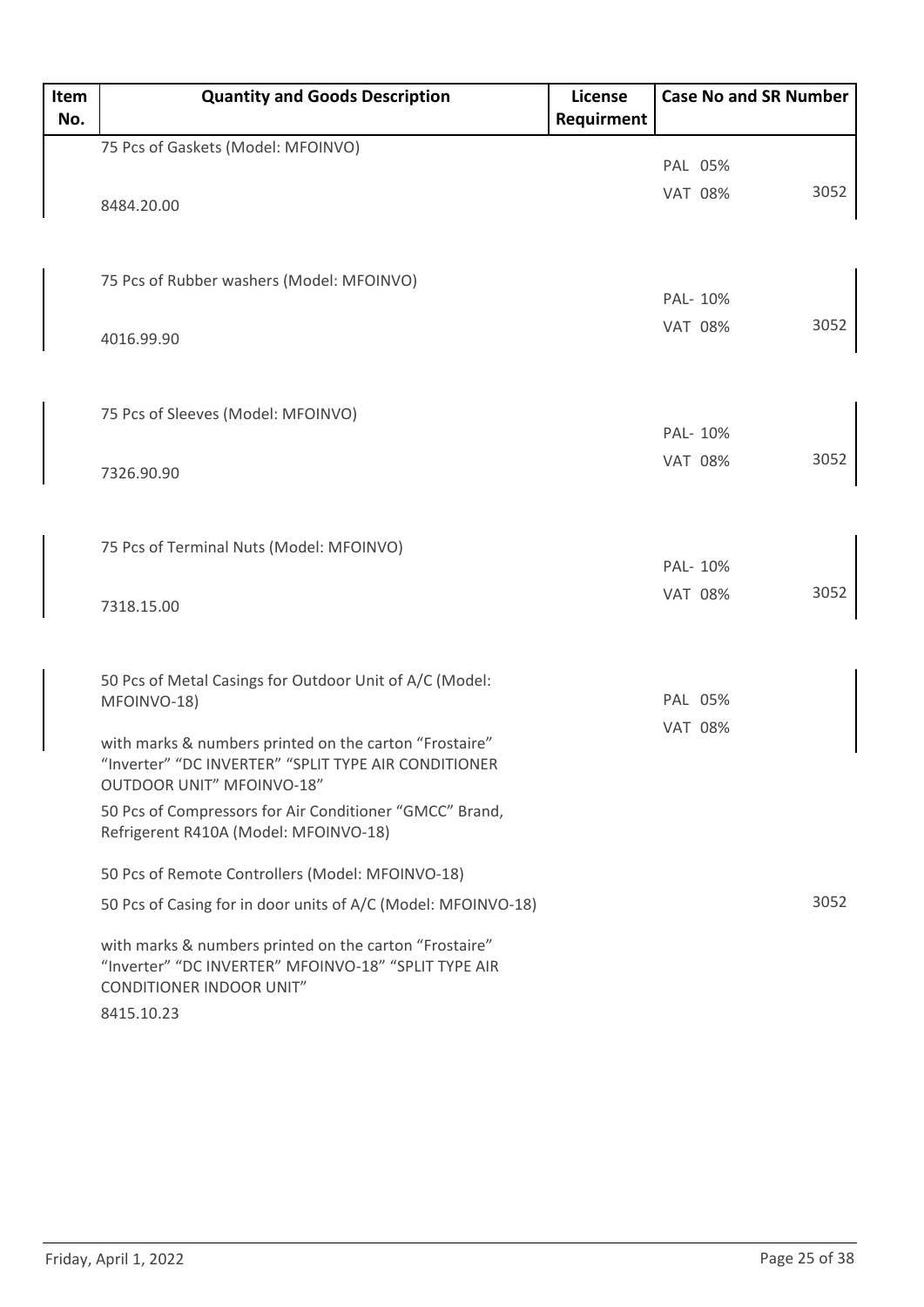| Item | <b>Quantity and Goods Description</b>                                                                                                              | License    | <b>Case No and SR Number</b> |      |
|------|----------------------------------------------------------------------------------------------------------------------------------------------------|------------|------------------------------|------|
| No.  |                                                                                                                                                    | Requirment |                              |      |
|      | 50 Pcs of Copper Tubes (Model: MFOINVO-18)                                                                                                         |            | PAL- 10%                     |      |
|      | with marks and numbers "5m PIPE" "Nuts specification of                                                                                            |            | <b>VAT 08%</b>               |      |
|      | liquid pipe: 7/16 "-20UNF" "Nuts specification of gas pipe: 3/4<br>"-16UNF"                                                                        |            |                              |      |
|      | 7411.29.00                                                                                                                                         |            |                              | 3052 |
|      | 75 Pcs of Metal Casing for Out door Units of A/C (Model:<br>MFOINVO-24)                                                                            |            | PAL 05%                      |      |
|      |                                                                                                                                                    |            | <b>VAT 08%</b>               |      |
|      | with marks & numbers printed on the carton "Frostaire"<br>"Inverter" "DC INVERTER" "SPLIT TYPE AIR CONDITIONER<br><b>OUTDOOR UNIT" MFOINVO-24"</b> |            |                              |      |
|      | 75 Pcs of Compressors for Air Conditioner "HIGHLY" Brand<br>Refrigerant - R410A (Model: MFOINVO-24)                                                |            |                              |      |
|      | 75 Pcs of Remote Controllers (Model: MFOINVO-24)                                                                                                   |            |                              |      |
|      | 75 Pcs of Casing for in door unit of A/C (Model: MFOINVO-24)                                                                                       |            |                              | 3052 |
|      | with marks & numbers printed on the carton "Frostaire"<br>"Inverter" "DC INVERTER" MFOINVO-24" "SPLIT TYPE AIR<br><b>CONDITIONER INDOOR UNIT"</b>  |            |                              |      |
|      | 8415.10.24                                                                                                                                         |            |                              |      |
|      | 75 Pcs of Copper Tubes (Model: MFOINVO-24)                                                                                                         |            |                              |      |
|      |                                                                                                                                                    |            | PAL- 10%                     |      |
|      | with marks and numbers "5m PIPE" "Nuts specification of<br>liquid pipe: 5/8 "-18UNF"Nuts specification of gas pipe : 7/8 "-<br>14UNF"              |            | <b>VAT 08%</b>               |      |
|      | 7411.29.00                                                                                                                                         |            |                              | 3052 |
|      |                                                                                                                                                    |            |                              |      |
| 61   |                                                                                                                                                    |            | CRTF/00830/2018              |      |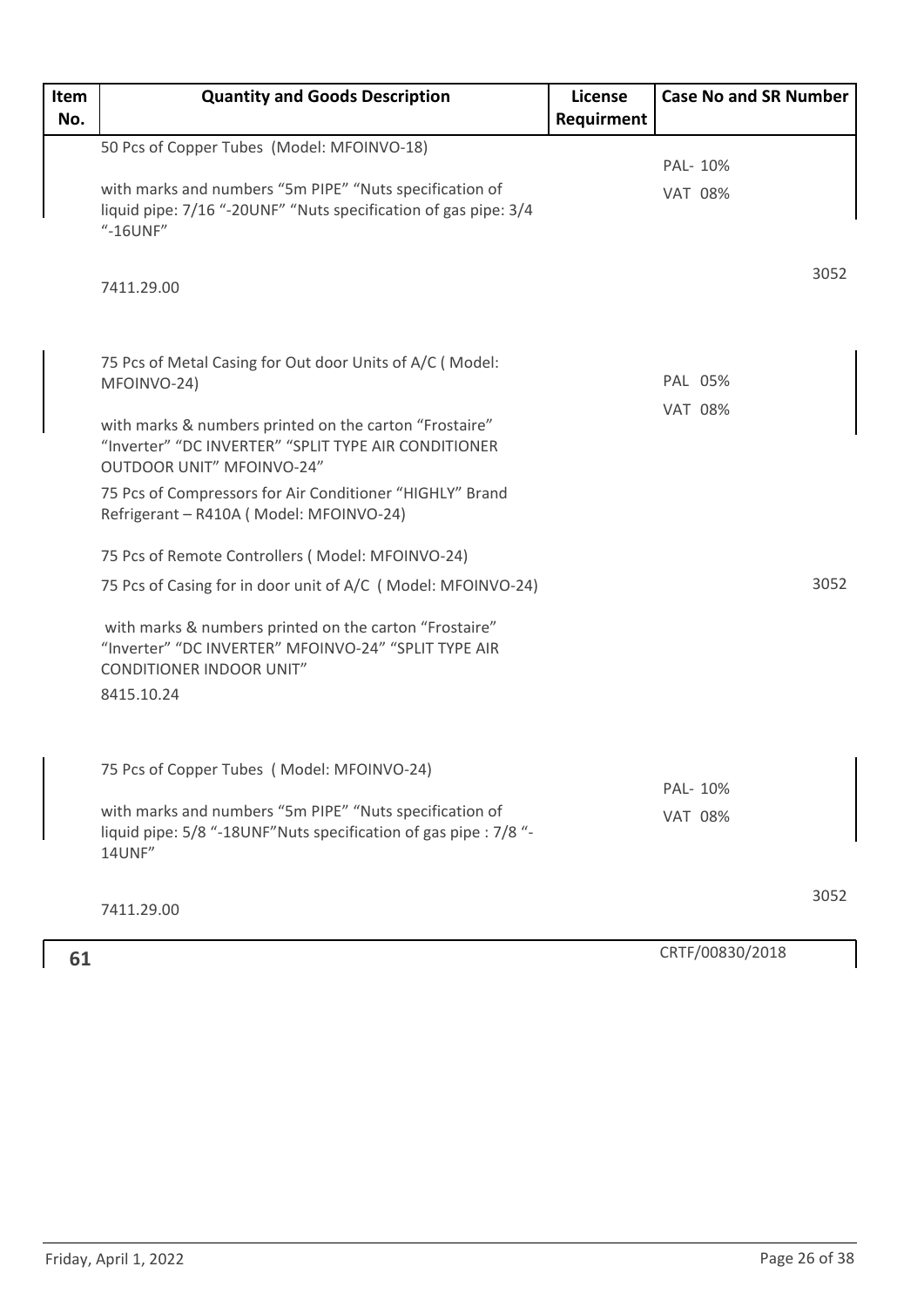| Item | <b>Quantity and Goods Description</b>                                                      | License    | <b>Case No and SR Number</b> |      |
|------|--------------------------------------------------------------------------------------------|------------|------------------------------|------|
| No.  |                                                                                            | Requirment |                              |      |
|      | 50 Pcs of Indoor Fan Motors (Model: MFOINVO-12)                                            |            | R/461/2021                   |      |
|      | 50 Pcs of Indoor Fan Blade (Model: MFOINVO-12)                                             |            | PAL 05%                      |      |
|      |                                                                                            |            | <b>VAT 08%</b>               |      |
|      | 50 Pcs of Fan-Blade (Model: MFOINVO-12)                                                    |            |                              |      |
|      | 50 Pcs of Fan-Motor (Model: MFOINVO-12)                                                    |            |                              |      |
|      | 50 Pcs of Condenser Coil (Model: MFOINVO-12)                                               |            |                              |      |
|      | 50 Pcs of Evaporator Gooey (Model: MFOINVO-12)                                             |            |                              |      |
|      | 50 Pcs of Evaporators (Model: MFOINVO-12)                                                  |            |                              |      |
|      | 50 Pcs of Indoor PCB/Electrical Control Assy (Model: MFOINVO-<br>12)                       |            |                              |      |
|      | 50 Pcs of Control Assembly (Model: MFOINVO-12)                                             |            |                              |      |
|      | 8415.90.90                                                                                 |            |                              | 3053 |
|      |                                                                                            |            |                              |      |
|      | 50 Pcs of Indoor Fan Motors (Model: MFOINVO-18)                                            |            |                              |      |
|      |                                                                                            |            | PAL 05%                      |      |
|      | 50 Pcs of Indoor Fan Blowers (Model: MFOINVO-18)                                           |            | <b>VAT 08%</b>               |      |
|      | 50 Pcs of Outdoor Fan Motors (Model: MFOINVO-18)                                           |            |                              |      |
|      | 50 Pcs of Outdoor Fan Blades (Model: MFOINVO-18)                                           |            |                              |      |
|      |                                                                                            |            |                              |      |
|      | 50 Pcs of Condensers (Model: MFOINVO-18)<br>50 Pcs of Evaporator Gooey (Model: MFOINVO-18) |            |                              |      |
|      |                                                                                            |            |                              |      |
|      | 50 Pcs of Evaporators (Model: MFOINVO-18)                                                  |            |                              |      |
|      | 50 Pcs of Indoor PCB (Model: MFOINVO-18)                                                   |            |                              |      |
|      | 50 Pcs of Outdoor PCB (Model: MFOINVO-18)                                                  |            |                              |      |
|      | 8415.90.90                                                                                 |            |                              | 3053 |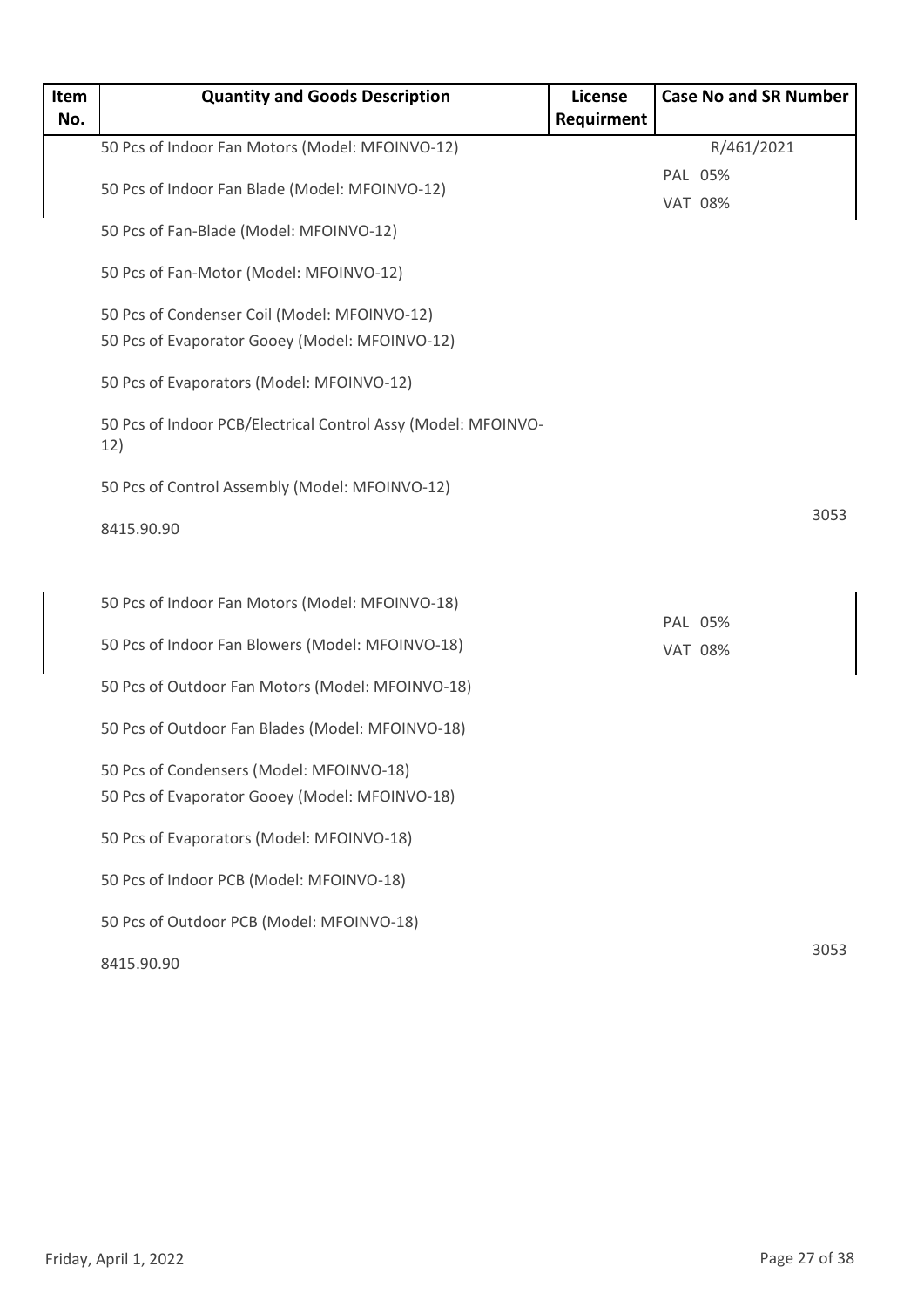| Item<br>No. | <b>Quantity and Goods Description</b>                                   | <b>License</b><br>Requirment | <b>Case No and SR Number</b> |      |
|-------------|-------------------------------------------------------------------------|------------------------------|------------------------------|------|
|             | 75 Pcs of Blower Fan Motors (Model: MFOINVO-24)                         |                              | PAL 05%                      |      |
|             | 75 Pcs of Outdoor Fan Motors (Model: MFOINVO-24)                        |                              | <b>VAT 08%</b>               |      |
|             | 75 Pcs of Outdoor Fan Blades (Model: MFOINVO-24)                        |                              |                              |      |
|             | 75 Pcs of Conenser Coils (Model: MFOINVO-24)                            |                              |                              |      |
|             | 75 Pcs of Evaporator Colis (Model: MFOINVO-24)                          |                              |                              |      |
|             | 75 Pcs of Indoor PCB - Electrical Control Assy (Model:<br>MFOINVO-24)   |                              |                              |      |
|             | 75 Pcs of Outdoor PCB- Electrical Control Assy/Control                  |                              |                              |      |
|             | Assembly<br>(Model: MFOINVO-24)                                         |                              |                              |      |
|             | 8415.90.90                                                              |                              |                              | 3053 |
|             | 50 Pcs of Drain Tray (Model: MFOINVO-18)                                |                              |                              |      |
|             |                                                                         |                              | PAL- 10%                     |      |
|             | 50 Pcs of Cable Clamps (Model: MFOINVO-12)                              |                              | <b>VAT 08%</b>               |      |
|             | 75 Pcs of Drain Tray (Model: MFOINVO-24)                                |                              |                              |      |
|             | 3926.90.99                                                              |                              |                              | 3053 |
|             | 75 Pcs of Stickers with "Fostair" and "Inverter" (Model:<br>MFOINVO-24) |                              | PAL- 10%                     |      |
|             |                                                                         |                              | <b>VAT 08%</b>               |      |
|             | 75 Pcs of Stickers with Specifications (Model: MFOINVO-24)              |                              |                              |      |
|             | 75 Pcs of Stickers with Outdoor Wiring Diagram (Model:<br>MFOINVO-24)   |                              |                              |      |
|             | 3919.90.90                                                              |                              |                              | 3053 |
|             |                                                                         |                              |                              |      |
|             | 800 Pcs of Sponge (Model: MFOINVO-18)                                   |                              | PAL- 10%                     |      |
|             | 1,350 Pcs of Sponge (Model: MFOINVO-24)                                 |                              | <b>VAT 08%</b>               |      |
|             | 700 Pcs of Sponge (Model: MFOINVO-12)                                   |                              |                              |      |
|             | 3921.11.90                                                              |                              |                              | 3053 |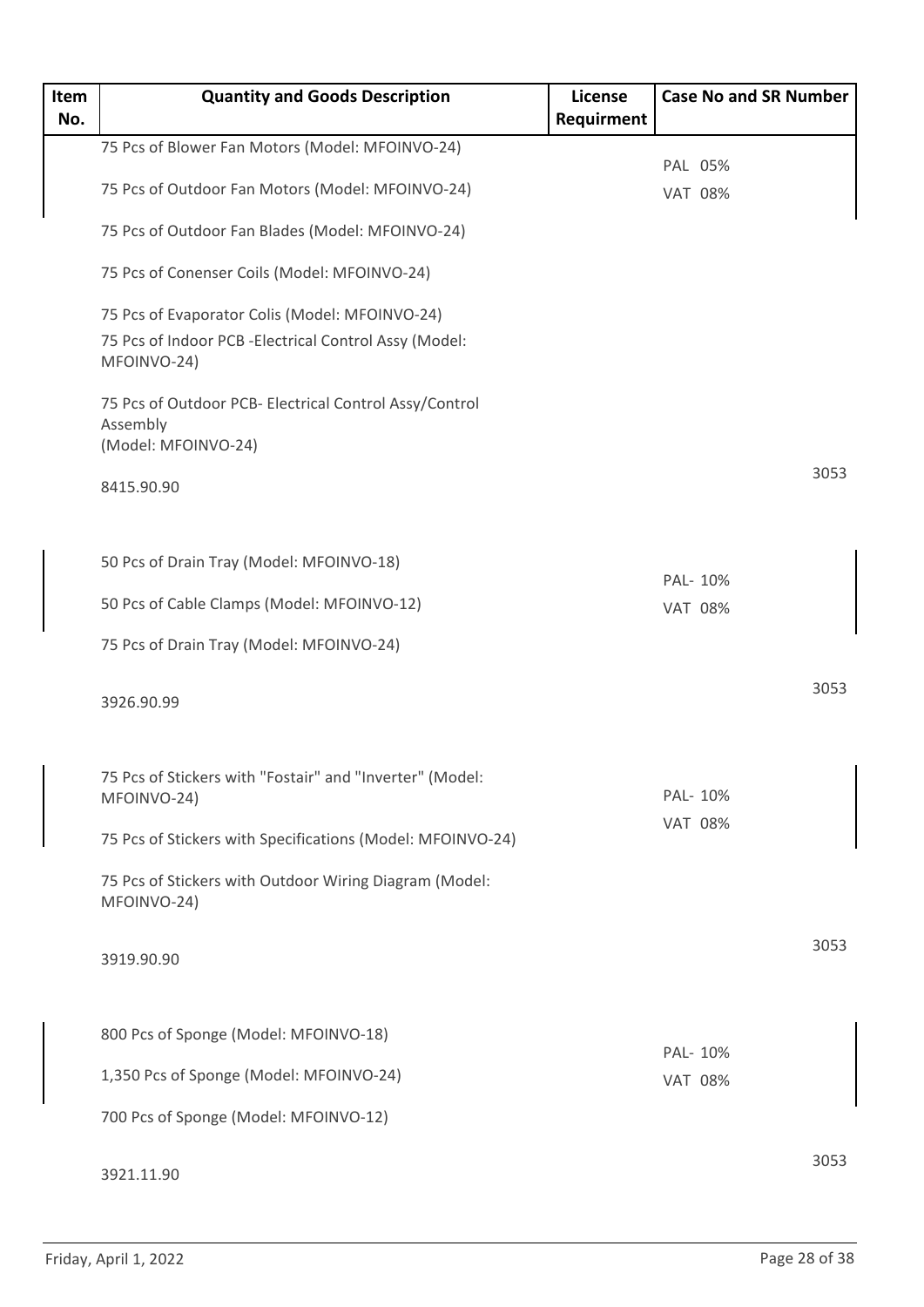| Item | <b>Quantity and Goods Description</b>            | <b>License</b> | <b>Case No and SR Number</b> |      |
|------|--------------------------------------------------|----------------|------------------------------|------|
| No.  |                                                  | Requirment     |                              |      |
|      | 75 Pcs of Electric Box Cover (Model: MFOINVO-24) |                |                              |      |
|      |                                                  |                | PAL 05%                      | 3053 |
|      | 8415.90.90                                       |                | <b>VAT 08%</b>               |      |
|      |                                                  |                |                              |      |
|      |                                                  |                |                              |      |
|      | 900 Pcs of Screws (Model: MFOINVO-24)            |                | PAL- 10%                     |      |
|      | 1,200 Pcs of Screws (Model: MFOINVO-12)          |                | <b>VAT 08%</b>               |      |
|      |                                                  |                |                              |      |
|      | 550 Pcs of Screws (Model: MFOINVO-18)            |                |                              |      |
|      | 225 Pcs of Lock ups (Model: MFOINVO-12)          |                |                              |      |
|      | 125 Pcs of Fan Lockup Nut (Model: MFOINVO-12)    |                |                              |      |
|      | 500 Pcs of Bolt (Model: MFOINVO-12)              |                |                              |      |
|      |                                                  |                |                              |      |
|      | 1,575 Pcs of Screws (Model: MFOINVO-12)          |                |                              |      |
|      | 150 Pcs of Lock ups (Model: MFOINVO-12)          |                |                              | 3053 |
|      | 2,350 Pcs of Screws (Model: MFOINVO-12)          |                |                              |      |
|      | 7318.15.00                                       |                |                              |      |
|      |                                                  |                |                              |      |
|      |                                                  |                |                              |      |
|      | 75 Pcs of Bearing Mounts (Model: MFOINVO-24)     |                | PAL- 10%                     |      |
|      | 50 Pcs of Bearing Mounts (Model: MFOINVO-12)     |                |                              |      |
|      |                                                  |                | <b>VAT 08%</b>               |      |
|      | 50 Pcs of Bearing Mounts (Model: MFOINVO-18)     |                |                              |      |
|      |                                                  |                |                              | 3053 |
|      | 4016.99.90                                       |                |                              |      |
|      |                                                  |                |                              |      |
|      | 225 Pcs of Screw Covers (Model: MFOINVO-24)      |                |                              |      |
|      |                                                  |                | PAL- 10%                     |      |
|      | 100 Pcs of Screw Covers (Model: MFOINVO-12)      |                | <b>VAT 08%</b>               |      |
|      | 150 Pcs of Screw Covers (Model: MFOINVO-18)      |                |                              |      |
|      |                                                  |                |                              |      |
|      | 3926.90.99                                       |                |                              | 3053 |
|      |                                                  |                |                              |      |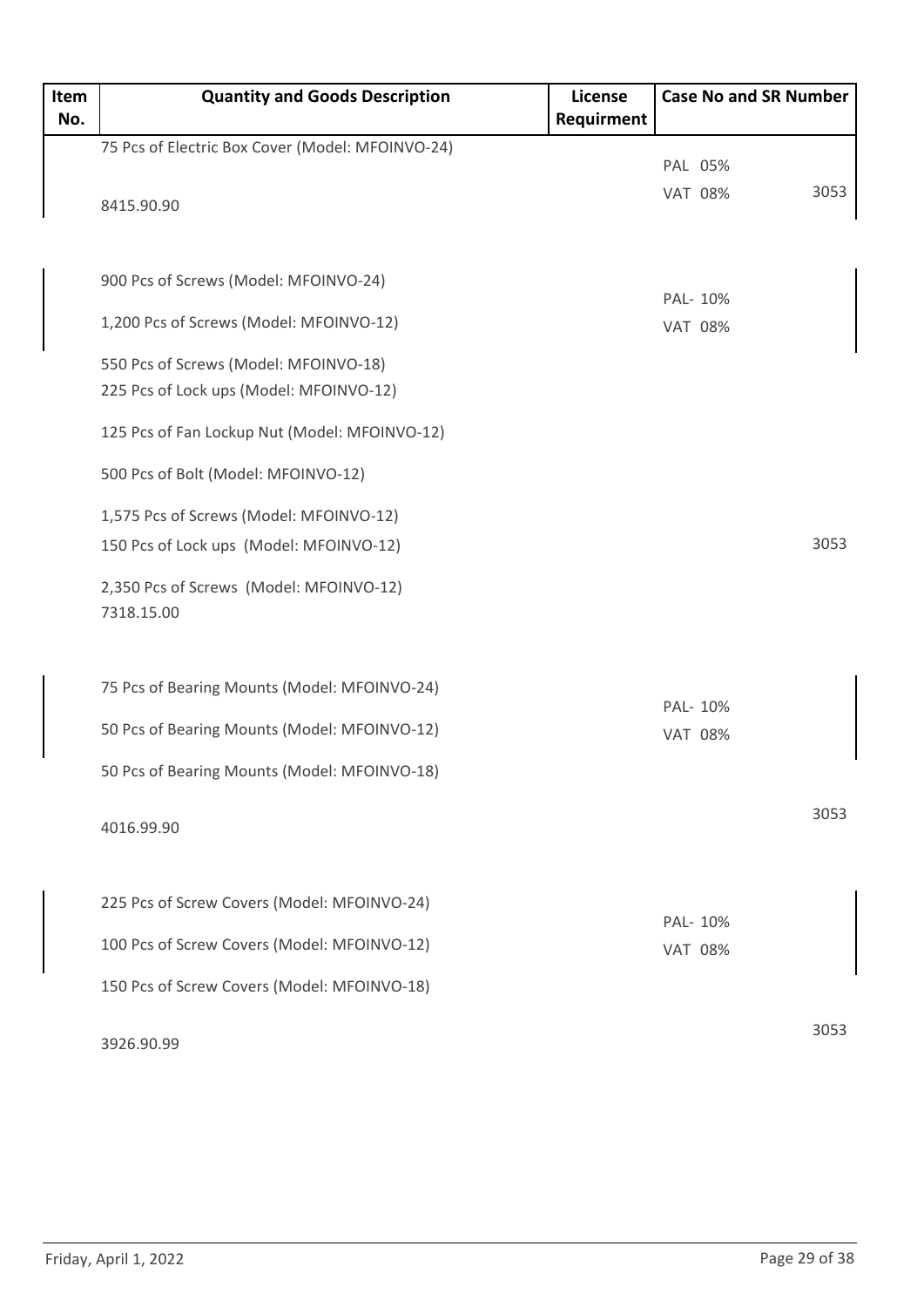| Item<br>No. | <b>Quantity and Goods Description</b>                                    | <b>License</b><br>Requirment | <b>Case No and SR Number</b> |
|-------------|--------------------------------------------------------------------------|------------------------------|------------------------------|
|             |                                                                          |                              |                              |
|             | 50 Pcs of Terminal (Model: MFOINVO-18)                                   |                              | PAL- 10%                     |
|             | 50 Pcs of Terminals (Model: MFOINVO-12)                                  |                              | <b>VAT 08%</b>               |
|             | 50 Pcs of End Plates (Model: MFOINVO-12)                                 |                              |                              |
|             | 7326.90.90                                                               |                              | 3053                         |
|             | 03 Pcs of Main PCB (Model: MFOINVO-24)                                   |                              | PAL 05%                      |
|             | 02 Pcs of Display PCB (Model: MFOINVO-24)                                |                              | <b>VAT 08%</b>               |
|             | 03 Pcs of Vane Motor (Model: MFOINVO-24)                                 |                              |                              |
|             | 50 Pcs of Pipe Filters (Model: MFOINVO-18)                               |                              |                              |
|             | 8415.90.90                                                               |                              | 3053                         |
|             | 75 Pcs of Rating Labels (Model: MFOINVO-24)                              |                              | PAL- 10%                     |
|             | 75 Pcs of Panel Inverter Labeling (Model: MFOINVO-24)                    |                              | <b>VAT 08%</b>               |
|             | 75 Pcs of Warning Labels (Model: MFOINVO-24)                             |                              |                              |
|             | 75 Pcs of Indoor Wiring Diagram Label                                    |                              |                              |
|             | 50 Pcs of Rating Labels (Model: MFOINVO-12)                              |                              |                              |
|             | 50 Pcs of Panel Inverter Labeling (Model: MFOINVO-12)                    |                              |                              |
|             | 50 Pcs of Warning Labels (Model: MFOINVO-12)                             |                              |                              |
|             | 50 Pcs of Indoor Wiring Diagram Labels (Model: MFOINVO-12)               |                              |                              |
|             | 50 Pcs of Rating Labels (Model: MFOINVO-18)                              |                              | 3053                         |
|             | 50 Pcs of Panel Inverter Lables (Model: MFOINVO-18)                      |                              |                              |
|             | 50 Pcs od Warning Labels (Model: MFOINVO-18)                             |                              |                              |
|             | 50 Pcs of Indoor Wiring Diagram Labels (Model: MFOINVO-18)<br>3919.90.90 |                              |                              |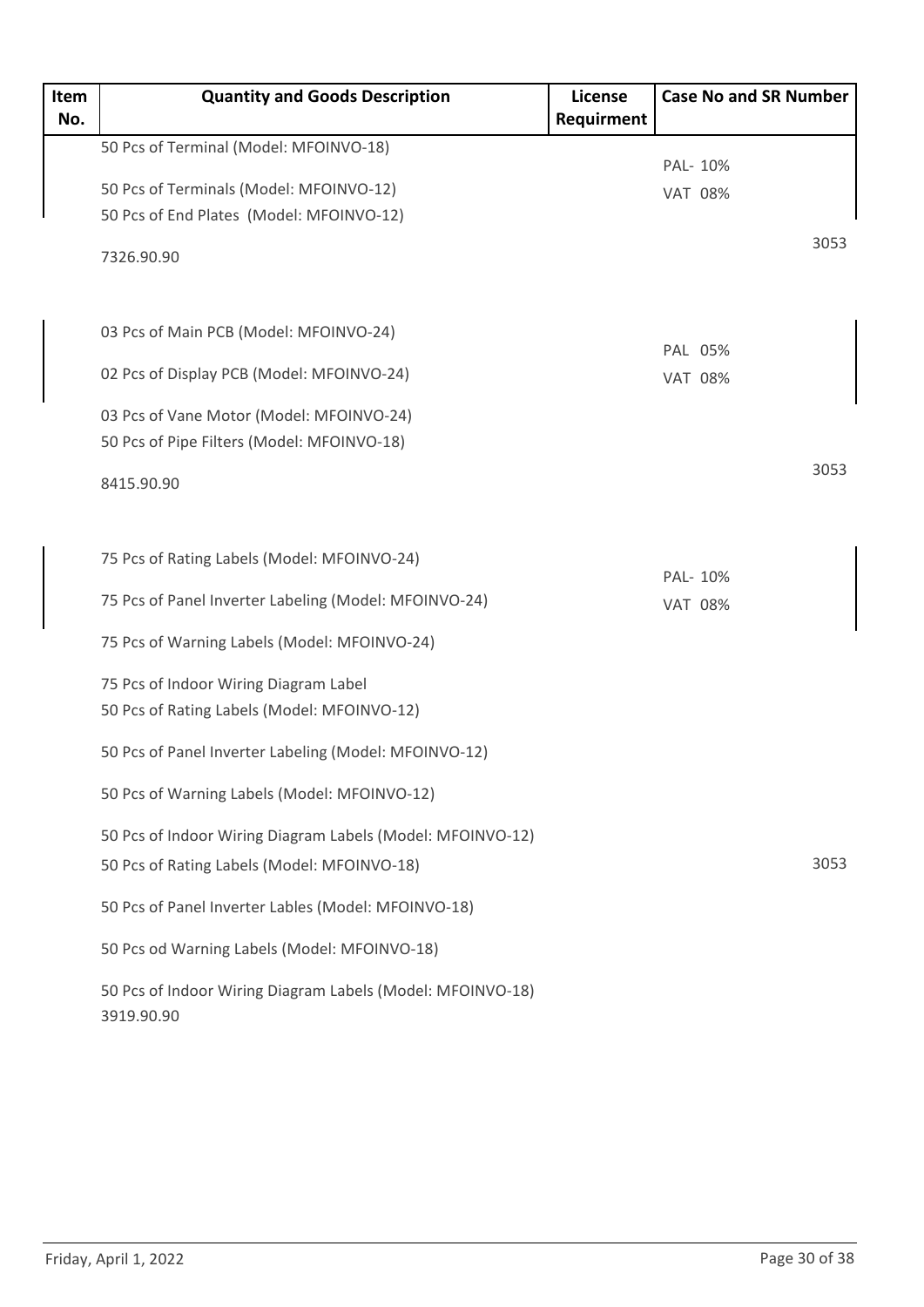| Item<br>No. | <b>Quantity and Goods Description</b>                                                   | <b>License</b><br>Requirment | <b>Case No and SR Number</b> |
|-------------|-----------------------------------------------------------------------------------------|------------------------------|------------------------------|
|             | 75 Pcs of Clip Pipe Sensors (Model: MFOINVO-24)                                         |                              | PAL- 10%                     |
|             | 50 Pcs of Clip Pipe Sensors (Model: MFOINVO-12)                                         |                              | <b>VAT 08%</b>               |
|             | 50 Pcs of Clip for pipe sensors (Model: MFOINVO-18)                                     |                              |                              |
|             | 7326.90.90                                                                              |                              | 3053                         |
|             | 150 Pcs of Nylon Bands (Model: MFOINVO-12)                                              |                              |                              |
|             | 150 Pcs of Nylon Bands (Model: MFOINVO-18)                                              |                              | PAL- 10%<br><b>VAT 08%</b>   |
|             | 125 Pcs of Grille (Model: MFOINVO-12)                                                   |                              |                              |
|             | 300 Pcs of Nylon Bands (Model: MFOINVO-12)<br>525 Pcs of Nylon Band (Model: MFOINVO-12) |                              |                              |
|             | 200 Pcs of Left Grille (Model: MFOINVO-12)                                              |                              |                              |
|             | 50 Pcs of End Plate (Model: MFOINVO-18)<br>42 Pcs of Front Grille (Model: MFOINVO-24)   |                              | 3053                         |
|             | 50 Pcs of Front Grille (Model: MFOINVO-18)                                              |                              |                              |
|             | 400 Pcs of Nylon Bands (Model: MFOINVO-18)                                              |                              |                              |
|             | 50 Pcs of Left Grille (Model: MFOINVO-18)                                               |                              |                              |
|             | 50 Pcs of Electric Box Cover (Model: MFOINVO-18)<br>3926.90.99                          |                              |                              |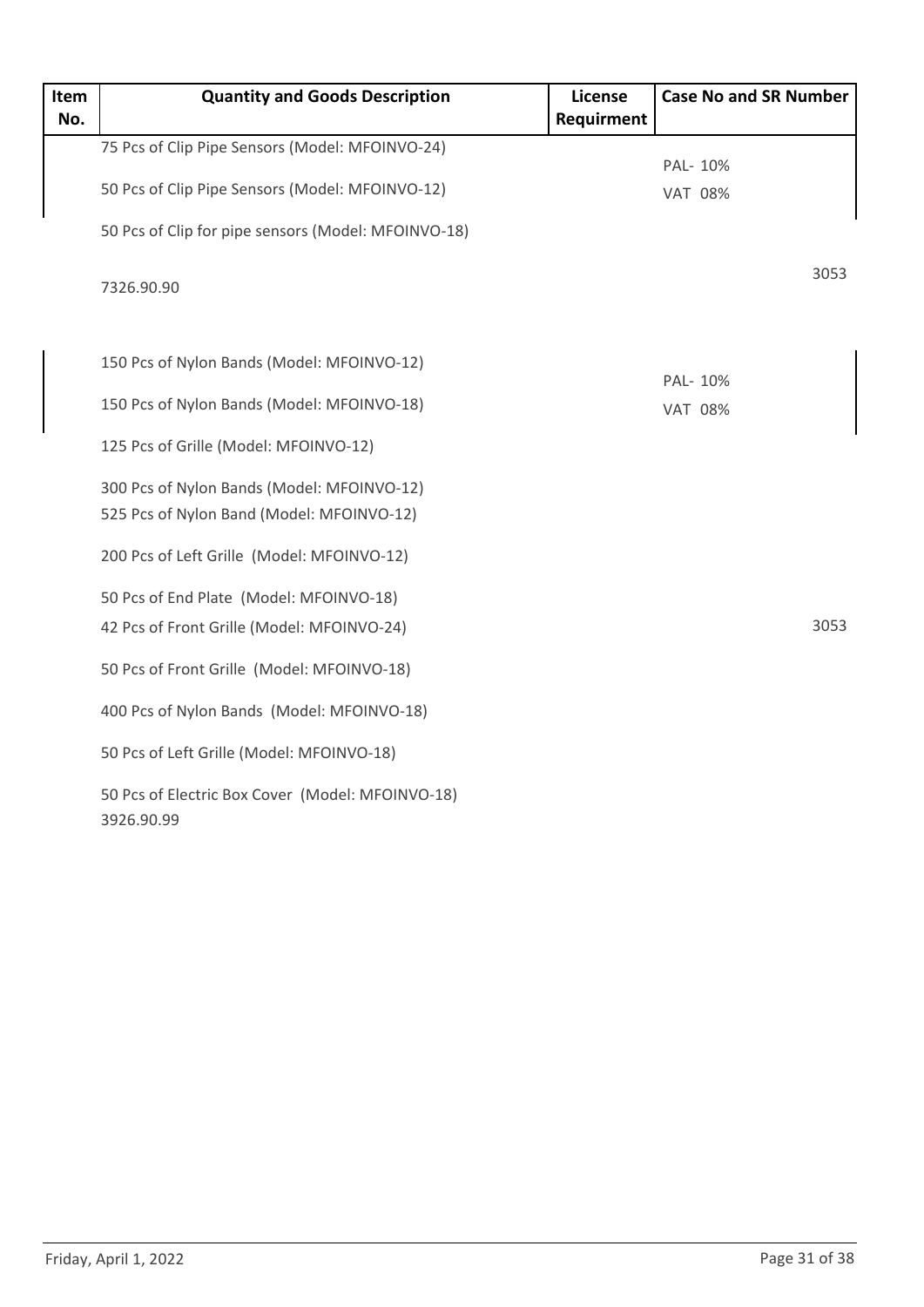| Item<br>No. | <b>Quantity and Goods Description</b>                            | License<br>Requirment | <b>Case No and SR Number</b> |
|-------------|------------------------------------------------------------------|-----------------------|------------------------------|
|             | 50 Pcs of Outdoor Electiric Boards (Model: MFOINVO-12)           |                       |                              |
|             | 50 Pcs of Outdoor Electiric Boards (Model: MFOINVO-18)           |                       | PAL 05%<br><b>VAT 08%</b>    |
|             | 1 Pc of Front Panel                                              |                       |                              |
|             | 1 Pc of Base                                                     |                       |                              |
|             | 75 Pcs of Compressor Power Supply Wiring (Model: MFOINVO-<br>12) |                       |                              |
|             | 75 Pcs of Sensor Holder (Model: MFOINVO-12)                      |                       |                              |
|             | 225 Pcs of Temperature Sensors (Model: MFOINVO-12)               |                       |                              |
|             | 75 Pcs of Wire (Model: MFOINVO-12)                               |                       |                              |
|             | 75 Pcs of Earthing Wiring (Model: MFOINVO-12)                    |                       |                              |
|             | 75 Pcs of Inductor (Model: MFOINVO-12)                           |                       | 3053                         |
|             | 75 Pcs of Damping Colloid (Model: MFOINVO-12)                    |                       |                              |
|             | 75 Pcs of Pipe Filters (Model: MFOINVO-12)                       |                       |                              |
|             | 50 Pcs of Inductor (Model: MFOINVO-12)                           |                       |                              |
|             | 100 Pcs of Damping Colloid (Model: MFOINVO-12)<br>8415.90.90     |                       |                              |
|             | 72 Pcs of 4 Way Valve Assembly (Model: MFOINVO-24)               |                       |                              |
|             | 3 Pcs of 4-Way Valve Assembly (Model: MFOINVO-12)                |                       | PAL- 10%<br><b>VAT 08%</b>   |
|             | 50 Pcs of Exhaust Pipe (Model: MFOINVO-12)                       |                       |                              |
|             | 50 Pcs of Inspiation Pipes (Model: MFOINVO-12)                   |                       |                              |
|             | 50 Pcs of Capillary (Model: MFOINVO-12)                          |                       |                              |
|             | 50 Pcs of Exhaust Pipe (Model: MFOINVO-18)                       |                       |                              |
|             | 50 Pcs of Inspiation Pipes (Model: MFOINVO-18)                   |                       |                              |
|             | 50 Pcs of Capillary (Model: MFOINVO-18)                          |                       |                              |
|             | 7411.29.00                                                       |                       | 3053                         |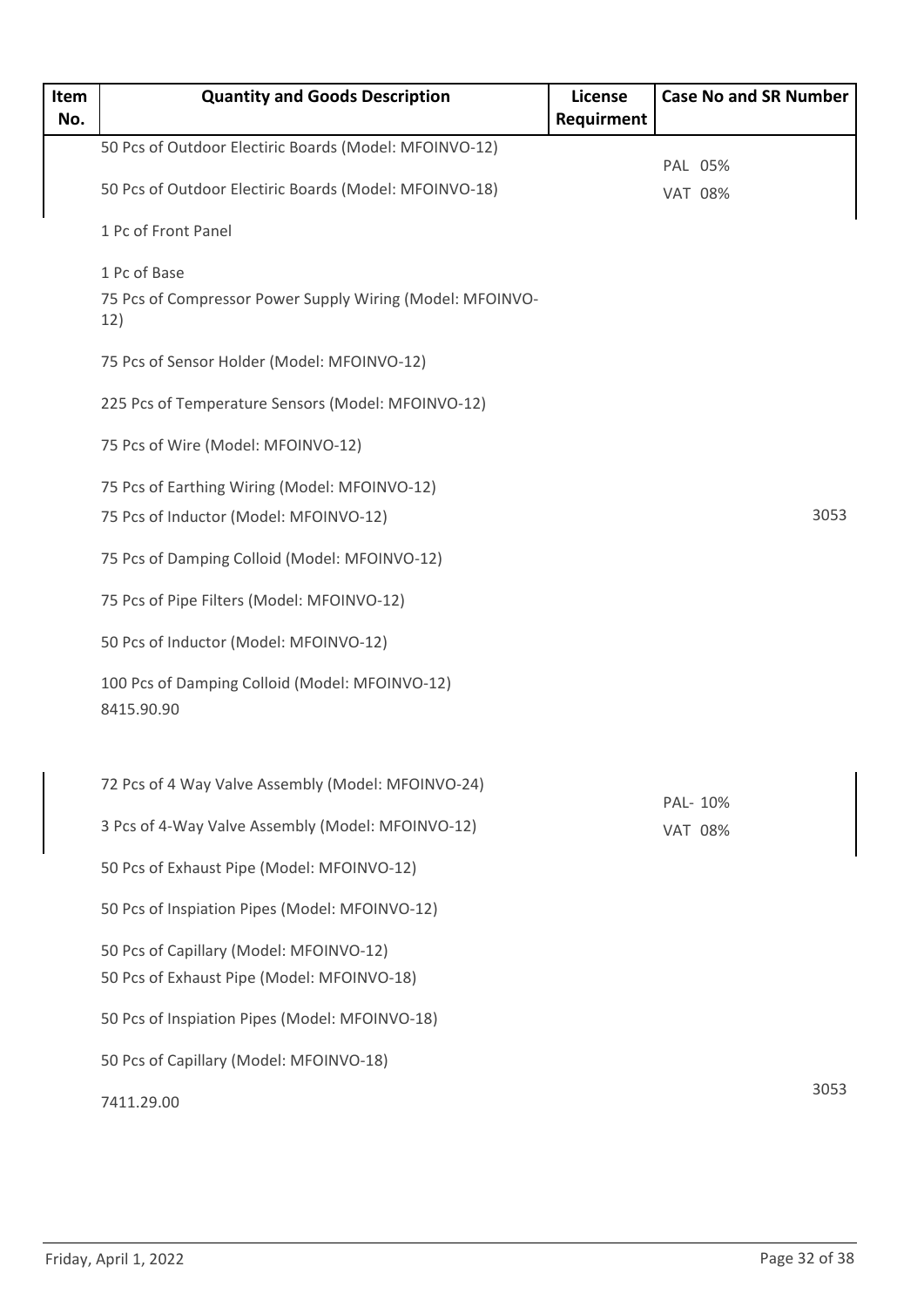| Item | <b>Quantity and Goods Description</b>                           | License    | <b>Case No and SR Number</b> |      |
|------|-----------------------------------------------------------------|------------|------------------------------|------|
| No.  |                                                                 | Requirment |                              |      |
|      | 75 Pcs of Electronic Valve (Model: MFOINVO-12)                  |            | PAL 7.5%                     |      |
|      | 125 Pcs of Two-way Valve (Model: MFOINVO-12)                    |            |                              |      |
|      | 125 Pcs of Three-way Valve (Model: MFOINVO-12)                  |            |                              |      |
|      | 50 Pcs of Two-way Valve (Model: MFOINVO-18)                     |            |                              |      |
|      | 50 Pcs of Three-way VAlve (Model: MFOINVO-18)                   |            |                              |      |
|      | 8481.80.90                                                      |            |                              | 3053 |
|      | 250 Pcs of Fixed Cards (Model: MFOINVO-12)                      |            |                              |      |
|      | 100 Pcs of Fixed Cards (Model: MFOINVO-18)                      |            | PAL- 10%                     |      |
|      |                                                                 |            | <b>VAT 08%</b>               | 3053 |
|      | 4823.90.90                                                      |            |                              |      |
|      | 100 Pcs of Sound Proof Cotton (Model: MFOINVO-18)               |            | PAL- 10%                     |      |
|      | 150 Pcs of Sound Proof Cotton (Model: MFOINVO-24)               |            | <b>VAT 08%</b>               |      |
|      | 100 Pcs of Sound Proof Cotton (Model: MFOINVO-12)               |            |                              |      |
|      | 5601.21.00                                                      |            |                              | 3053 |
|      | 50 Pcs of Stickers (Model: MFOINVO-12)                          |            |                              |      |
|      | 50 Pcs of Rating Labels (Model: MFOINVO-12)                     |            | PAL- 10%<br><b>VAT 08%</b>   |      |
|      | 50 Pcs of Outdoor Wiring Diagram Lables (Model: MFOINVO-<br>12) |            |                              |      |
|      | 50 Pcs of Stickers (Model: MFOINVO-18)                          |            |                              |      |
|      | 50 Pcs of Rating Labels (Model: MFOINVO-18)                     |            |                              |      |
|      | 50 Pcs of Outdoor Wiring Diagram Lables (Model: MFOINVO-<br>18) |            |                              |      |
|      | 3919.90.90                                                      |            |                              | 3053 |
|      | 50 Pcs of Weight Rubber (Model: MFOINVO-12)                     |            |                              |      |
|      | 150 Pcs of Weight Rubber (Model: MFOINVO-18)                    |            | PAL- 10%<br><b>VAT 08%</b>   |      |
|      | 4016.99.90                                                      |            |                              | 3053 |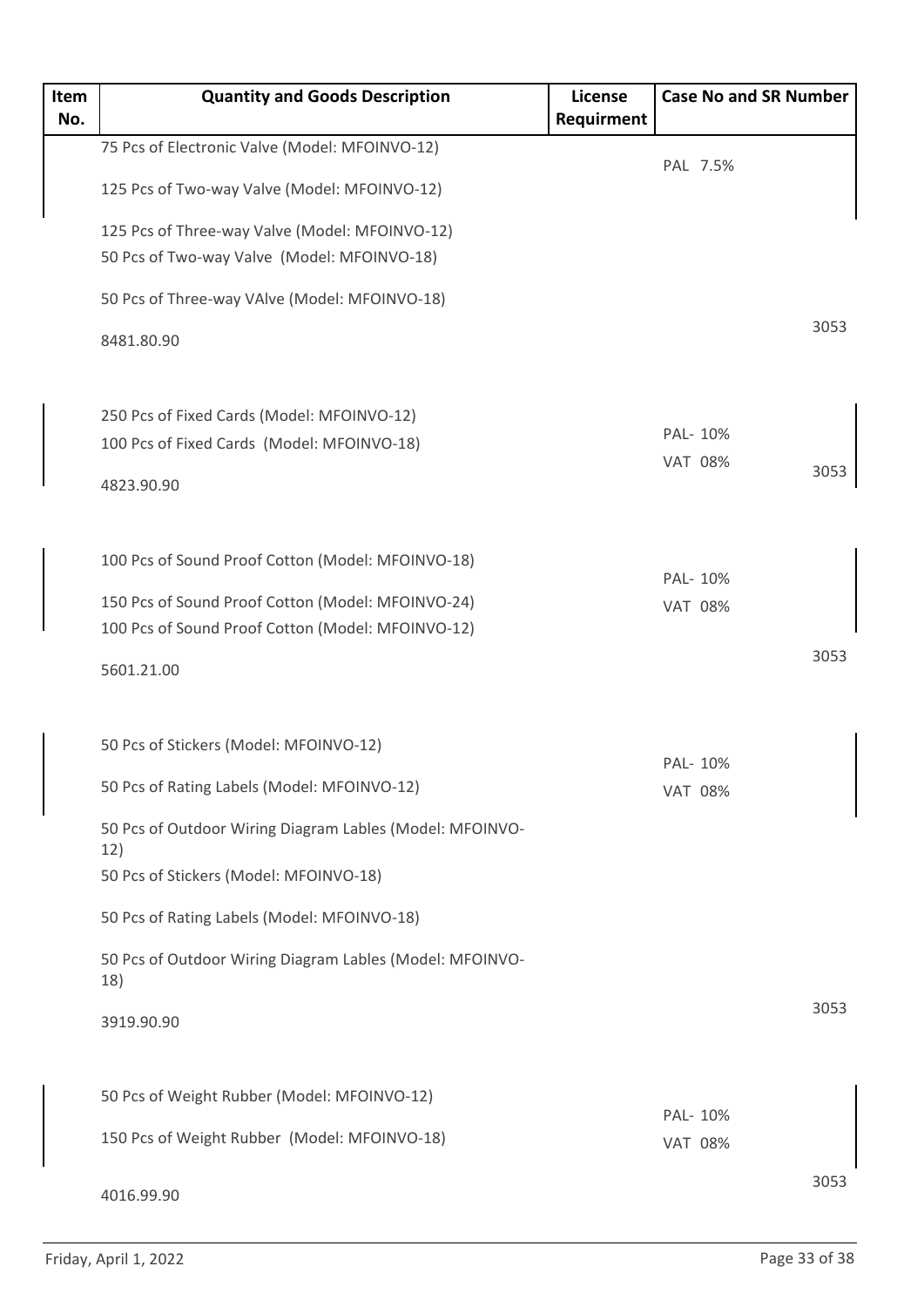| Item<br>No. | <b>Quantity and Goods Description</b>                                                                                | License<br>Requirment | <b>Case No and SR Number</b> |
|-------------|----------------------------------------------------------------------------------------------------------------------|-----------------------|------------------------------|
|             |                                                                                                                      |                       |                              |
|             | 100 Pcs of Temperature Sensor (Model: MFOINVO-12)                                                                    |                       |                              |
|             | 50 Pcs of Compressor Power Supply Wirin (Model: MFOINVO-<br>12)                                                      |                       | PAL 05%<br><b>VAT 08%</b>    |
|             | 50 Pcs of Sensor Holder (Model: MFOINVO-12)                                                                          |                       |                              |
|             | 50 Pcs of Earth Wirin (Model: MFOINVO-12)                                                                            |                       |                              |
|             | 50 Pcs of Pipe Filter (Model: MFOINVO-12)<br>50 Pcs of Electrical Box Cover (Model: MFOINVO-12)                      |                       |                              |
|             | 75 Pcs of Out Door Electric Board (Model: MFOINVO-24)                                                                |                       |                              |
|             | 100 Pcs of Damping Colloid (Model: MFOINVO-18)                                                                       |                       |                              |
|             | 50 Pcs of Inductor (Model: MFOINVO-18)                                                                               |                       |                              |
|             | 100 Pcs of Temperature Sensor (Model: MFOINVO-18)<br>50 Pcs of Compressor Power Supply Wirin (Model: MFOINVO-<br>18) |                       | 3053                         |
|             | 50 Pcs of Sensor Holder (Model: MFOINVO-18)                                                                          |                       |                              |
|             | 50 Pcs of Earth Wirin (Model: MFOINVO-18)<br>8415.90.90                                                              |                       |                              |
|             | 150 Pcs of Lock Ups (Model: MFOINVO-18)                                                                              |                       |                              |
|             | 50 Pcs of Fan Lockup Nuts (Model: MFOINVO-18)                                                                        |                       | PAL- 10%<br><b>VAT 08%</b>   |
|             | 200 Pcs of Bolt (Model: MFOINVO-18)                                                                                  |                       |                              |
|             | 2250 Pcs of Screws (Model: MFOINVO-18)                                                                               |                       |                              |
|             | 7318.15.00                                                                                                           |                       | 3053                         |
| 62          |                                                                                                                      |                       | CRTF/0831/2021               |
|             | HDMI Wireless Transmission System (07 units)                                                                         | <b>TRC</b>            | RCT-RTF SR R/420/2021        |
|             | 8517.62.90                                                                                                           |                       | 3078                         |
| 63          |                                                                                                                      |                       | CRTF/551/2021                |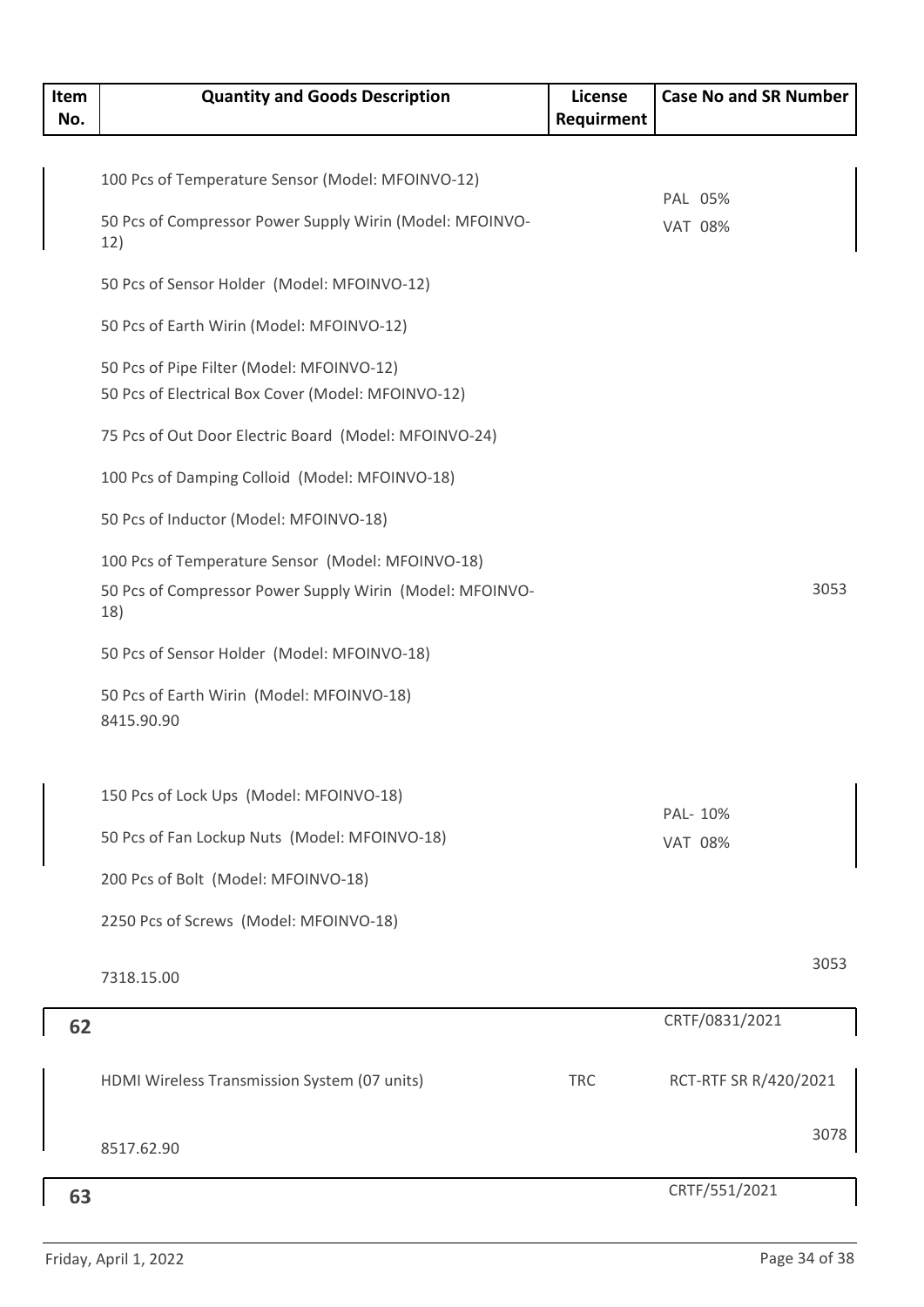| <b>Item</b><br>No. | <b>Quantity and Goods Description</b>                                                                                                                                                                            | License<br>Requirment | <b>Case No and SR Number</b>   |
|--------------------|------------------------------------------------------------------------------------------------------------------------------------------------------------------------------------------------------------------|-----------------------|--------------------------------|
|                    | <b>Black Gram Flour</b>                                                                                                                                                                                          |                       | CRTF/551/2021                  |
|                    | Country of Origin - India<br>VMLU3603415 - 20,700 Kg                                                                                                                                                             |                       |                                |
|                    | Only registered license holders of manufacturing animal feed<br>should be allowed to obtain bid forms.<br>Successful bidder should obtain the approval from Department<br>of Animal Production and Health (DAPH) |                       |                                |
|                    | 1106.10.10                                                                                                                                                                                                       |                       | 3099                           |
| 64                 |                                                                                                                                                                                                                  |                       | CRTF/042/2021<br>CRTF/078/2021 |
|                    | <b>Black Eye Beans</b><br>Country of Origin - India<br>EGHU3921948 - 25,000 Kg<br>EISU2123600 - 25,000 Kg                                                                                                        |                       | CRTF/042/2021<br>CRTF/078/2021 |
|                    | Only registered license holders of manufacturing animal feed<br>should be allowed to obtain bid forms.<br>Successful bidder should obtain the approval from Department<br>of Animal Production and Health (DAPH) |                       |                                |
|                    | 0713.35.90                                                                                                                                                                                                       |                       | 3100                           |
| 65                 |                                                                                                                                                                                                                  |                       | CRTF/043/2021<br>CRTF/368/2021 |
|                    | <b>Red Millet</b><br>Country of origin- India<br>MOAU6752889/NYKU9815214 - 48,000 KG<br>SEGU1947600/TEMU0645561/KKTU7991516 - 70,980 KG                                                                          |                       | CRTF/043/2021<br>CRTF/368/2021 |
|                    | Only registered license holders of manufacturing animal feed<br>should be allowed to obtain bid forms.<br>Successful bidder should obtain the approval from Department<br>of Animal Production and Health (DAPH) |                       |                                |
|                    | 1008.29.10                                                                                                                                                                                                       |                       | 3101                           |
| 66                 |                                                                                                                                                                                                                  |                       | CRTF/534/2021                  |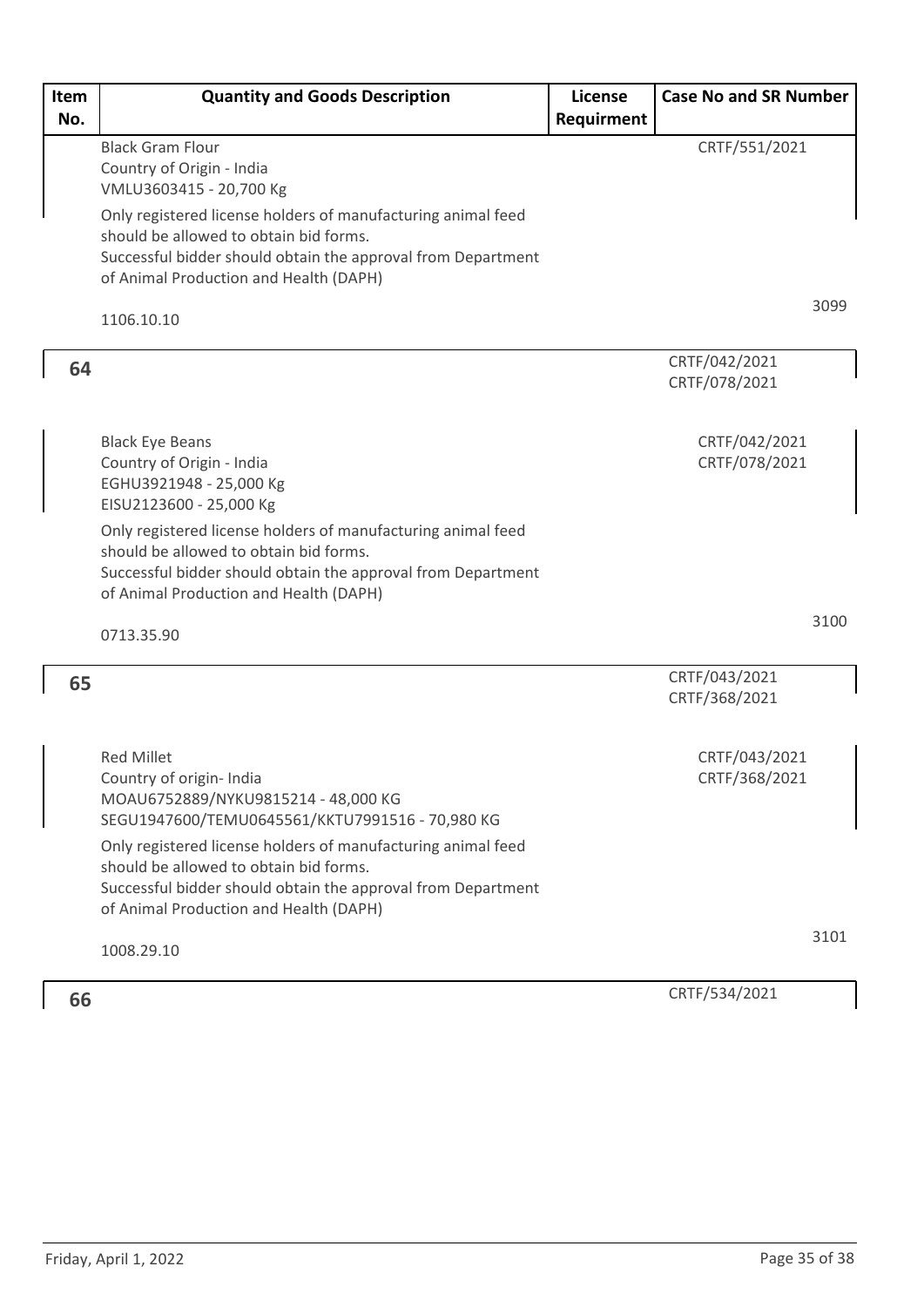| Item | <b>Quantity and Goods Description</b>                                                                                                                                                                                                        | License    | <b>Case No and SR Number</b> |
|------|----------------------------------------------------------------------------------------------------------------------------------------------------------------------------------------------------------------------------------------------|------------|------------------------------|
| No.  |                                                                                                                                                                                                                                              | Requirment |                              |
|      | Maida Wheat Flour - 8750 Kg Country of Origin-<br>India<br>(PAL - 10% ONLY FOR MAIDA WHEAT FLOUR)<br>1101.00.10                                                                                                                              |            | CRTF/534/2021                |
|      | Kurakkan Flour - 6,500 Kg Country of Origin -India<br>1102.90.20<br>Undu Flour - 25,250 Kg Country of Origin- India<br>1106.10.10                                                                                                            |            |                              |
|      | REGU32118592/TEMU2210927<br>Only registered license holders of manufacturing animal feed<br>should be allowed to obtain bid forms.<br>Successful bidder should obtain the approval from<br>Department of Animal Production and Health (DAPH) |            | 3102                         |
|      | 1101.00.10<br>1102.90.20<br>1106.10.10                                                                                                                                                                                                       |            |                              |

| <b>SPO - Katunayake</b>                                |                               |
|--------------------------------------------------------|-------------------------------|
| 67                                                     | PREV/FPO/5237/2015/CCR/10428  |
| 145 Pcs of Inner Soles                                 | <b>VAT 08%</b>                |
| 6406.90.99                                             | 2467<br>PAL- 10%              |
| <b>SR-I Preventive Sales</b>                           |                               |
| 68                                                     | CIB/INV/094/2019              |
| 88 Nos of electric Kettle<br>Country of Origin - China | SLSI                          |
| 8516.79.20                                             | 3090                          |
| <b>Transco - Wattala</b>                               |                               |
| 69                                                     | CINT/RMU/2019/00041/CCR/00824 |
| 1792 Pairs of Mens Shoes                               | <b>VAT 08%</b>                |

2707

6402.99.00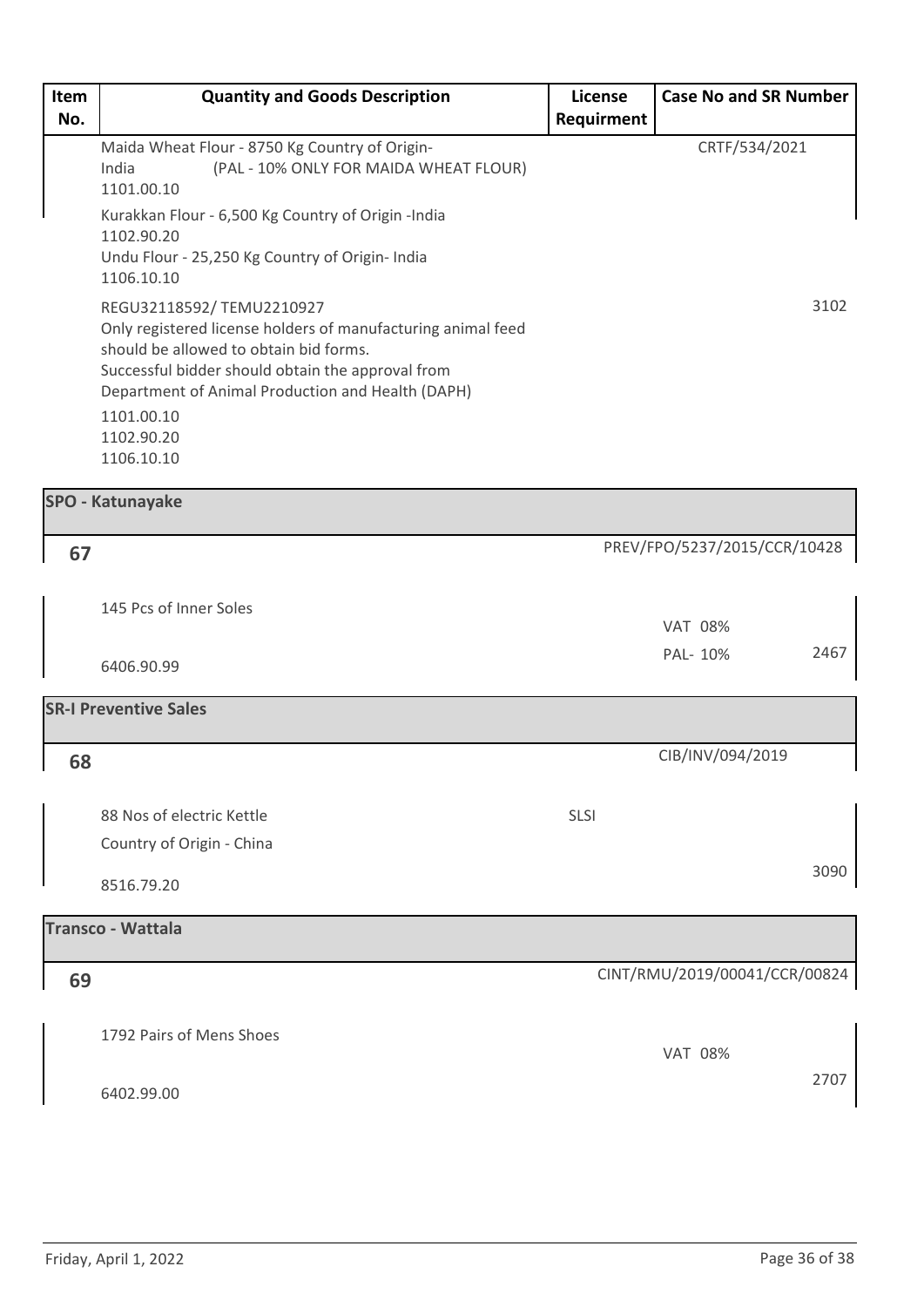| Item<br>No. | <b>Quantity and Goods Description</b> | License<br>Requirment | <b>Case No and SR Number</b> |      |
|-------------|---------------------------------------|-----------------------|------------------------------|------|
|             | 1235 Men's Shoes Large                |                       | <b>VAT 08%</b>               |      |
|             | 6402.99.00                            |                       |                              | 2707 |
|             | 126 Pairs of Ladies Sandals           |                       | <b>VAT 08%</b>               |      |
|             | 6402.20.00                            |                       |                              | 2707 |
|             | 1403 Pairs of Small Shoes             |                       | <b>VAT 08%</b>               |      |
|             | 6402.99.00                            |                       |                              | 2707 |
|             | 780 Pairs of Baby shoes               |                       | <b>VAT 08%</b>               |      |
|             | 6402.99.00                            |                       |                              | 2707 |
|             | 6763 Pairs of Small Shoes             |                       | <b>VAT 08%</b>               |      |
|             | 6402.99.00                            |                       |                              | 2707 |
|             | 664 Pcs of Brassieres                 |                       | <b>VAT 08%</b>               |      |
|             | 6208.99.00                            |                       |                              | 2707 |
|             | 216 Pcs of Brassieres (Large)         |                       | <b>VAT 08%</b>               |      |
|             | 6208.99.00                            |                       |                              | 2707 |
|             | 5715 pcs of T- Shirts                 |                       | <b>VAT 08%</b>               |      |
|             | 6109.90.00                            |                       |                              | 2707 |
|             | <b>Trico - UPB Ware House - Galle</b> |                       |                              |      |